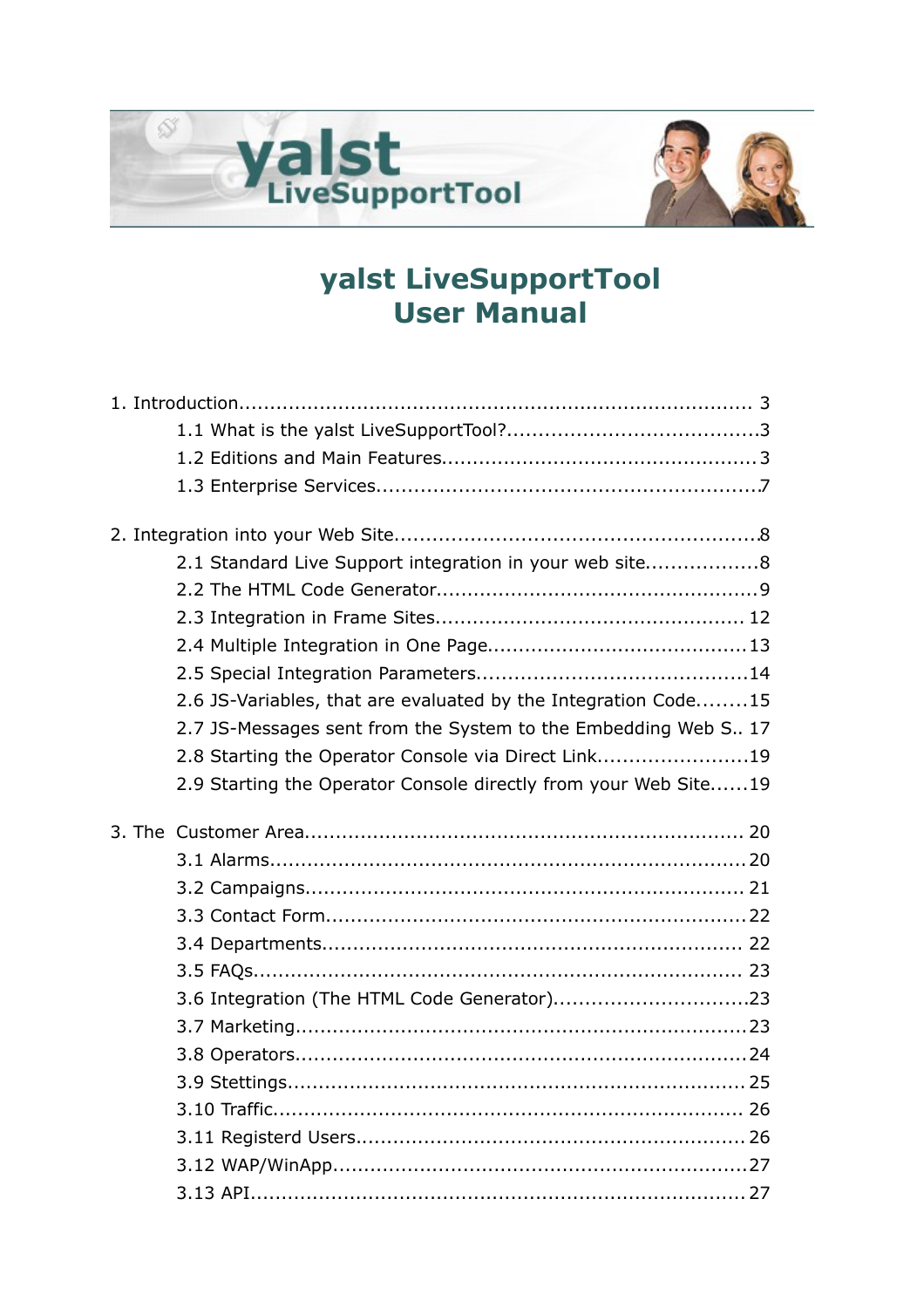| 3.4 The Analyses and Statistics Window - Visitor Statistics38 |  |
|---------------------------------------------------------------|--|
|                                                               |  |
| 3.6 Operator Information, Settings and Messages39             |  |
|                                                               |  |
|                                                               |  |
|                                                               |  |
|                                                               |  |
| 5.2 Detailed overview of available functions53                |  |
|                                                               |  |
|                                                               |  |
|                                                               |  |
|                                                               |  |
|                                                               |  |
|                                                               |  |

Publisher and Copyright: Visisoft OHG – Kröpeliner Str. 21 – 18055 Rostock - Germany www.yalst.com – support@yalst.com All Rights reserved. Authors: Dr. Andreas Beckmann and Dr. Markus Jasinski Revision: 9.3-20150317<br>Note: The screenshot The screenshots may differ from the actual screen outputs because of short-term updates of the software.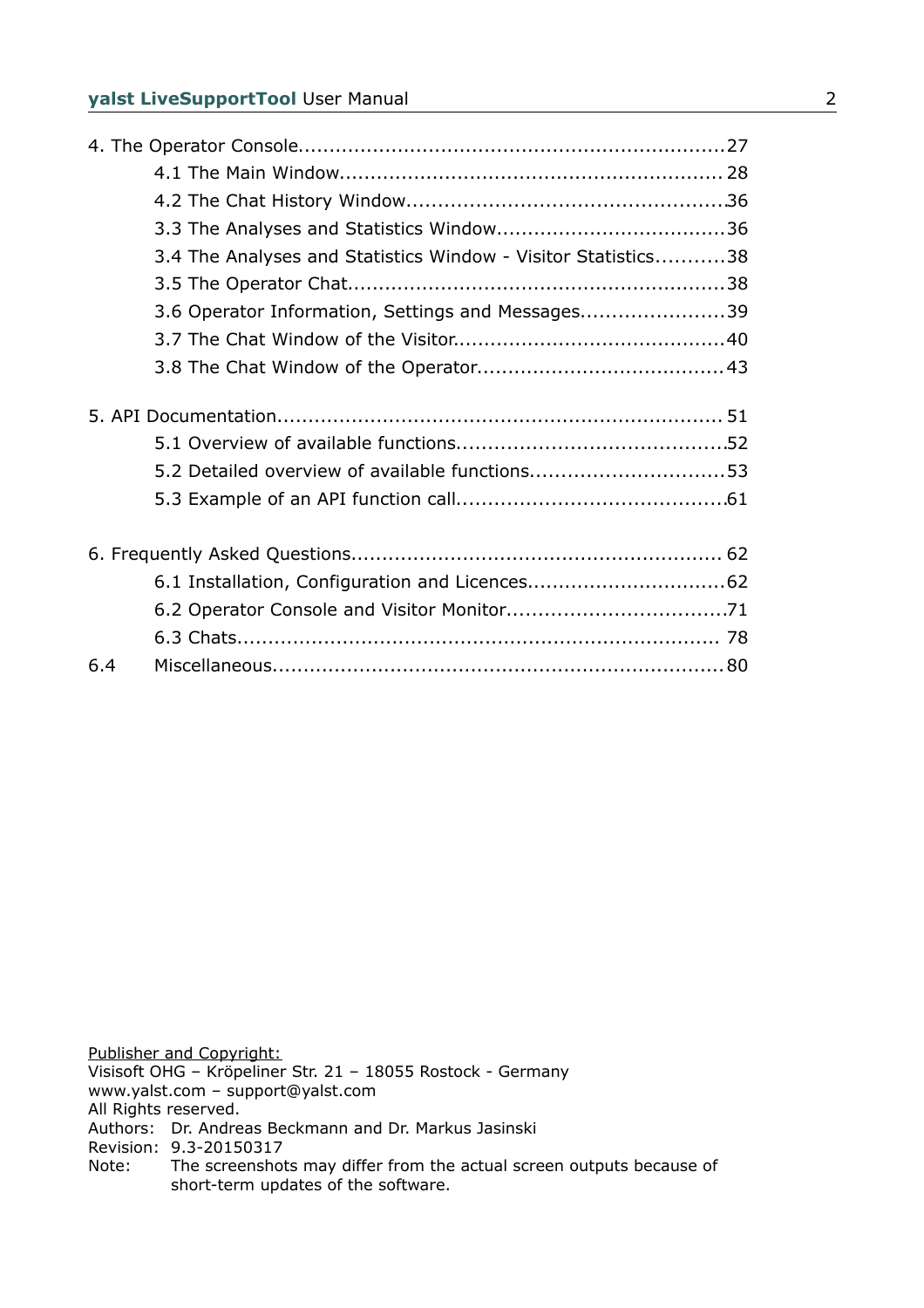## **1. Introduction**

## **1.1 What is the yalst LiveSupportTool?**

The yalst LiveSupportTool is a 1:1 advisory service software, allowing visitors to interact with the web site owners via text/audio/video-based chat sessions ("Live Support").

Using the yalst LiveSupportTool, a new level of interactivity with your visitors becomes possible. Instead of communicating with your customers through web forms or e-mail, you can approach customers directly and support any questions they have.

Assisted by the real-time monitor and various statistical evaluations, you will be able to understand the behaviour of your customers a lot better. Using visitor profiles, you can recognize visitors and give special treatment to your core userbase, as well as measure the financial success of your advertisement compaigns and optimize your marketing strategy.

#### **1.2 Editions and Main Features**

The Hosted and Download Version of the yalst LiveSupportTool are available in various editions. These differ in the function range offered. The following overview will present to you the main functions of the respective editions. Apart of those, numerous smaller functions exist as well.

| <b>Feature</b>                                                   | <b>Basic</b>   | <b>Professional</b> | <b>Business</b> |
|------------------------------------------------------------------|----------------|---------------------|-----------------|
| Number of Operators                                              | user-definable | user-definable      | user-definable  |
| <b>Configuration and Integration</b>                             |                |                     |                 |
| Custom Design for the Chat Window                                | yes            | yes                 | yes             |
| Themes                                                           | yes            | yes                 | yes             |
| Text link to Live Support                                        | yes            | yes                 | yes             |
| Direct Integration                                               | yes            | yes                 | yes             |
| Integration in E-Mails, Auctions and<br><b>Newsfeeds</b>         | yes            | yes                 | yes             |
| Integration as Visitor Counter                                   | yes            | yes                 | yes             |
| Integration for Page Rating and Tell a<br><b>Friend Function</b> | no             | yes                 | yes             |
| <b>HTML Code Generator</b>                                       | yes            | yes                 | yes             |
| Application Programming Interface API                            | no             | no                  | yes             |
| Custom Stylesheet File                                           | yes            | yes                 | yes             |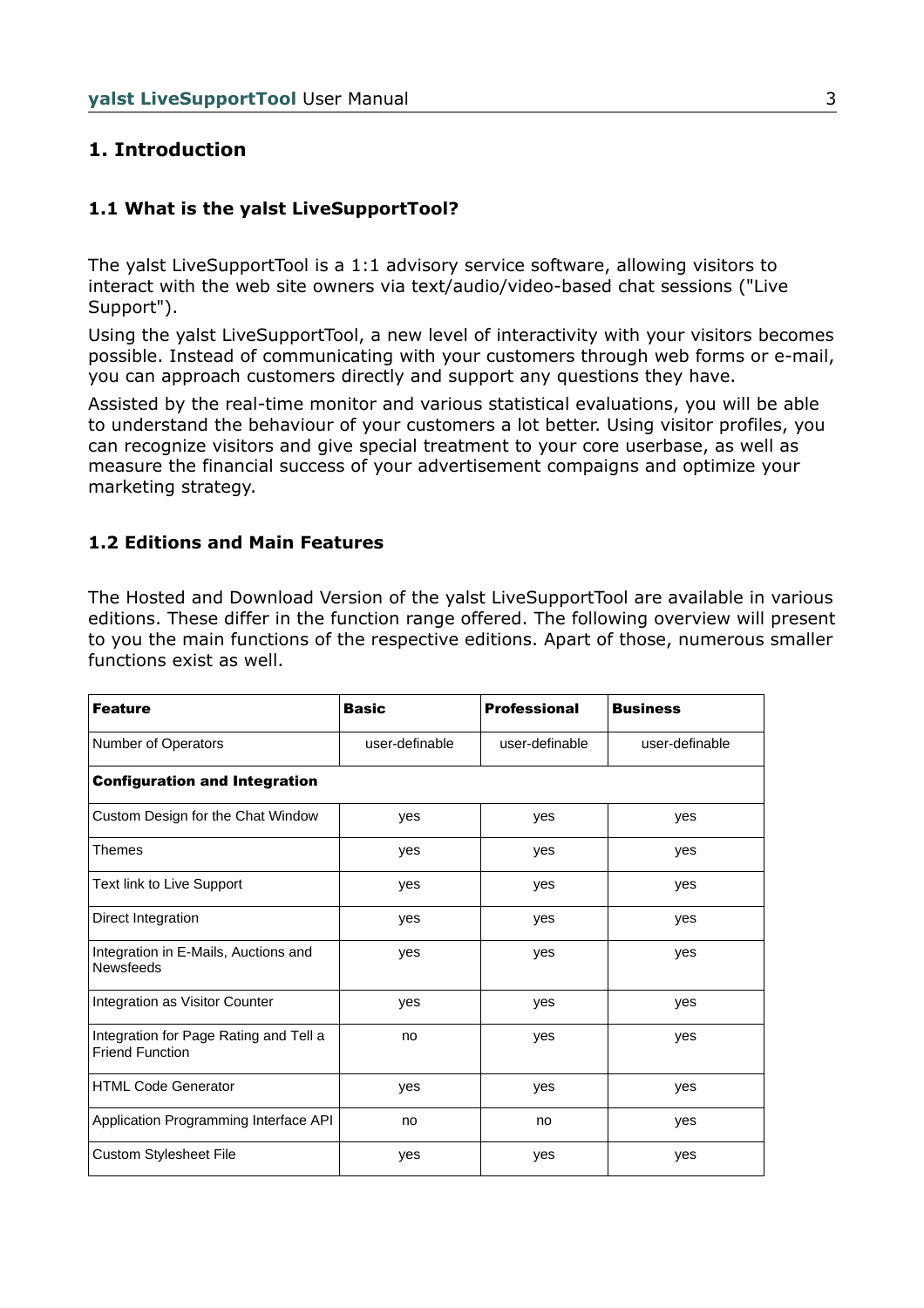| <b>Feature</b>                              | <b>Basic</b> | <b>Professional</b> | <b>Business</b> |
|---------------------------------------------|--------------|---------------------|-----------------|
| Custom Contact Form, Contact Form<br>Editor | yes          | yes                 | yes             |
| Chats in Secondary Languages                | yes          | yes                 | yes             |
| Individual FAQ Area, FAQ Editor             | no           | yes                 | yes             |
| Privacy Policy Display                      | yes          | yes                 | yes             |
| Mobile Client                               | no           | yes                 | yes             |
| Web Client                                  | no           | yes                 | yes             |
| <b>Visitor Monitoring</b>                   |              |                     |                 |
| Visitor Monitor, Visitor Recognition        | yes          | yes                 | yes             |
| Visitor Localization <sup>1</sup>           | no           | yes                 | yes             |
| Whois Tool <sup>2</sup>                     | no           | yes                 | yes             |
| <b>Visitor Notes</b>                        | no           | yes                 | yes             |
| Web page and Relevanz based Alerts          | yes          | yes                 | yes             |
| Alarm Messages                              | no           | yes                 | yes             |
| Clickstream Display                         | yes          | yes                 | yes             |
| Form Monitor                                | no           | yes                 | yes             |
| PopUp Monitor                               | yes          | yes                 | yes             |
| Download and Link Monitor                   | yes          | yes                 | yes             |
| Visitor Relevance Display                   | yes          | yes                 | yes             |
| <b>URL Push</b>                             | no           | yes                 | yes             |
| <b>Filter Functions</b>                     | yes          | yes                 | yes             |
| Color Frame Marker                          | yes          | yes                 | yes             |
| <b>Referrer Color Marks</b>                 | yes          | yes                 | yes             |
| <b>Advanced Monitoring</b>                  | no           | yes                 | yes             |
| <b>Tracking Data</b>                        | no           | yes                 | yes             |
| <b>Chat Functions</b>                       |              |                     |                 |
| Visitor-Initiated Chats                     | yes          | yes                 | yes             |
| vCard Download from Chat window             | yes          | yes                 | yes             |
| <b>Chat Alerting</b>                        | yes          | yes                 | yes             |
| SSL Encryption <sup>3</sup>                 | yes          | yes                 | yes             |

<span id="page-3-0"></span>1 in the Download Version the geodata interface has to be present

<span id="page-3-1"></span>2 in the Download Version the gwhois interface has to be present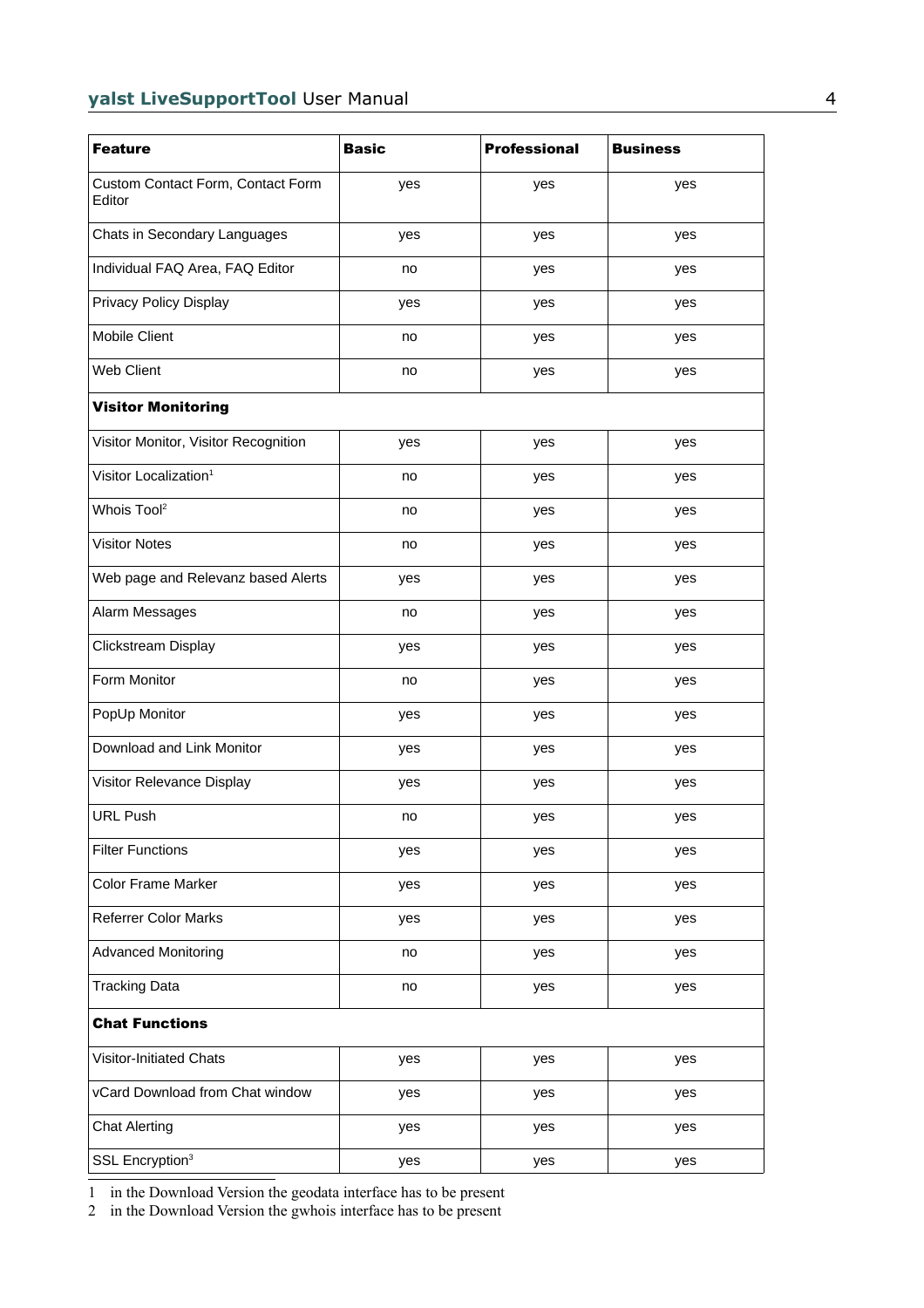| <b>Feature</b>                                                  | <b>Basic</b> | <b>Professional</b> | <b>Business</b> |
|-----------------------------------------------------------------|--------------|---------------------|-----------------|
|                                                                 |              |                     |                 |
| Simultaneous Chats                                              | yes          | yes                 | yes             |
| Typing Input Display                                            | yes          | yes                 | yes             |
| Preview Function/Spelling Check/User<br>Dictionary <sup>4</sup> | yes          | yes                 | yes             |
| Chats in Secondary Languages                                    | yes          | yes                 | yes             |
| Phrases                                                         | yes          | yes                 | yes             |
| <b>Answer Wizard</b>                                            | no           | yes                 | yes             |
| <b>Operator-Initiated Chats</b><br>("Active Chat Session")      | no           | yes                 | yes             |
| Auto-Invite Visitors                                            | no           | yes                 | yes             |
| File transfers                                                  | no           | yes                 | yes             |
| <b>URL Push</b>                                                 | yes          | yes                 | yes             |
| Plugin-Free Cobrowsing                                          | no           | no                  | yes             |
| Audio/Video Chats                                               | no           | yes                 | yes             |
| Skype Integration                                               | no           | yes                 | yes             |
| <b>Observe Chats</b>                                            | yes          | yes                 | yes             |
| Chat with 2 Operators                                           | no           | yes                 | yes             |
| Souffleur Function                                              | yes          | yes                 | yes             |
| <b>Chat Comments</b>                                            | no           | yes                 | yes             |
| <b>Chat Notes</b>                                               | no           | yes                 | yes             |
| Smileys                                                         | yes          | yes                 | yes             |
| <b>Rating Function</b>                                          | yes          | yes                 | yes             |
| Operator Photo/Info Line                                        | yes          | yes                 | yes             |
| <b>Operator Re-Entry</b>                                        | yes          | yes                 | yes             |
| <b>Marketing-Funktionen</b>                                     |              |                     |                 |
| <b>Text Messages</b>                                            | no           | yes                 | yes             |
| E-Mail-, Newsletter- and<br><b>Advertisement Campaigns</b>      | no           | yes                 | yes             |
| <b>Conversion Tracking</b>                                      | no           | yes                 | yes             |
| Affiliate Program                                               | no           | no                  | yes             |

<span id="page-4-0"></span>3 in the Download Version the domain has to be SSL-enabled

<span id="page-4-1"></span>4 in the Download Version the aspell interface has to be present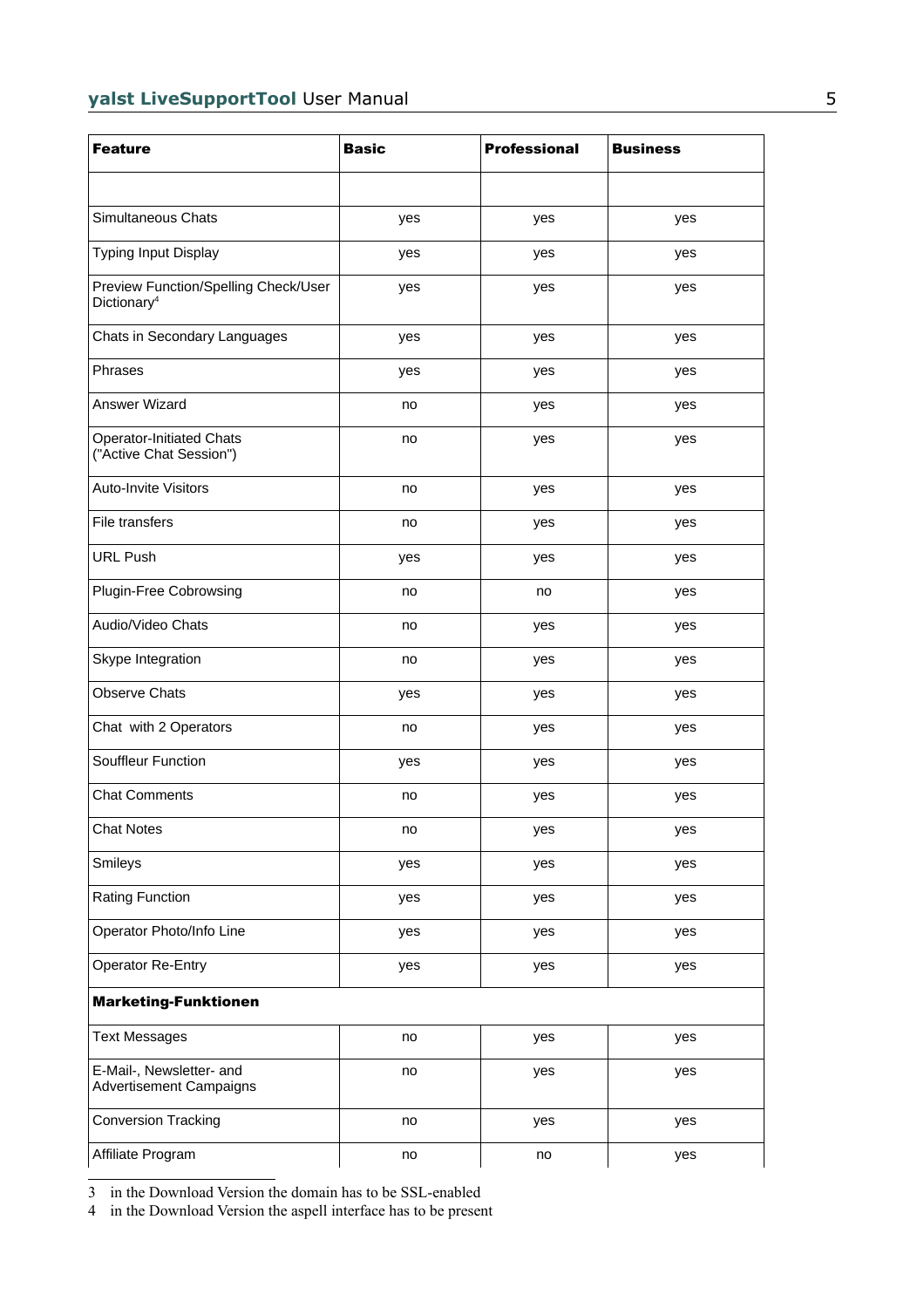<span id="page-5-0"></span>

| <b>Feature</b>                                              | <b>Basic</b>     | <b>Professional</b> | <b>Business</b> |  |
|-------------------------------------------------------------|------------------|---------------------|-----------------|--|
|                                                             |                  |                     |                 |  |
| Marketing Tools (Surveys, Banner<br>Ads)                    | no               | yes                 | yes             |  |
| Interface to Newsletter Systems                             | no               | yes                 | yes             |  |
| <b>Operators (Support Staff, Number see above)</b>          |                  |                     |                 |  |
| <b>Gradual Operator Permissions</b>                         | yes              | yes                 | yes             |  |
| Individual Operator Settings                                | yes              | yes                 | yes             |  |
| Operator-to-Operator Messages                               | yes <sup>5</sup> | yes                 | yes             |  |
| Operator Chatroom                                           | yes              | yes                 | yes             |  |
| OpChat2Go                                                   | no               | yes                 | yes             |  |
| <b>Operator Priorities</b>                                  | no               | no                  | yes             |  |
| <b>Inactive Mode</b>                                        | yes              | yes                 | yes             |  |
| <b>Busy Mode</b>                                            | no               | yes                 | yes             |  |
| Internal Operators for Second-Level<br>Support              | no               | no                  | yes             |  |
| Auto Logout                                                 | yes              | yes                 | yes             |  |
| Remote Logout                                               | yes              | yes                 | yes             |  |
| <b>Operator Login Statistics</b>                            | no               | no                  | yes             |  |
| <b>Departments</b>                                          |                  |                     |                 |  |
| Departments                                                 | no               | no                  | yes             |  |
| <b>Hidden Departments</b>                                   | no               | no                  | yes             |  |
| <b>Registered Users</b>                                     |                  |                     |                 |  |
| Registered Users with Password<br>Secured Area              | no               | no                  | yes             |  |
| Chat Sessions Based on Time Credits<br>for Registered Users | no               | no                  | yes             |  |
| <b>FAQs, WAP Monitor and WinApp</b>                         |                  |                     |                 |  |
| Individual FAQ Area, FAQ Editor                             | no               | yes                 | yes             |  |
| <b>WAP Monitor</b>                                          | no               | yes                 | yes             |  |
| WinApp                                                      | yes              | yes                 | yes             |  |
| <b>Analyses and Statistics</b>                              |                  |                     |                 |  |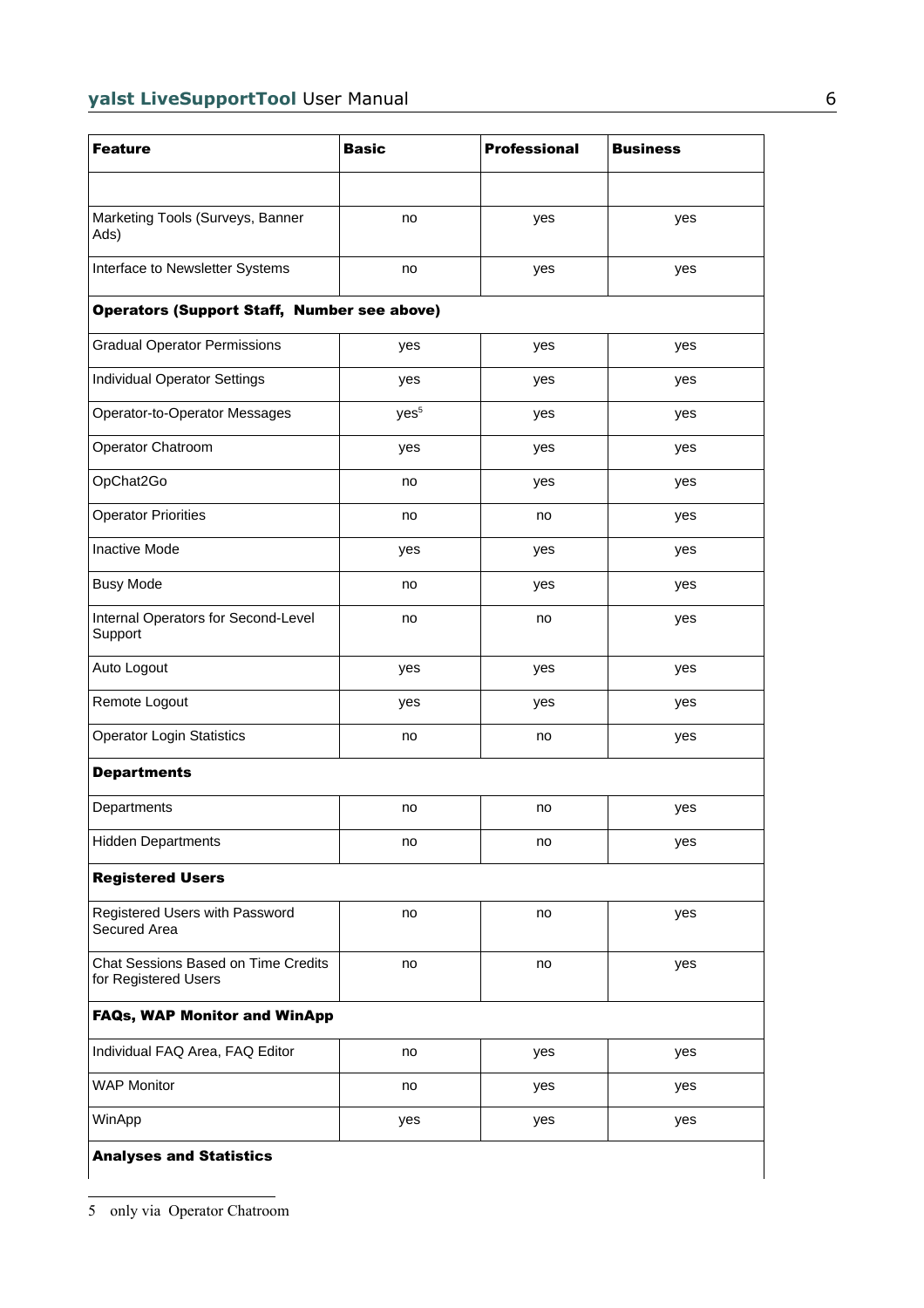| <b>Feature</b>                                                            | <b>Basic</b> | <b>Professional</b> | <b>Business</b> |
|---------------------------------------------------------------------------|--------------|---------------------|-----------------|
| <b>Chat History</b>                                                       | yes          | yes                 | yes             |
| <b>Analyses and Statistics</b>                                            | yes          | yes                 | yes             |
| <b>Shopping Cart Statistics (Sales)</b><br>Volume, Abandoned Carts, etc.) | no           | no                  | yes             |
| Statistics via E-Mail                                                     | yes          | yes                 | yes             |
| without-me-Function                                                       | no           | yes                 | yes             |

## **1.3 Enterprise Services**

To employ the yalst LiveSupportTool efficient and future-proof the conclusion of a service and maintenance agreement is recommended.

The following will be included:

- Support for installation, server-reloaction, updates and upgrades
- Product support
- Direct contact person for fast and easy problem solutions
- Free updates and assistance during the update process
- Optional second installation or second access for testing enviroments
- Optional access to the bug tracking system

The service and maintenance agreements are available for the Professional and Business Edition.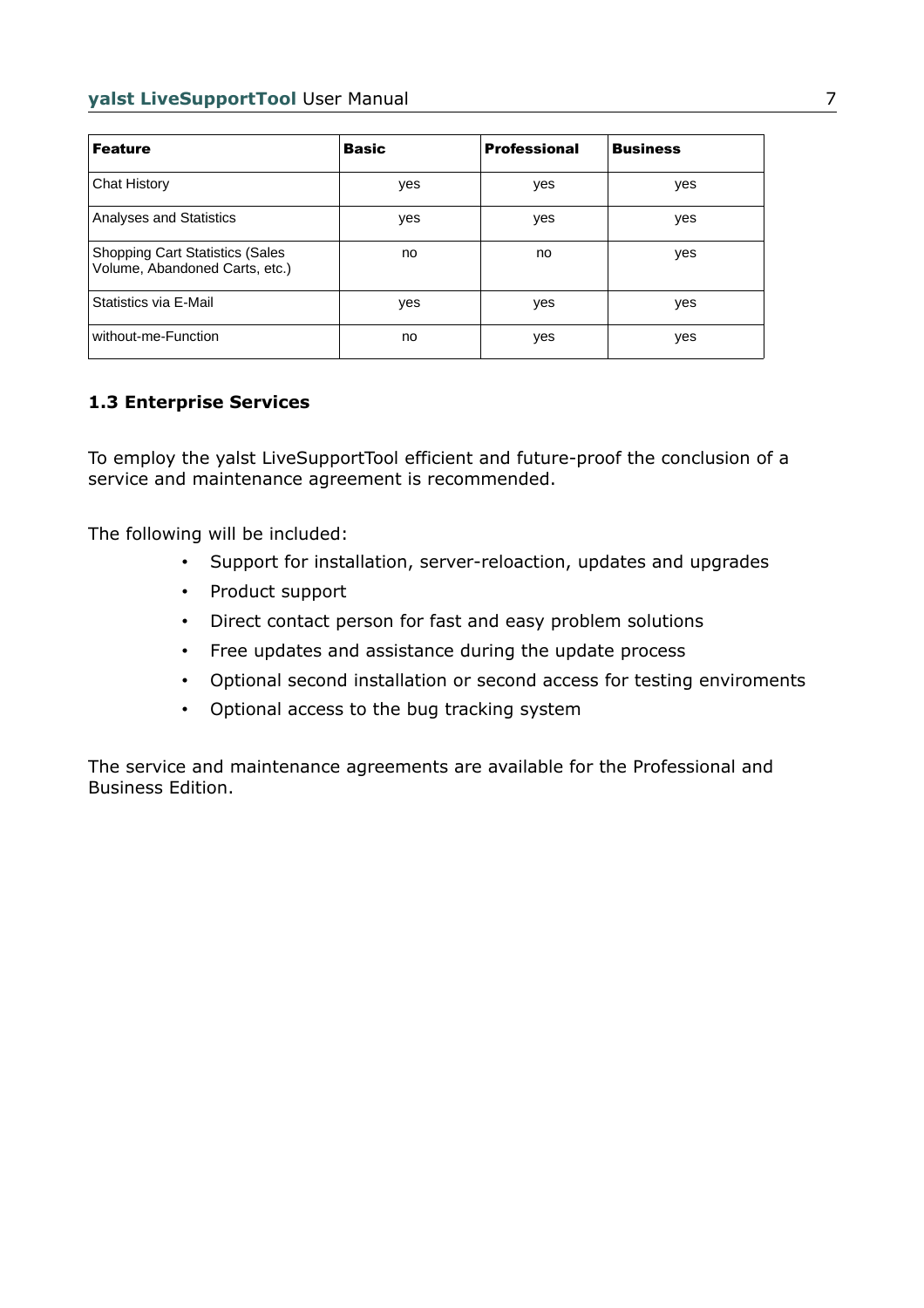#### **2. Integration into your Web Site**

The chat functions, as well as the statistics and marketing functions require a so called integration code for your web site (in the best case on all pages, so you can receive complete statistics among other things).

In most cases the standard code will be sufficient (referr to the next section), which is placed at the place where you want the Live Support button to appear.

There is numerous other useful integration options available, which can be utilized with the easy to handle HTML Code Generator (referr to the section 2.2).

#### **2.1 Standard Live Support integration in your web site**

Integration in your web site is very easy, simply add the following HTML codelines to the location where you want your button to appear:

```
 <!-- LiveSupport Integration Code - always use HTML code generator to create -->
 <script language="JavaScript" type="text/javascript">
<! -- (function()
     {
    var spanID = Math.random().toString();
    document.write("<span id='" + spanID + "' ></span>");
     var anchorElement = document.getElementById(spanID);
     var script = document.createElement("script");
     script.src = "http://en.livesupportserver.de/yalst/yalst.js.php
               ?site=xxxxx-x&y_span_id=" + spanID;
     anchorElement.parentNode.insertBefore(script, anchorElement);
     })();
-- </script>
 <!-- End of LiveSupport Integration Code →
```
In order to utilize the full potential of this software, we recommend an integration on every one of your web pages (possible even without a visible Live Support button)! In the Hosted Version of the yalst LiveSupportTool is mostly

http://en.livesupportserver.de

and only the site-Parameter  $\frac{1}{2}$   $\frac{1}{2}$  has to be changed to your individual site number. Using the Download Version

http://en.livesupportserver.de

has to be replaced by the domain with your installation of the yalst LiveSupportTool and the site-Parameter  $xxxx-x$  has to be changed to the individual site number (mostly 1-1).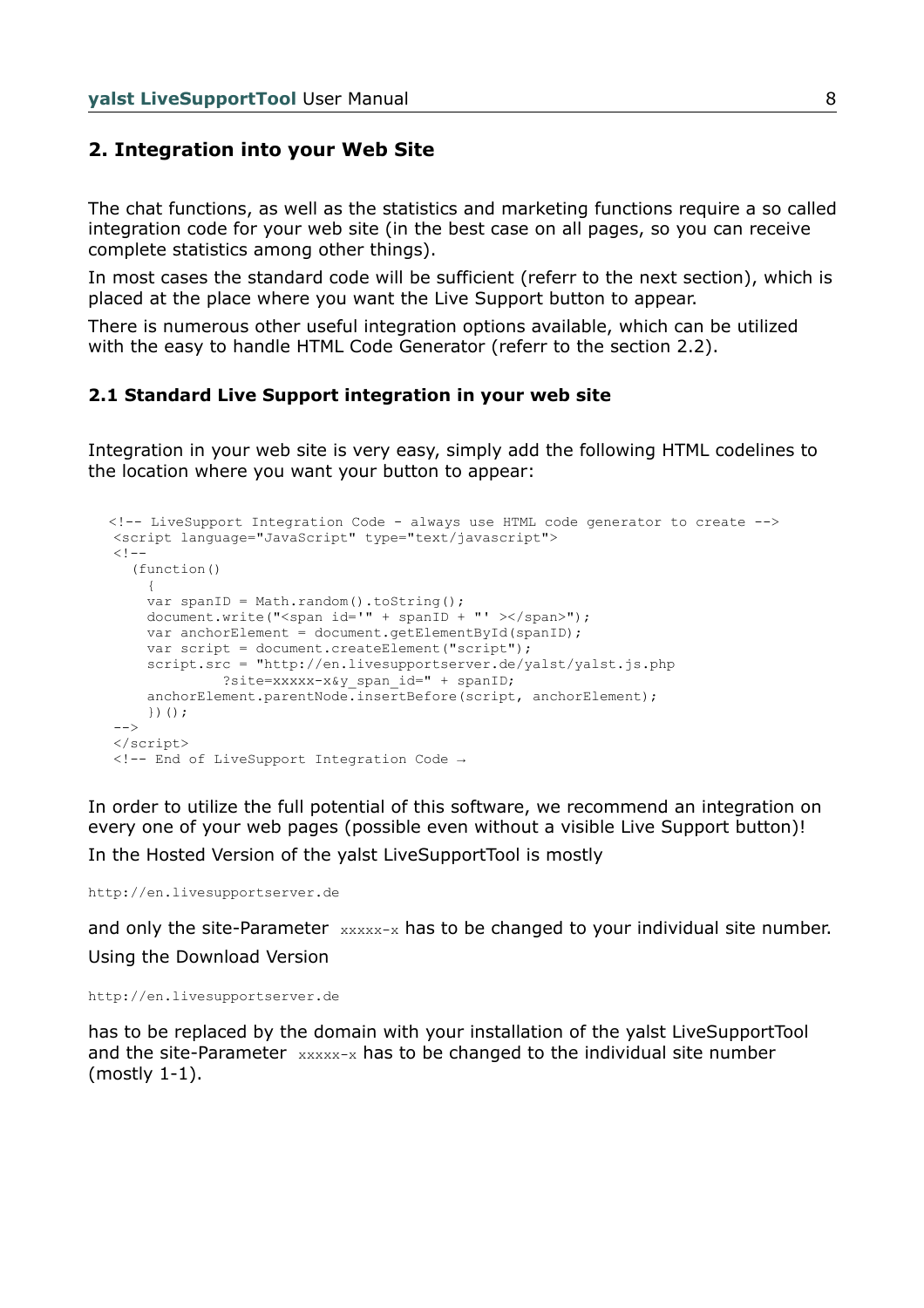#### **2.2 The HTML Code Generator**

There are many other interesting possibilities to utilize this software in your web site or even, for example, integration with your Internet auctions. Also, a lot of windows (e.g. the contact form) can be linked to directly. The best way is the use of the HTML Code Generator to generate the suitable HTML code for any special integration needs.

- Live Support integration in your web site
- Live Support integration in your web site (start dialogue directly on the page)
- · Live Support integration in your e-mail signature
- Live Support integration in an online auction
- Live Support integration in a RSS feed
- . Visitor monitor integration in a popup window
- . Integration of a download monitor
- Integration of a link monitor
- Integrate contact form separately
- · Integrate FAOs separately
- · Login to affiliate program area
- Conversion tracking
- · Add/edit/delete tracking data
- Shopping cart monitor integration
- · Visitor marking (colored frame)
- · Trigger alarm in Operator Console
- . Ouery online status of your Live Support
- Integration of a public visitor counter in your web site
- . Web page rating integration in your web site
- . "Tell-a-Friend" integration in your web site
- Integration of a survey in your web site

The integration possibilities which can be generated using the HTML Code Generator are:

- Live Support integration in your web site
- Live Support integration in your web site (start dialogue directly on the page)
- Live Support integration in your e-mail signature
- Live Support integration in an online auction
- Live Support integration in a RSS feed
- Visitor monitor integration in a popup window

Popup windows (e.g. for screenshots, online help or small forms) are usually not provided with a Live Support button and are usually opened alongside a normal web page. In order to visualise this concisely in the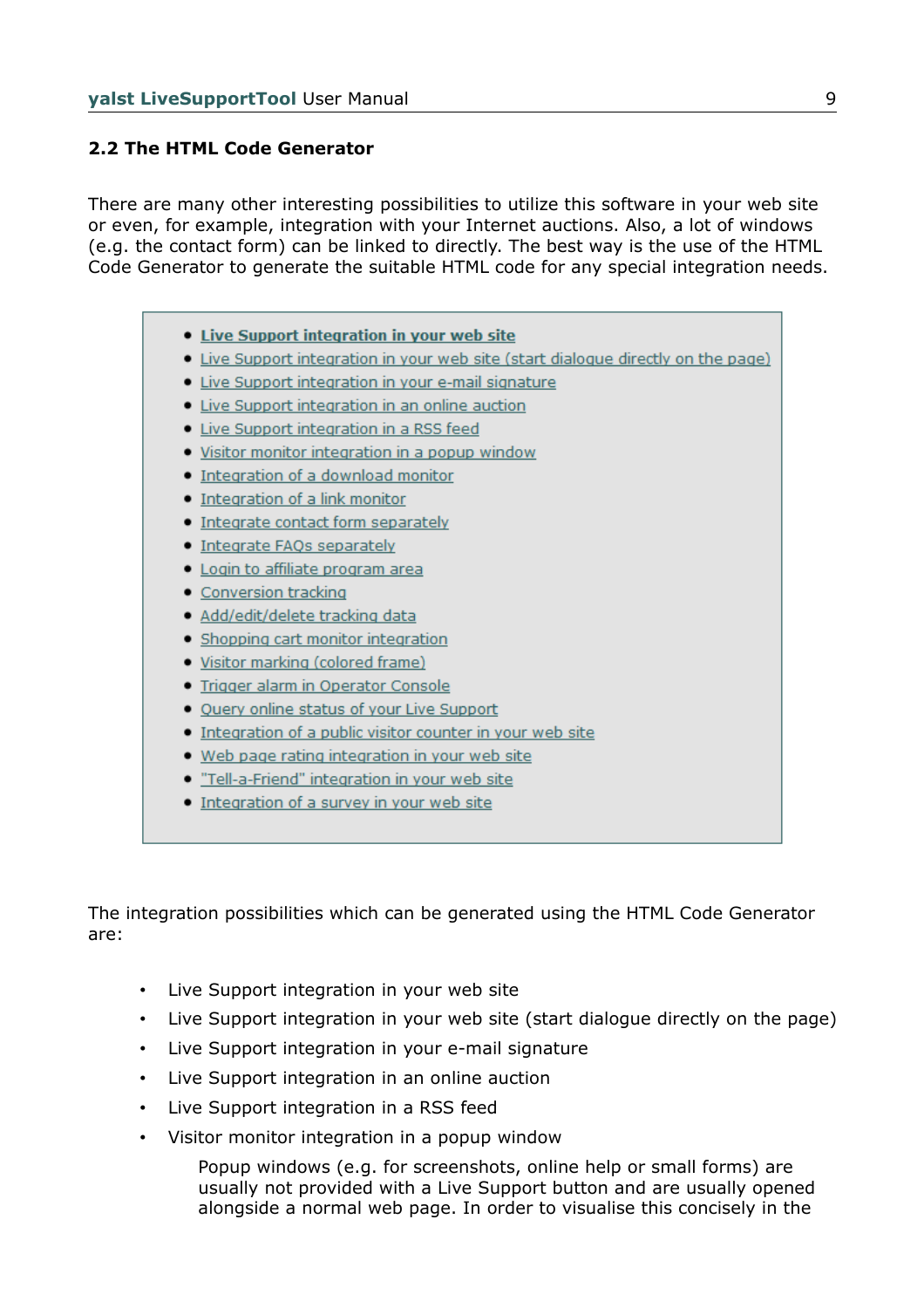visitor monitor, we recommend to use this type of integration for popup windows.

Integration of a download monitor

Using this integration, it is possible to detect and analyse statistically the accesses of your visitors on non-HTML files (pictures, PDF and office documents, programs, ...).

Integration of a link monitor

Using this integration, it is possible to detect statistically, what links directing to non-native web sites were clicked by your visitors.

- Integrate contact form separately
- Integrate FAQs separately
- Login to affiliate program area
- Conversion tracking

Using this integration, it is possible associate transactions of your web site (e.g. sales, login, ...) with visitors, monitoring data and campaigns. This function offers a variety of possibilities, such as information about campaigns with the highest sales volume.

In this integration it can be useful to insert some parameters dynamically (e.g. with PHP, marked in red).

Example:

```
<!-- LiveSupport Additional Code - place far forward on your page - always 
use HTML code generator to create -->
<script language="JavaScript" type="text/javascript">
\leq ! -var yct event='Sale in Shop';
var yct_ref=1;
var yct_id='calculate';
var yct_volume='<?php echo $sales; ?>';
-->
</script>
<!-- End of LiveSupport Additional Code -->
```
• Add/edit/delete tracking data

This integration allows an infinite amount of additional information to be associated with a visitor. For example, login name in a forum or shops, shopping cart contents or search terms.

Example:

```
<!-- LiveSupport Additional Code - place far forward on your page - always 
use HTML code generator to create -->
<script language="JavaScript" type="text/javascript">
< ! -var ytrack = new Array();
ytrack = new Array();
ytrack["Name"]="John Doe";
ytrack["Customer"]="12345";
// duplicate and modify previous line to add more tracking data
--</script>
<!-- End of LiveSupport Additional Code -->
```
Arrays with numerical indices can be used as well. In this case please use the two-dimensinal JavaScript variable "y\_track".

Example: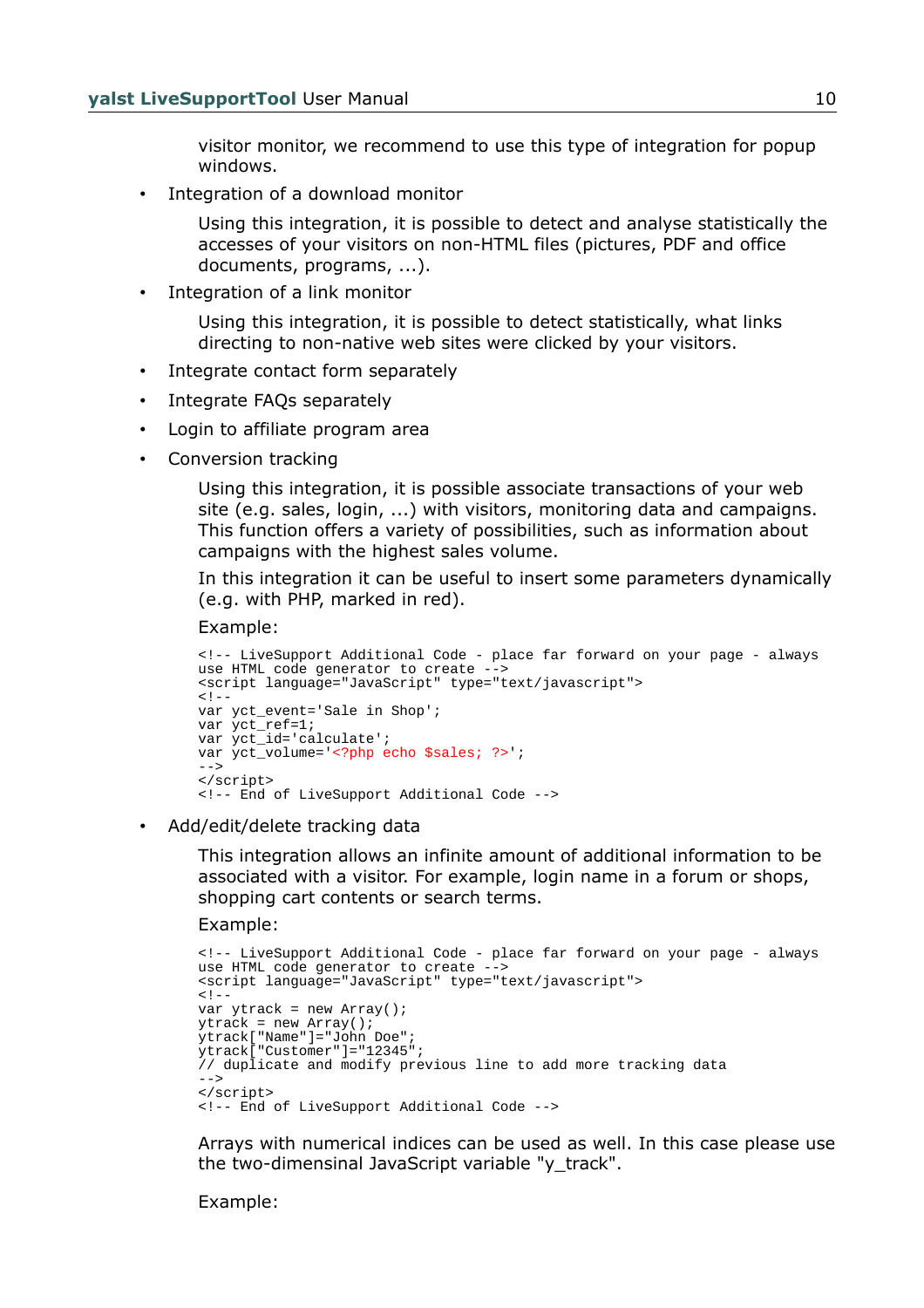```
<!-- LiveSupport Additional Code - place far forward on your page - always 
use HTML code generator to create -->
<script language="JavaScript" type="text/javascript">
< ! -y_track = new Array();
y_track[0] = new Array();
y_track[0][0] = "Name";
y_{\text{stack}[0][1]} = "Joe Doe";
y_track[1] = new Array();
y_track[1][0] = "Customer";
y_{\text{stack}[1][1] = 12345";// duplicate and modify previous line to add more tracking data
-->
</script>
<!-- End of LiveSupport Additional Code -->
```
• Shopping cart monitor integration

Shopping cart monitoring makes data about item numbers and shopping cart value available in the visitor monitor and clickstream statistics. Additionally, you will receive shopping cart statistics, such as the ratio between successfully completed and abandoned shopping carts. Shopping cart monitoring is not a replacement for "conversion tracking", as no turnover statistics are generated, for example. Typically, this integration code is added dynamically in a page, depending on the current shopping cart data.

• Visitor marking (colored frame)

This integration will add a colored frame (of the specified color) to a visitor in the visitor monitor. That way you can quickly recognize people that already visited a specific web page, such as your online shop, as an example.

• Trigger alarm in Operator Console

This code is meant to be used for special alarming scenarios. A web page specific alarm can be achieved more easily using the special alarms section in the configuration area. To play an alarm sound for every new visitor a button can be activated directly in the Operator Console.

• Query online status of your Live Support

In case your web site is utilizing script languages (such as PHP or JavaScript), it is even possible to determine whether or not the Live Support system is not only online, but active as well (i.e. more than one operator is logged in and available). That information could be used to build/adjust your web site dynamically. Here you can generate sample code for this purpose.

- Integration of a public visitor counter in your web site
- Web page rating integration in your web site

This integration gives visitors the possibility, to send you feedback about specific web pages, articles or pictures. After clicking one of the seven rating fields a feedback form is opened for individual notes (content is sent to you via e-mail). Detailed total and single visitor statistics are available in the Operator Console ("Analyses and Statistics" window).

• "Tell-a-Friend" integration in your web site

This integration allows visitors to recommend your web site to friends,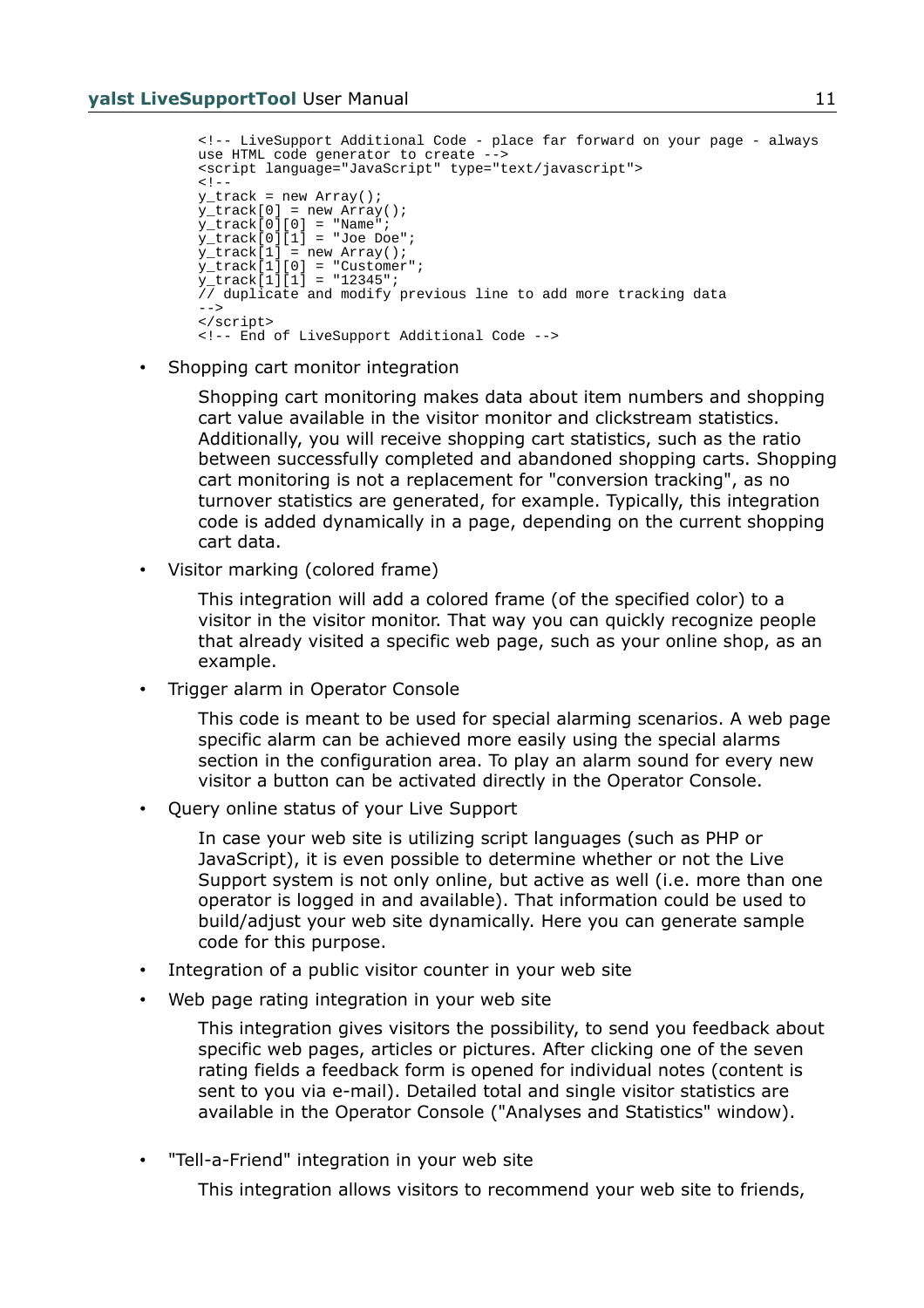which results in new visitors eventually. E-mail addresses (sender and recipient), as well as an optional personal message, are entered by the sender in a popup window. This function must be previously configured in the "tell-a-friend" subsection of the "settings" section. Web page recommendations can only be integrated into web sites, who's domain matches those configured in the "domains, e-mail and transcripts" subsection.

• Integration of a survey in your web site

In order to track/query your visitor movements in the best way, we recommend this integration on every one of your web pages (possible without a visible button!). Please add the integration code always in the body (between  $\langle \text{body} \rangle$  and  $\langle \text{body} \rangle$ ) of your web site!.

"Conversion tracking", "visitor marking" and "trigger alarm" (Professional Edition upwards), as well as shopping cart monitoring (Business Edition upwards) can only be used at most one time on a single web page.

## **2.3 Integration in Frame Sites**

If this software is used on web sites with frames, the chat button is often placed in a small navigation frame on the left side (sometimes also at the top). In this context a common error is made, namely that integration only occurs in that specific navigation frame, with the standard integration code mentioned earlier. This type of integration on frame based sites often has a number of disadvantages, such as:

- You will only see that a visitor is on your site, but not exactly where. Clickstream data will not be available either.
- In the access statistics you will only see accesses to the navigation frame.
- Layer based active chats and visitor messages do not work most of the time, as the navigation frame is too small for that.
- The form monitor is not useable.

Even better (without these disadvantages) is the following integration. In the navigation frame:

```
 <!-- LiveSupport Integration Code - always use HTML code generator to create -->
   <script language="JavaScript" type="text/javascript">
  <! - (function()
\overline{\mathcal{A}}var spanID = Math.random().toString();
      document.write("<span id='" + spanID + "' ></span>");
       var anchorElement = document.getElementById(spanID);
       var script = document.createElement("script");
        script.src = "http://en.livesupportserver.de/yalst/yalst.js.php
                   ?site=xxxxx-x&count=no&y_span_id=" + spanID;
      anchorElement.parentNode.insertBefore(script, anchorElement);
       })();
   -- </script>
```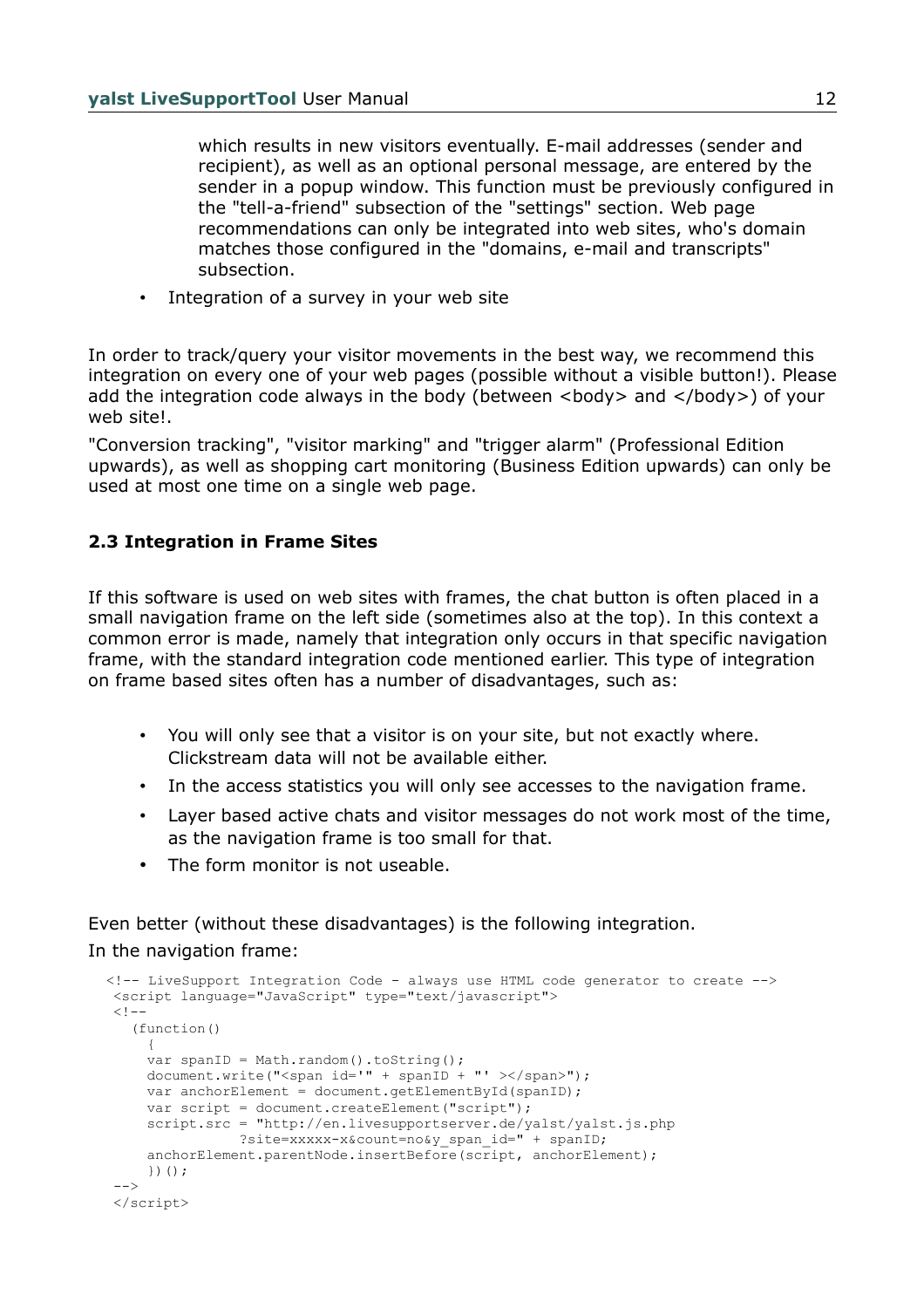<!-- End of LiveSupport Integration Code -->

In all pages that appear in the main frame (in the best case insert immediately before </body>):

```
 <!-- LiveSupport Integration Code - always use HTML code generator to create -->
 <script language="JavaScript" type="text/javascript">
<! - (function()
     {
    var spanID = Math.random().toString();
    document.write("<span id='" + spanID + "' ></span>");
    var anchorElement = document.getElementById(spanID);
    var script = document.createElement("script");
     script.src = "http://en.livesupportserver.de/yalst/yalst.js.php
                ?site=xxxxx-x&button=no&y_span_id=" + spanID;
     anchorElement.parentNode.insertBefore(script, anchorElement);
     })();
 - </script>
 <!-- End of LiveSupport Integration Code -->
```
The parameter "button=no" prevents a Live Support button from appearing in the pages of the main frame, as the Live Support button is already appearing in the navigation frame. Nevertheless, all pages with integration code are "monitored" by the software (= pure monitor integration).

The parameter "count=no" in the navigation frame disables navigation page requests to be counted, because the main frame page has already been requested parallel to the navigation page  $($  = pure button integration $).$ 

#### **2.4 Multiple Integration in One Page**

If you want to integrate two (or even more) support buttons, the visitor monitor would get confused due to duplicate data collection. In order to avoid this, you can integrate the additional buttons like this (the additional parameter "count=no" is crucial in this case):

```
 <!-- LiveSupport Integration Code - always use HTML code generator to create -->
 <script language="JavaScript" type="text/javascript">
<! -- (function()
      {
    var spanID = Math.random().toString();
    document.write("<span id='" + spanID + "' ></span>");
     var anchorElement = document.getElementById(spanID);
    var script = document.createElement("script");
      script.src = "http://en.livesupportserver.de/yalst/yalst.js.php
                ?site=xxxxx-x&count=no&y_span_id=" + spanID;
     anchorElement.parentNode.insertBefore(script, anchorElement);
     })();
  -->
 </script>
  <!-- End of LiveSupport Integration Code -->
```
2.5 Special Integration Parameters (that are not Generated with the HTML Code Generator)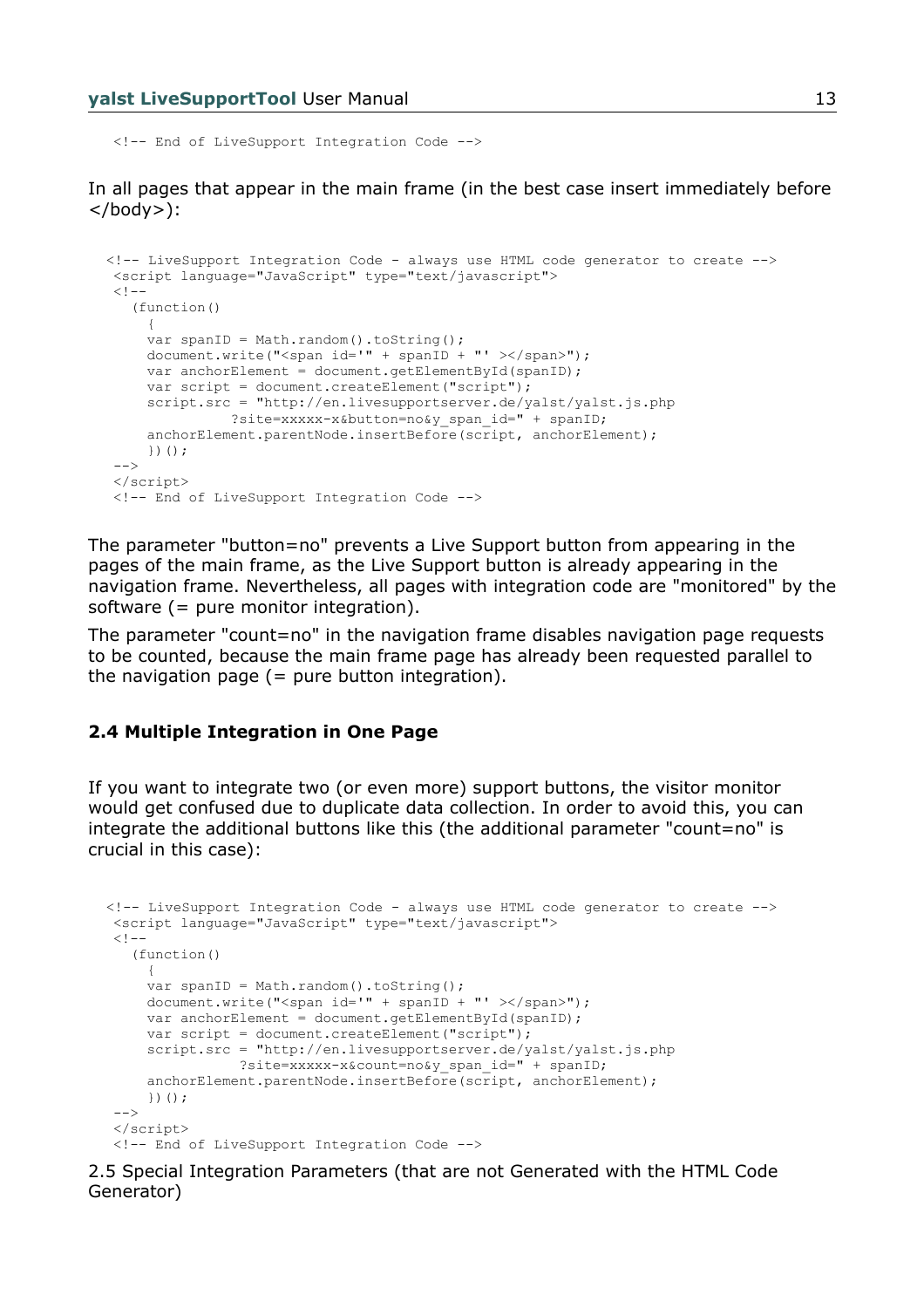There is a number of parameters for the Live Support integration of your web site, which cannot be generated with the HTML Code Generator for a better overview, as they are used only very rarely. That is why we documented these integration parameters at this point for you. If necessary, they need to be added to the generated integration code.

| <b>Parameter</b> | <b>Range of Values</b> | <b>Explanations and Example</b>                                                                                                                                                              |
|------------------|------------------------|----------------------------------------------------------------------------------------------------------------------------------------------------------------------------------------------|
| bh               | 1 until 800            | height of the support button in pixels; defining<br>a height will improve the output speed of the<br>respective button; is only regarded, if the<br>parameter "bw" (see below) is specified; |
|                  |                        | example: $&\text{b}h=120$                                                                                                                                                                    |
| boxcol           | <b>RGB</b> color value | box title color for various visitor windows<br>(default: configurable in "settings" section);                                                                                                |
|                  |                        | example: &boxcol=000080                                                                                                                                                                      |
| buttoncol        | <b>RGB</b> color value | button background color for various visitor<br>windows (default: configurable in "settings"<br>section);                                                                                     |
|                  |                        | example: &buttoncol=0000FF                                                                                                                                                                   |
| buttonid         | Javascript ID          | ID of chat button (forr JavaScript or CSS<br>access, default: no ID)                                                                                                                         |
|                  |                        | example: &id=chatbutton                                                                                                                                                                      |
| bw               | 1 until 800            | width of the support button in pixels; defining a<br>width will improve the output speed of the<br>respective button; is only regarded, if the<br>parameter "bh" (see above) is specified;   |
|                  |                        | example: &bw=60                                                                                                                                                                              |
| cform            | no                     | display unavailability message instead of<br>contact form                                                                                                                                    |
|                  |                        | example: &cform=no                                                                                                                                                                           |
| layerx           | 1 until 800            | final x position (in pixels) of the layer (chat<br>invitations, messages and surveys) on the<br>respective page; if no specification is made, the<br>default value 200 will be used;         |
|                  |                        | example: &layerx=300                                                                                                                                                                         |
| layery           | 1 until 800            | final y position (in pixels) of the layer (chat<br>invitations, messages and surveys) on the<br>respective page; if no specification is made, the<br>default value 133 will be used;         |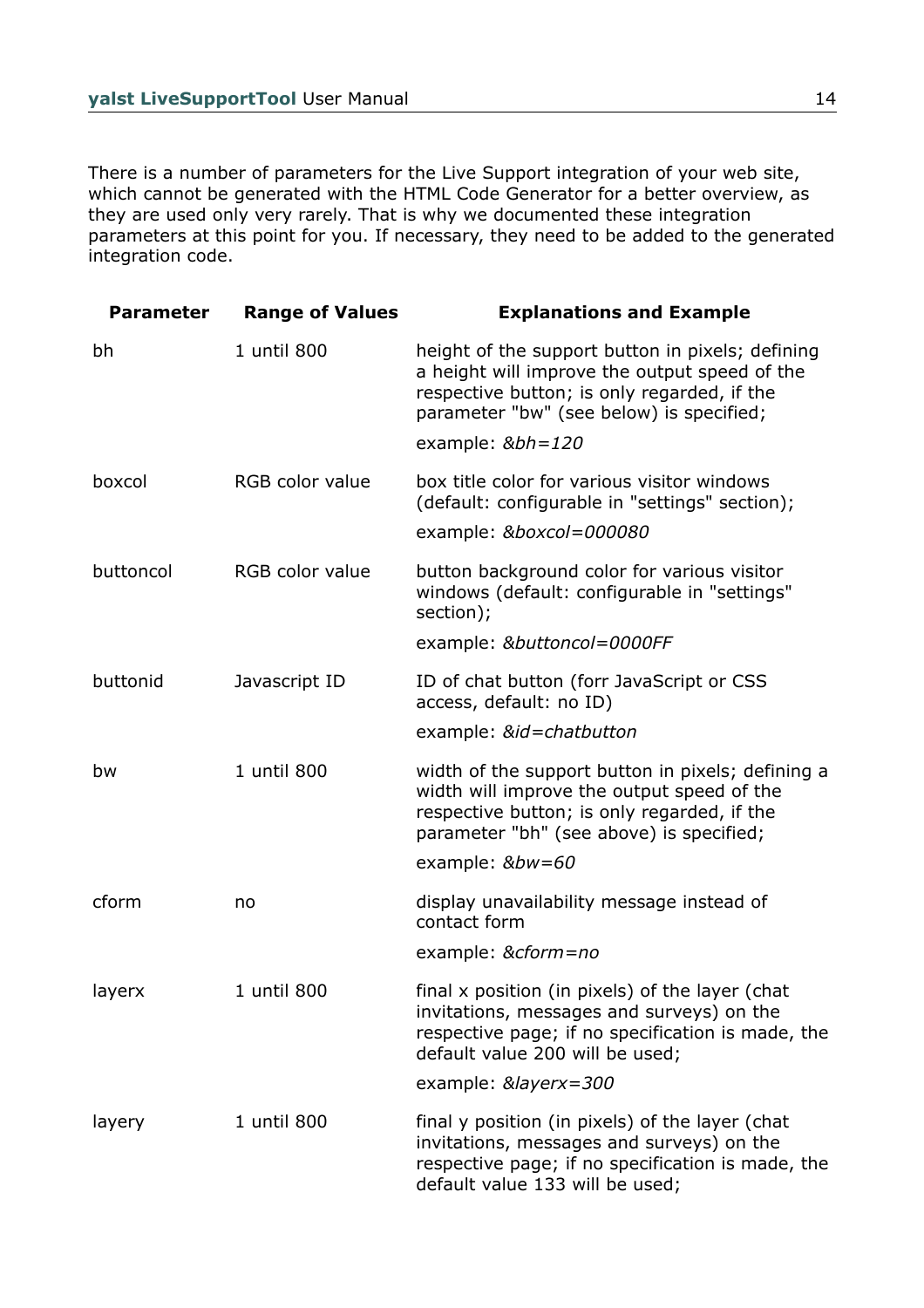| <b>Parameter</b> | <b>Range of Values</b> | <b>Explanations and Example</b>                                                                                                                                                                                                                                                   |
|------------------|------------------------|-----------------------------------------------------------------------------------------------------------------------------------------------------------------------------------------------------------------------------------------------------------------------------------|
|                  |                        | example: $&layerx=250$                                                                                                                                                                                                                                                            |
| mstr             |                        | max. 20 characters character sequence that is outputted in the<br>visitor monitor instead of the nickname or<br>computer name;                                                                                                                                                    |
|                  |                        | example: &mstr=Customer%20Smith                                                                                                                                                                                                                                                   |
| pingtime         | 90000 until 60000      | time interval (in miliseconds), on which a check<br>will occur, whether or not a visitor is still on the<br>current page or if a specific visitor event (active<br>chat, message, ) needs to be executed; if no<br>specification is made, the default value 9000<br>will be used; |
|                  |                        | example: &pingtime=15000                                                                                                                                                                                                                                                          |

### **2.6 JavaScript Variables, that are Evaluated by the Integration Code**

The integration code for your web sites, which is generated with the HTML Code Generator, can be adjusted for your special needs through parameters. Furthermore, there are a number of JavaScript variables, that are evaluated by the integration code.

These need to be defined before an integration with visitor monitoring, so they are readily available. That way, you can design the integration even more flexible and dynamic.

Following, is a list of the currently implemented variables (in each case including a description and example):

| <b>Variable</b>                              | <b>Range of Values</b> | <b>Explanations and Example</b>                                                                                                                                                                                                                                                                                                                                                                                                                                                                                                                                      |
|----------------------------------------------|------------------------|----------------------------------------------------------------------------------------------------------------------------------------------------------------------------------------------------------------------------------------------------------------------------------------------------------------------------------------------------------------------------------------------------------------------------------------------------------------------------------------------------------------------------------------------------------------------|
| y_cartitems<br>y_cartvalue<br>y_cartcomplete |                        | Shopping cart monitoring makes data about<br>item numbers and shopping cart value<br>available in the visitor monitor and clickstream<br>statistics. Additionally, you will receive<br>shopping cart statistics, such as the ratio<br>between successfully completed and<br>abandoned shopping carts. Shopping cart<br>monitoring is not a replacement for<br>"conversion tracking", as no turnover statistics<br>are generated, for example. Typically, this<br>integration code is added dynamically in a<br>page, depending on the current shopping cart<br>data. |
|                                              |                        | example:<br>var y_cartitems= $4$ ;<br>var y_cartvalue='400';<br>var y_cartcomplete='1';                                                                                                                                                                                                                                                                                                                                                                                                                                                                              |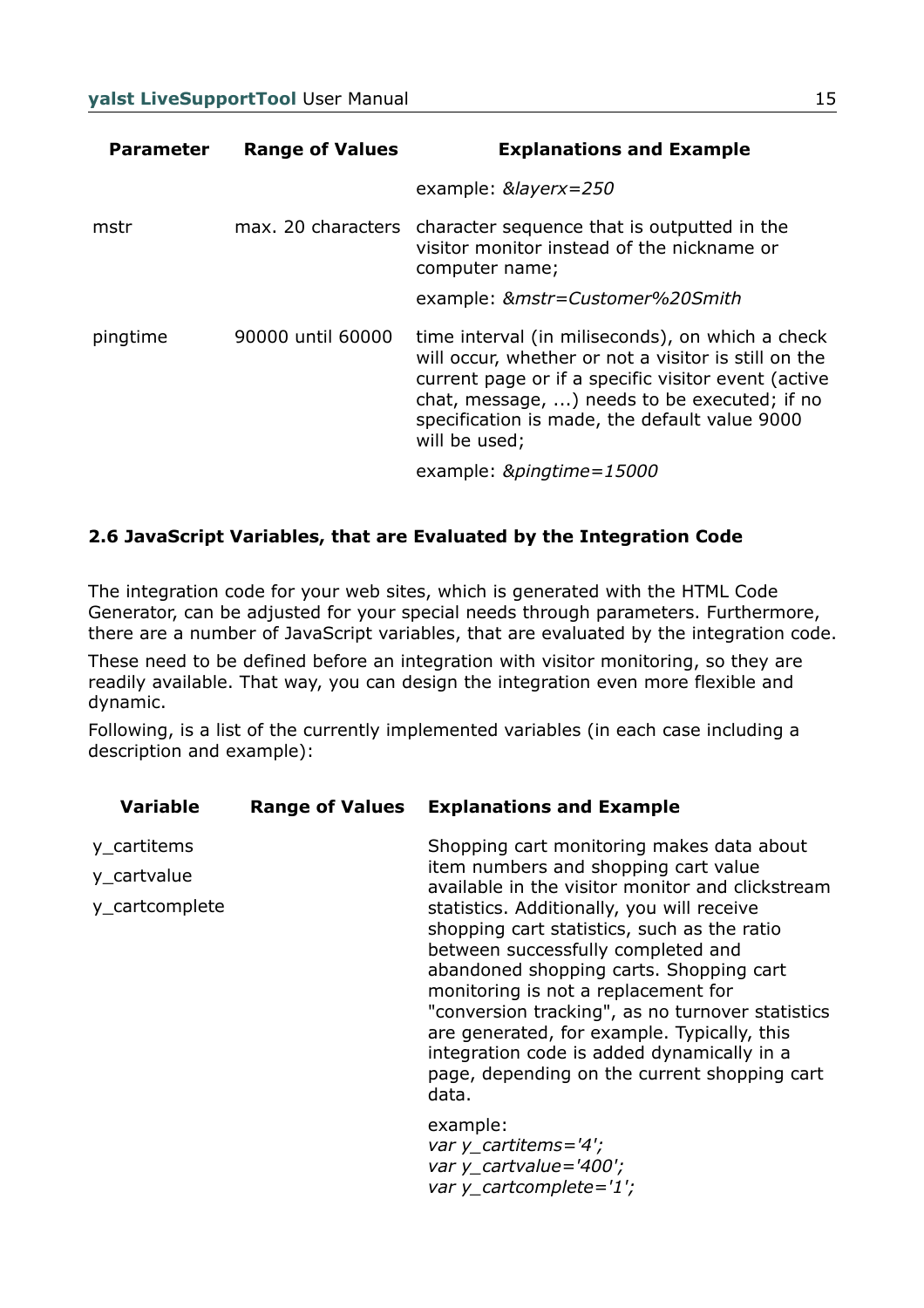| <b>Variable</b>             | <b>Range of Values</b> | <b>Explanations and Example</b>                                                                                                                                                                        |
|-----------------------------|------------------------|--------------------------------------------------------------------------------------------------------------------------------------------------------------------------------------------------------|
| y_comment                   | max. 80 characters     | comment (is displayed on requests in the chat<br>window of the operator and in the chat<br>history; could be used, for example, to save<br>additional information about the chat partner);             |
|                             |                        | example:<br>var y_comment='Customer 34272';                                                                                                                                                            |
| y_extra                     | max. 80 characters     | additional information (is part of the<br>clickstream and will also appear in the visitor<br>monitor);                                                                                                 |
|                             |                        | example:<br>var y_extra='current shopping cart value: 50\$<br>$U.S.'$ ;                                                                                                                                |
| y_nopid                     | true                   | deactivate plugin detection;                                                                                                                                                                           |
|                             |                        | example: $var y$ _nopid=true;                                                                                                                                                                          |
| y_pagetitle                 | max. 80 characters     | page title (will be displayed in the statistics,<br>instead of the URL to the page);                                                                                                                   |
|                             |                        | example: var y_pagetitle='Contact';                                                                                                                                                                    |
| y_remark                    | max. 250 characters    | set a remark for the current visitor; the usage<br>of this variable is described in detail under<br>Help/FAQs;                                                                                         |
|                             |                        | example: $y$ remark = 'Customer 34272';                                                                                                                                                                |
| y_track and<br>ytrack       |                        | This integration allows an infinite amount of<br>additional information to be associated with a<br>visitor. For example, login name in a forum or<br>shops, shopping cart contents or search<br>terms. |
|                             |                        | example:<br>var ytrack = new Array();<br>$y$ track["testtrack"] = "testvalue";<br>// duplicate and modify previous line to add<br>more tracking data                                                   |
| yct_campaign<br>yct_comment |                        | supplementing notes regarding the<br>transaction, for example, the name of the<br>customer                                                                                                             |
| yct_event                   |                        | example: var yct_comment='testcomment';                                                                                                                                                                |
| yct_id<br>yct_notify        |                        | descriptive identifier for the event that<br>occurred                                                                                                                                                  |
| yct_ref                     |                        | example: var yct_event='testconversion';                                                                                                                                                               |
| yct_tan                     |                        | do not associate event with campaigns                                                                                                                                                                  |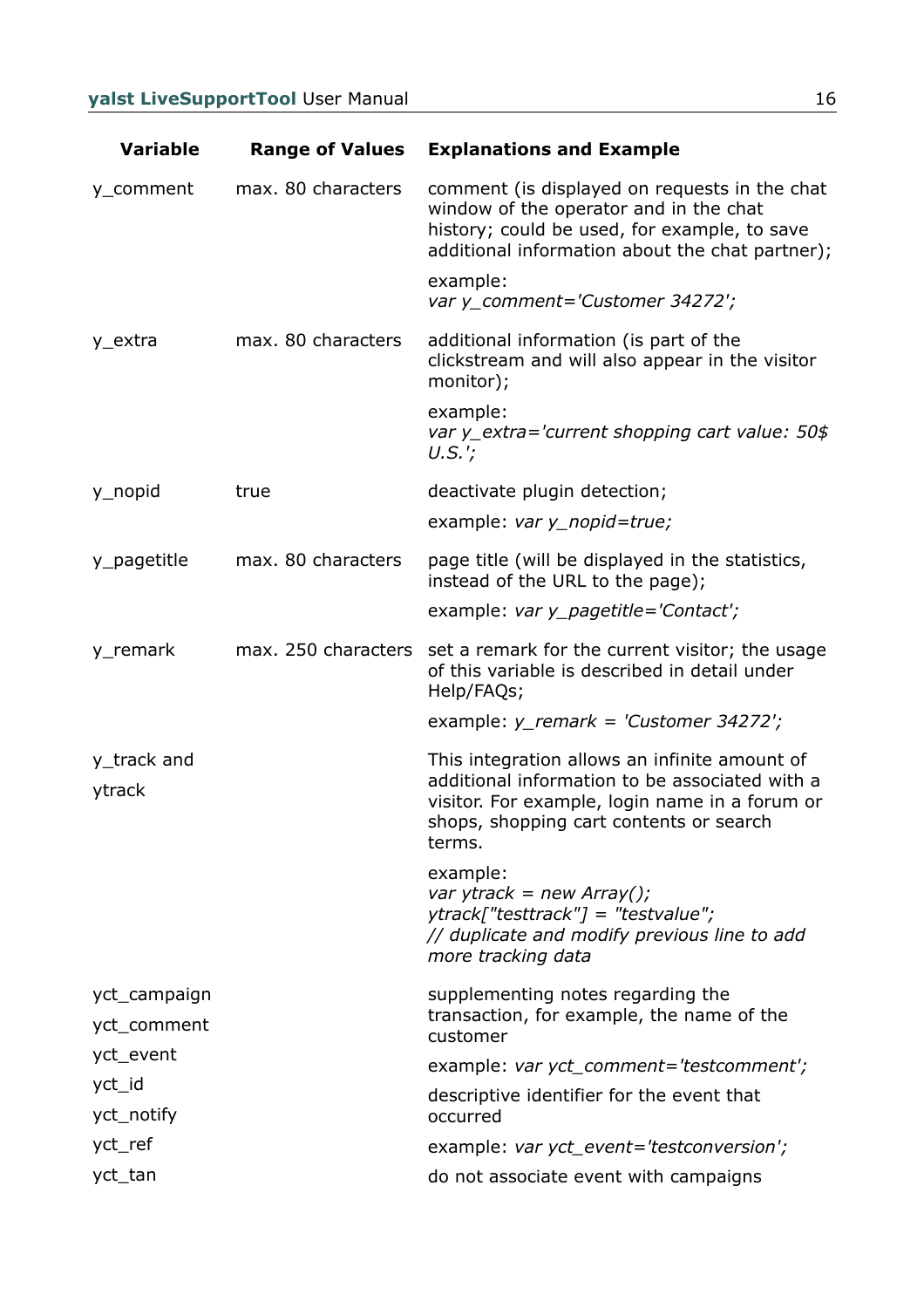| <b>Variable</b> | <b>Range of Values</b> | <b>Explanations and Example</b>                                                                                                                                           |
|-----------------|------------------------|---------------------------------------------------------------------------------------------------------------------------------------------------------------------------|
| yct_volume      |                        | example: var yct_campaign='no';                                                                                                                                           |
|                 |                        | this option determines, if the page having<br>caused a transaction (i.e. the page the<br>respective visitor was referred by) should be<br>accounted for by the statistics |
|                 |                        | example: var yct_ref=2;                                                                                                                                                   |
|                 |                        | notifications are sent to this e-mail address                                                                                                                             |
|                 |                        | example: var<br>yct_notify='aW5mb0BleGFtcGxlLmNvbQ==';                                                                                                                    |
|                 |                        | transaction numbers prevent the same<br>transaction to be recorded multiple times                                                                                         |
|                 |                        | example: var yct_tan='12345';                                                                                                                                             |
|                 |                        | sales volume (in EUR), that was generated<br>with this transaction                                                                                                        |
|                 |                        | example: var yct_volume= $100$ ;                                                                                                                                          |

#### **2.7 JavaScript Messages Sent From the System to the Embedding Web Site**

The messages will be send from the Chat-PopUps and can be received and processed by your web site (e.g. for web analysis purposes).

| <b>Message</b>        | <b>Description</b>                                                                                   |
|-----------------------|------------------------------------------------------------------------------------------------------|
| yevent_chatwindowopen | when opening the chat window (not when chat start<br>window is skipped (e.g. standard active chats)) |
| yevent_chatstarted    | on start of the chat                                                                                 |
| yevent_chatrunning    | when an operator takes over the chat                                                                 |
| yevent_chatend        | on termination of the chat                                                                           |

This is a sample code for message handling:

```
<script type="text/javascript">
\lt! --
   function interceptLiveSupportTrackingEvent(event)
\left\{\begin{array}{ccc} & & \\ & & \end{array}\right\} if (!event.data)
        {return;}
      switch (event.data)
        \left\{ \right. case "yevent_chatwindowopen":
            {
```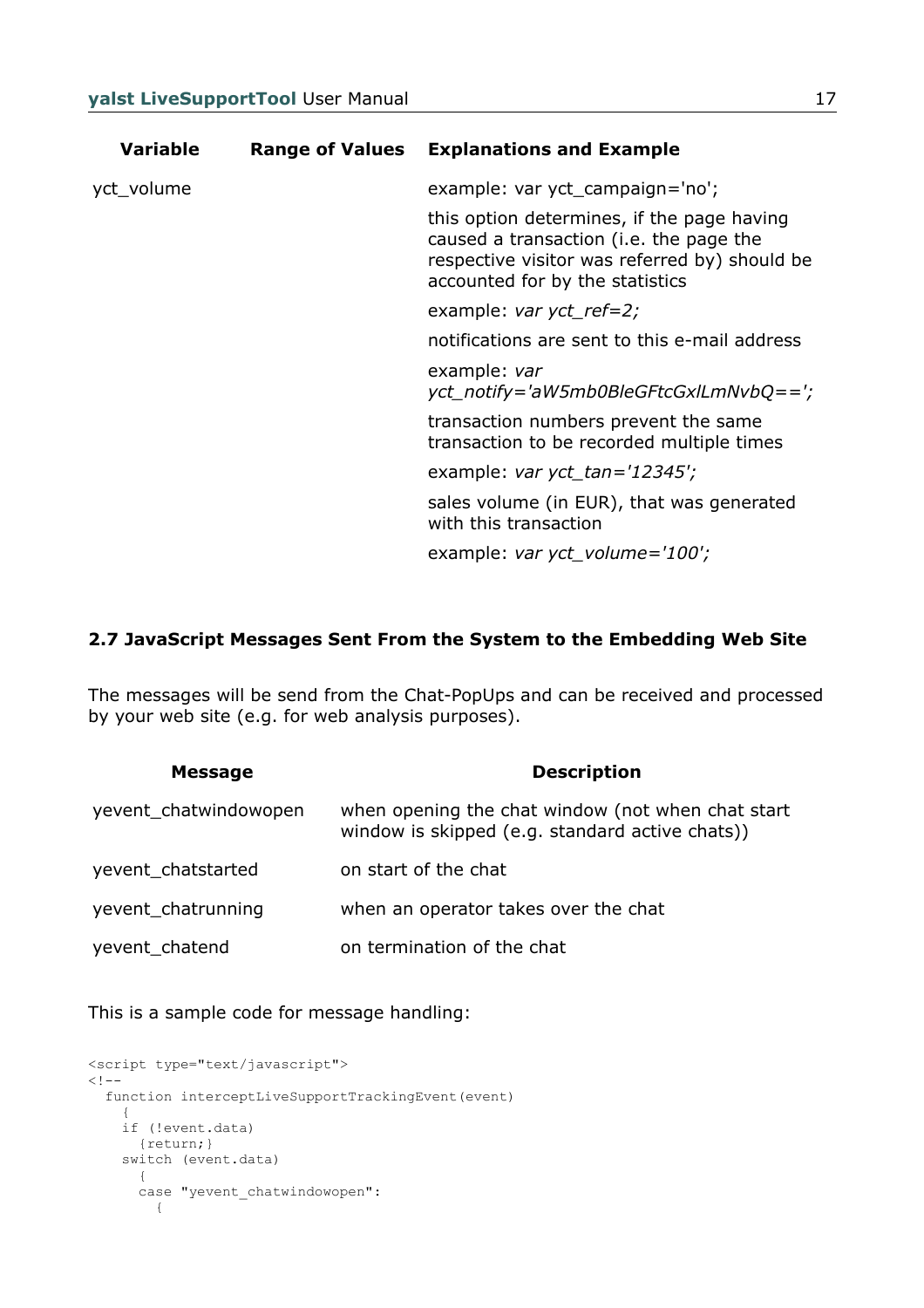```
// add code for chat window opened event
       break;
 }
      case "yevent chatstarted":
        {
        // add code for chat started event 
        break;
        }
      case "yevent chatrunning":
        {
        // add code for operator joined chat event
       break;
        }
      case "yevent chatend" :
        {
        // add code for chat terminated event
       break;
       }
       default:
        {
        // add code for unkown events
        }
       }
     }
   // JavaScript API include START
   (function(messageEventHandler)
     {
   var browser = (function() {
   var s = navigator.userAgent.toLowerCase();
var match = /(chrome)[\/]([\w.]+)/.exec(s) ||
 /(webkit)[ \/]([\w.]+)/.exec(s) ||
       /(opera)(?:.*version)?[ \/]([\w.]+)/.exec(s) ||
        /(msie) (|w.]+)/c exc(s) ||
        !/compatible/.test(s) && /(mozilla)(?:.*? rv:([\w.]+))?/.exec(s) || [];
         return { name: match[1] || "", 
        version: match[2] || "0",
                          shouldSendViaLocalStorage : function()
                           {return ( ( (this.name == "msie") && (parseFloat(this.version) 
\geq 9.0) ) || (this.name == "chrome") ); },
                          shouldUseJavascriptHandler : function()
                           {return ( (this.name == "msie") &\& (parseFloat(this.version) <
9.0) ); }
                  };
       }());
      if (browser.shouldSendViaLocalStorage() || browser.shouldUseJavascriptHandler())
\overline{\mathcal{A}} var eiFrame = document.createElement("iframe");
        eiFrame.src = "https://en.livesupportserver.de/yalst/eventreceiver.html";
       eiFrame.name = "yeventreceiver";
        eiFrame.style.display = "none";
        document.body.appendChild(eiFrame);
 }
      if (window.addEventListener)
        {window.addEventListener("message", messageEventHandler, false);}
      else if (window.attachEvent)
        {window.attachEvent("onmessage", messageEventHandler);}
    })(interceptLiveSupportTrackingEvent);
   // JavaScript API include END
-->
</script>
```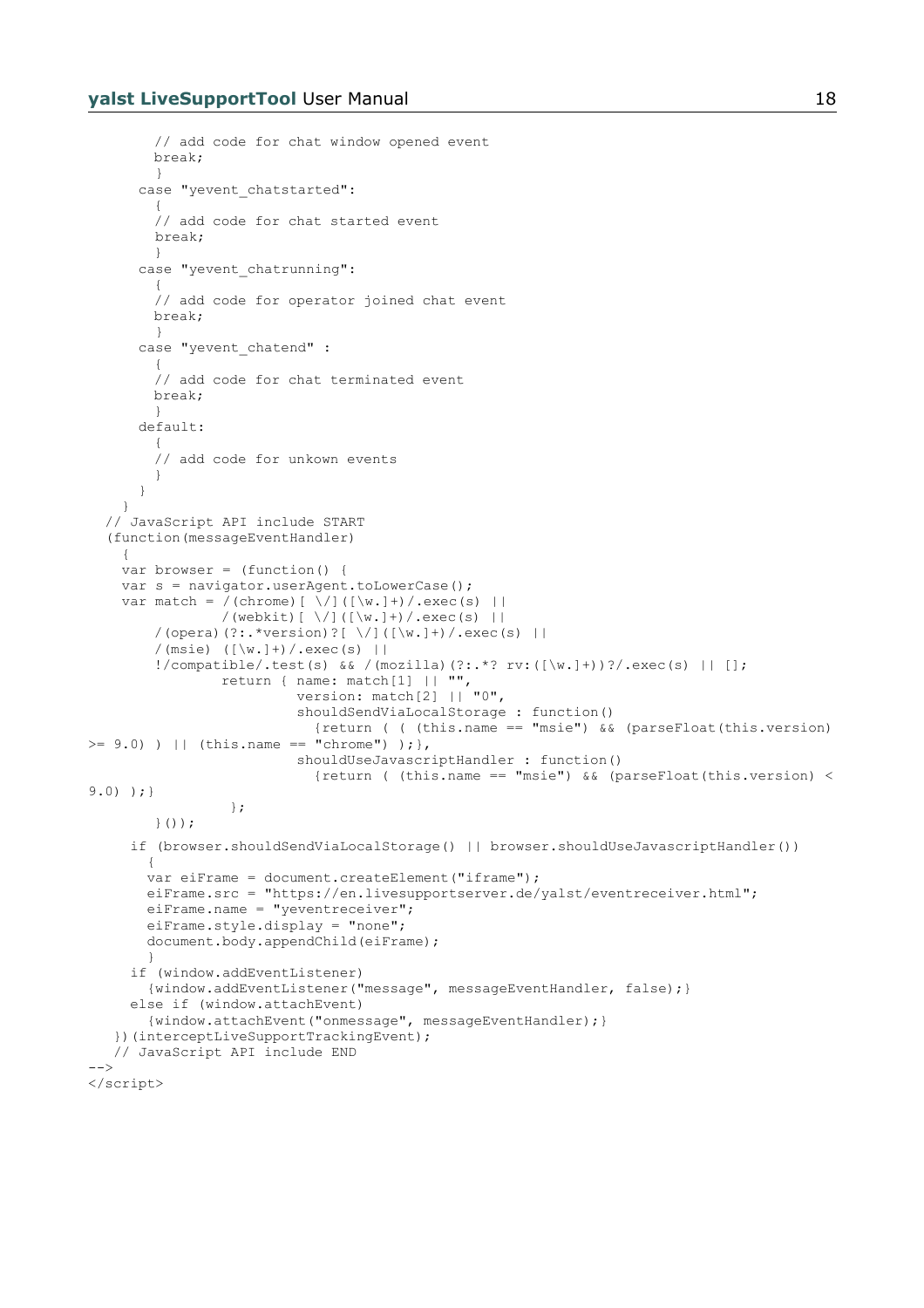#### **2.8 Starting the Operator Console via Direct Link**

The Operator Console, where support staff members (= operators) need to logon to, can be accessed either through this Customer Area or using the following address (hint: bookmark/favorite the link!):

http://www.domain-where-yalst-is-installed.com/yalst/yalst.php?site=xxxxx-x

The operator name can be preset in the login field, if the "name" parameter is appended (please replace opname with the respective username):

http://www.domain-where-yalst-is-installed.com/yalst/yalst.php?site=xxxxx-x&name=opname

By adding the password ("p" parameter) and the "&autologin=true" parameter, an operator can even be logged in automatically (please replace oppasswd with the password of the respective support member):

http://www.domain-where-yalst-is-installed.com/yalst/yalst.php ?site=xxxxx-x&name=opname&p=oppasswd&autologin=true

#### **2.9 Starting the Operator Console directly from your Web Site**

To start the Operatorconsole directly from your web site the following code has to be included in the header of the page (between <head> and </head>:

```
<script language="JavaScript">
< 1 -function open livechat op(url, width, height)
\left\{\begin{array}{ccc} & & \\ & & \end{array}\right\} if (!width) width=500;
     if (!height) height=350;
     Fpopupwindow=open(url, "livechatop_xxxxx_x", "width="+width+",
     height="+height+", location=no, menubar=no, statusbar=yes,
     scrollbars=yes,
     dependent=no, screenX=0, screenY=0, left=0, top=0");
     }
// -->
</script>
```
And the following link where you want to have the link:

```
<a href="javascript:open_livechat_op('http://en.livesupportserver.de/yalst/op.
konsole.php?site=xxxxx-x',450,600); ">Live Support</a>
```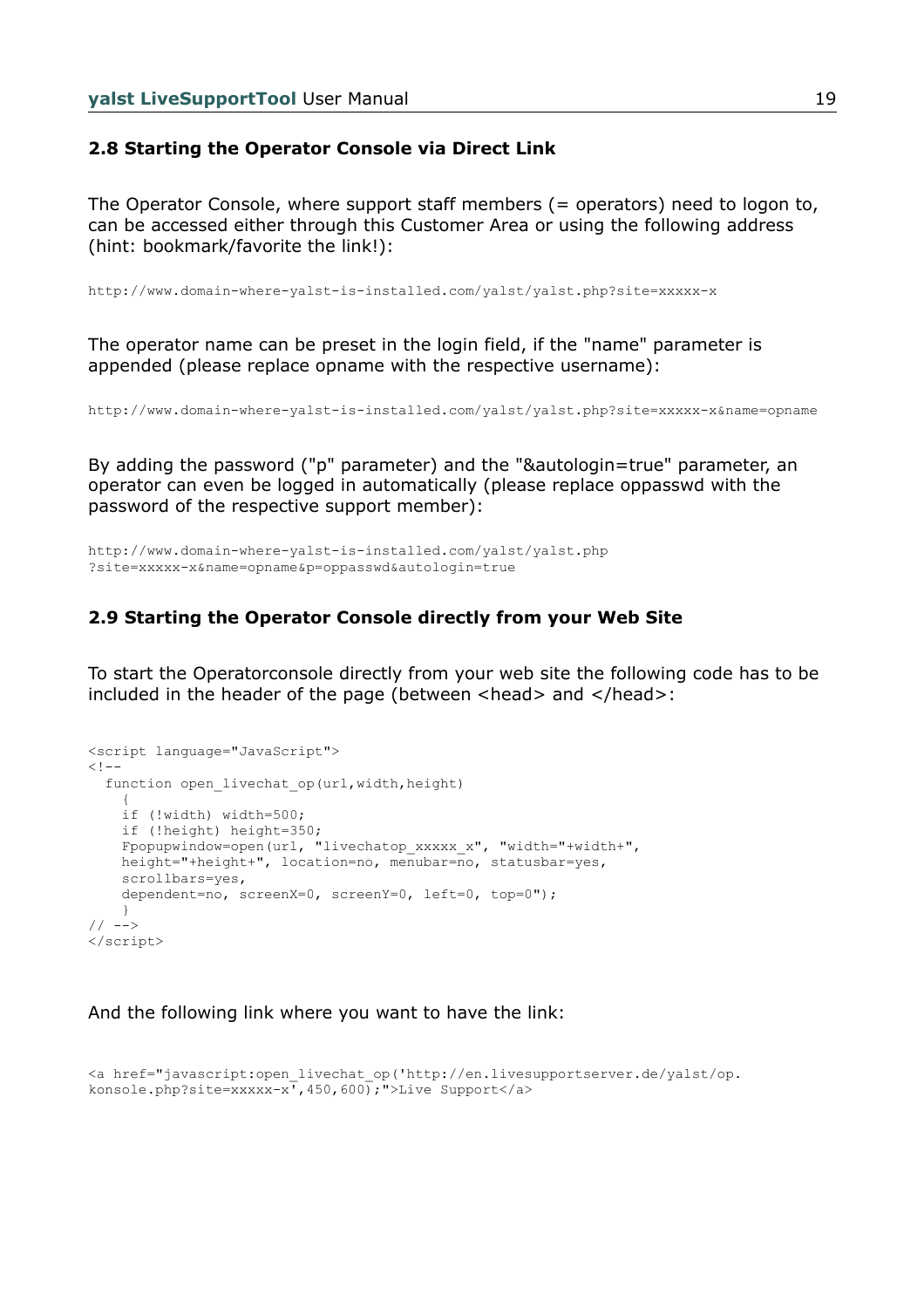## **3. The Customer Area**

All relevant settings are configured in the Customer Area, such as design, operators, alarms, contact form etc.

In order to adjust the software best possibly for your individual needs, dozens of options were made available, which can be used to configure all functions in detail.

Nevertheless, only a few settings need to be configured, in order to start work, as many options are pre-configured with reasonable default values. You can then get familiarized with the other features over time.



#### **3.1 Alarms**

| <b>Web Page</b>        | <b>Parameter</b> | Marker/Color | <b>Sound</b>  |        |          |
|------------------------|------------------|--------------|---------------|--------|----------|
|                        | no               | (HP)         | yes           | [Edit] | [Delete] |
| /about/                | no.              | (AI)         | <sub>no</sub> | [Edit] | [Delete] |
| /about/customers.php   | <b>no</b>        | (AC)         | no            | [Edit] | [Delete] |
| /about/editions.php    | no.              | (AE)         | no.           | [Edit] | [Delete] |
| /about/features.php    | no               | (AF)         | no            | [Edit] | [Delete] |
| /about/highlights.php  | no.              | (AH)         | <sub>no</sub> | [Edit] | [Delete] |
| /about/index.php       | no               | (AI)         | no            | [Edit] | [Delete] |
| /about/screenshots.php | no.              | (AS)         | no.           | [Edit] | [Delete] |
| /contact/index.php     | no               | (CT)         | no            | [Edit] | [Delete] |

You can let an alert sound be played (in the Operator Console), if a visitor enters your web site (the main page or a specific special page, e.g. the online shop). That way the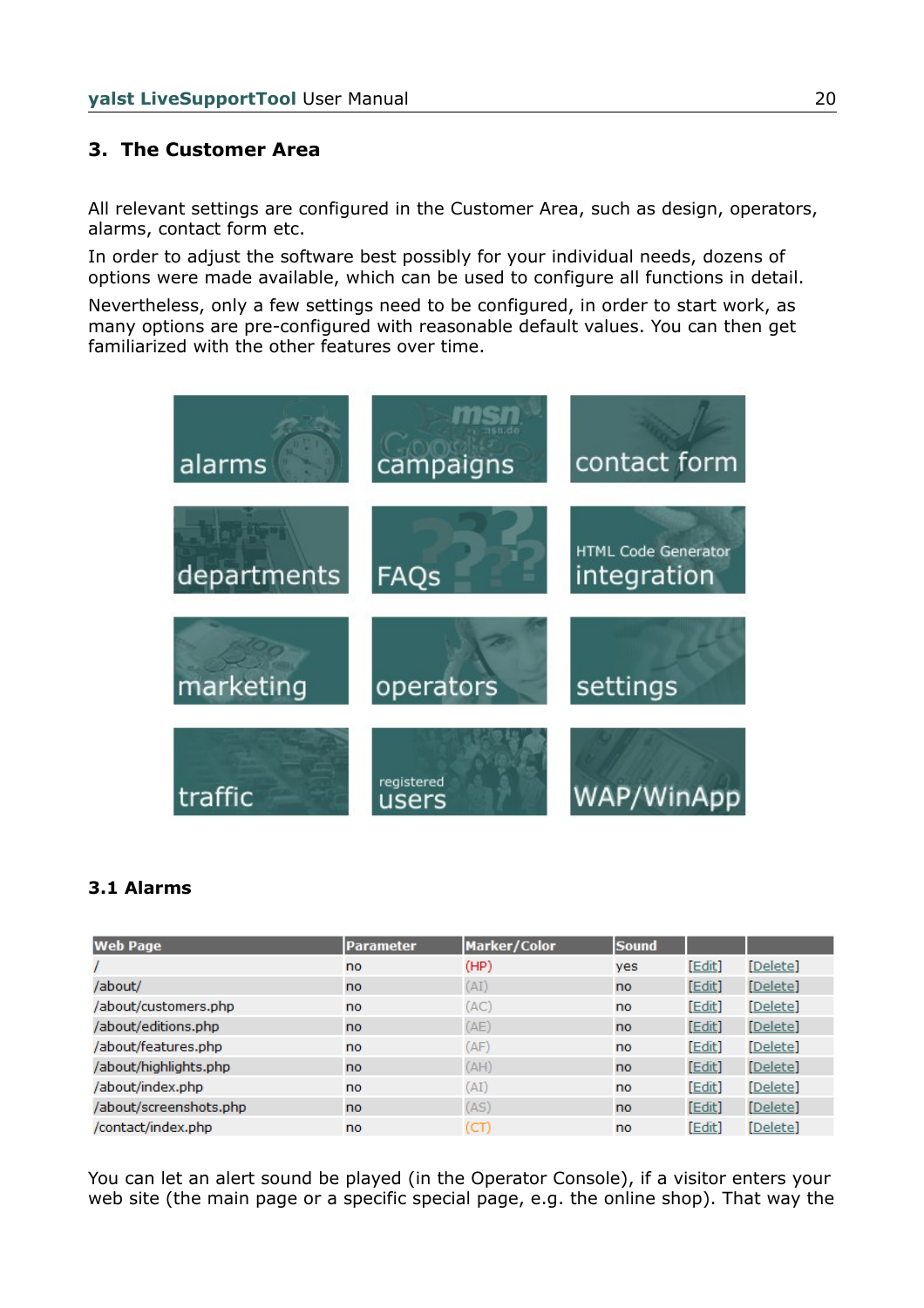visitor monitor does not always have to be active in the foreground and you can focus on other applications without having to worry. Furthermore, such a visitor is marked (two-character sequence that is configurable) in the visitor monitor, so that you can easily "detect" the visitor, even on a different page. Naturally, you can only utilize the marker and do without playing a sound.

Furthermore you can let an alert sound be played (in the Operator Console), if a visitor exceeds a configurable relevance value. The Operator Console calculates a relevance value for every present visitor of your web site, which lies between 0 and 10. The higher the relevance value is, the more the visitor is interested in your Internet services. The relevance value is calculated using the number of visited pages, the number of visits and chat sessions, the surf duration, the number of conversion tracking events and some other data, for example, if the visit occured due to a campaign. That way you can be alerted if "important" visitors show up.

| Threshold: | alarm applies from relevance value 6 upwards =                           |
|------------|--------------------------------------------------------------------------|
|            | Alarm sound: http://www2.livesupportserver.de/lib/sound.fanfare [Select] |

As the third possibiliy you can let an alert sound be played (in the Operator Console with an associated text message) if a certain event occurs on a web page that has Live Support integration. Such an event could be, for example, a transaction or a shopping cart who's value exceeds a certain value. You may specify a sound file here for this purpose. To trigger the alarm, you need to be using a special integration code that you can generate with our HTML Code Generator ("trigger alarm"). Alternatively, you can also use an API function (application programming interface). Typically it will be dynamically generated web sites, in order for alarms not to be triggered on each site request (therefor use the settings above).

### **3.2 Campaigns**

Link the advert banners or text ads of your web site to a special Live Support web page (you will be notified from the system after creating a campaign). The software will automatically redirect visitors accessing the advertisements (i.e. this link) to your site and will mark them with a color in the visitor monitor (color is configurable).

| <b>Campaign Link</b>                                                                                                       | Description/Color | Sound |  |
|----------------------------------------------------------------------------------------------------------------------------|-------------------|-------|--|
| g1 http://en.livesupportserver.de/yalst/campaign.php?site=34000-1&name=g1 Google Adwords for yalst.com yes [Edit] [Delete] |                   |       |  |

You will be able to see immediately, how effective your advertisement is. It is possible to let a sound be played, if such a special visitor enters your site. Of course, the software will count the number of visitors entering your site through campaigns on a daily basis.

A well arranged campaign statistic is generated for you, available in the Operator Console ("Analyses and Statistics" section).The statistics for specific campaigns can be made visible to chosen registered users, in order to operate an affiliate program.

Every time a conversion tracking event of a campaign visitor is detected (e.g. a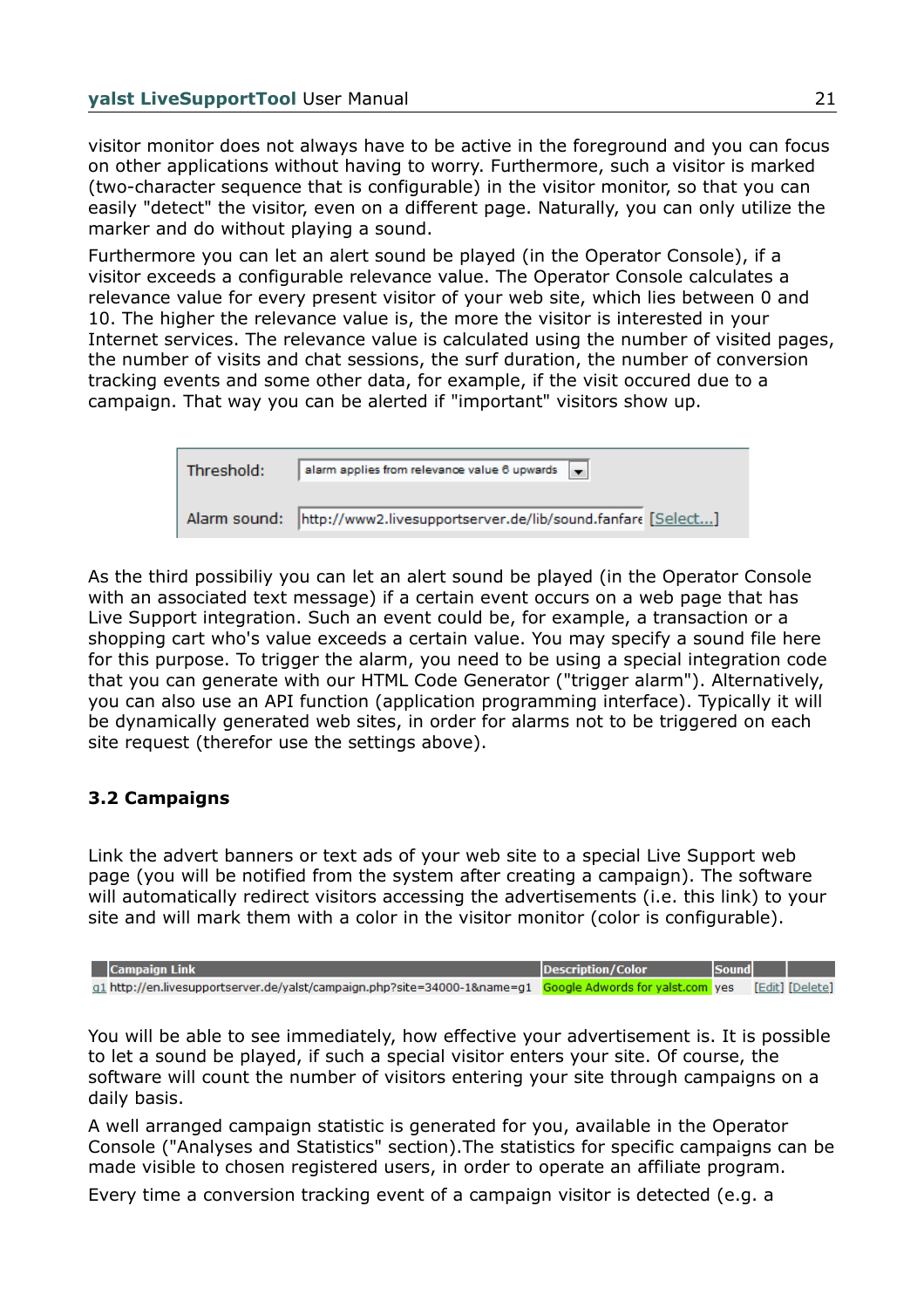transaction or subscription), the event will be logged for the statistics. That way it is possible to measure the success of a campaign (note: in order to detect conversion tracking events it is necessary for you to add special integration code on your web site, referr to HTML Code Generator).

## **3.3 Contact Form**

Using the contact form, every web site visitor can let you know about any concerns or wishes in the case of the Live Support system being offline. The form's content will be sent to the e-mail that you specified in the "settings" section (subsection "domains, email and transcripts").

The user defined fields help make your contact form individual. By default, only the fields "name" (required field for the name of the visitor), "e-mail address" (can be toggled off, see below) and "message" (multi-line input field) are displayed.

All additional fields (displayed between e-mail address and message) can be defined. Using arrow keys (displayed on 2 fields and more) you can choose the ordering of the fields.

| <b>Name</b>           | <b>Type</b>      | <b>Required</b> | Department | <b>Sortation</b>         | <b>Language</b> |        |          |
|-----------------------|------------------|-----------------|------------|--------------------------|-----------------|--------|----------|
| Your phone number     | Input            | no              | always     |                          | 전통<br>기준        | [Edit] | [Delete] |
| I am interested in:   | <b>Text line</b> |                 | always     | $\bullet$ $\bullet$      | ※               | [Edit] | [Delete] |
| <b>Hosted Version</b> | Checkbox         | ٠               | always     | $\overline{\phantom{a}}$ | ※주              | [Edit] | [Delete] |
| Download Version      | Checkbox         |                 | always     | $\overline{\phantom{a}}$ | 쯝               | [Edit] | [Delete] |
| Design Package        | Checkbox         | -               | always     | ▴                        | 전<br>기준         | [Edit] | [Delete] |

[Add Input Field] [Add Selection Box] [Add Checkbox] [Add Text Line]

Text lines are not fields, but rather used to structure the contact form, e.g. for explanations. Optionally, you can integrate a registration for an already existing newsletter into the contact form.

### **3.4 Departments**

If you do not want to work with departments, there is no need for you may skip this section. Otherwise, it is possible to add up to 35 departments in the "department" part of the configuration area.

|                       |            |       |     |     | Department   Operators Greeting E-Mail Button (online) Button (offline) Unavailability text |                 |
|-----------------------|------------|-------|-----|-----|---------------------------------------------------------------------------------------------|-----------------|
| $\{I\}$ Integration 4 | <b>ves</b> | ves l | ves | ves | ves.                                                                                        | [Edit] [Delete] |

You may activate the "choose department prior to chat startup and within the contact form" option in the "settings" section, which is disabled by default.

It is only possible to delete a department, if no direct support member (operator) is associated with it anymore. Operators without an associated department belong to all departments and are thus not a hurdle when it comes to deleting a department.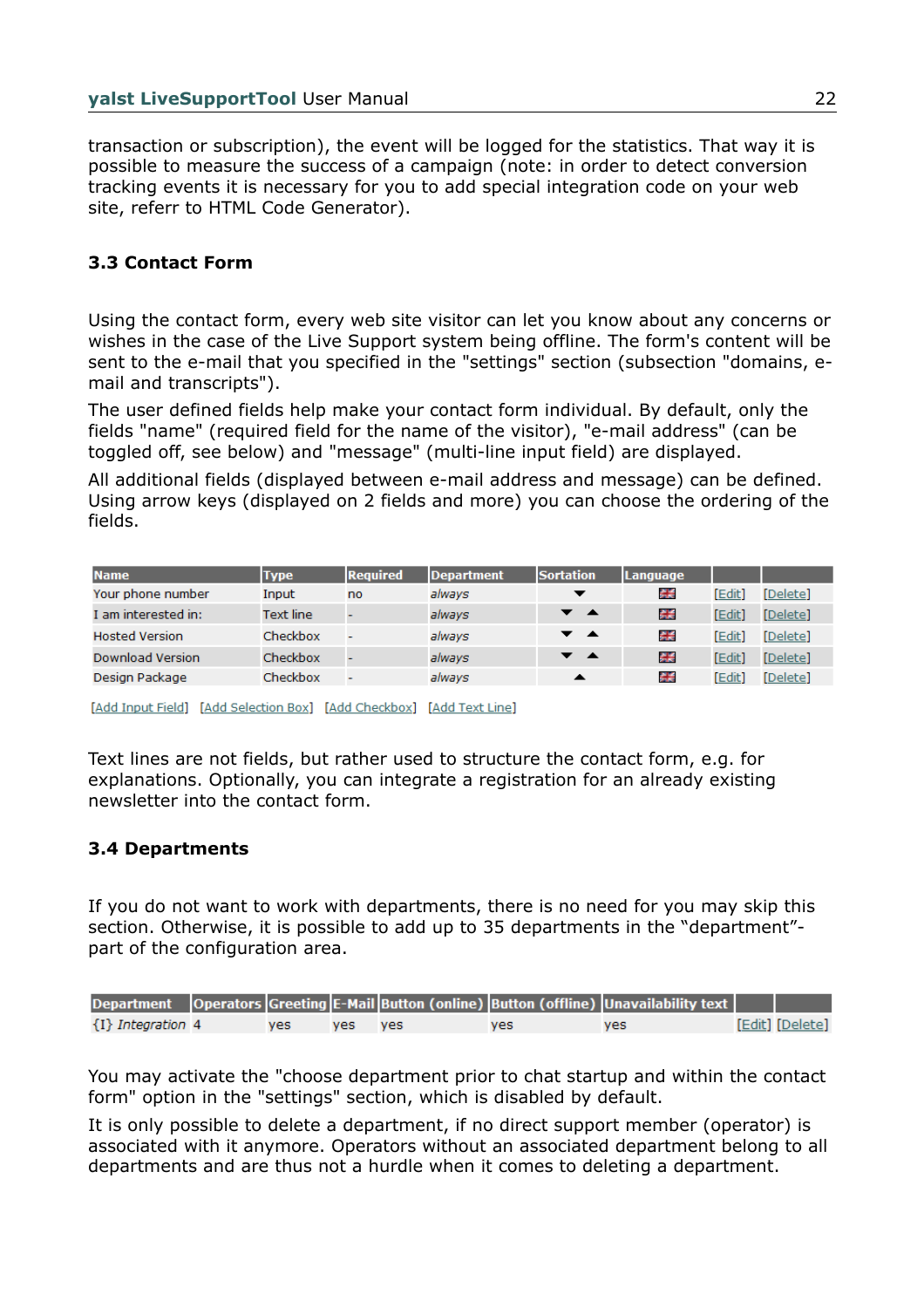## **3.5 FAQs**

In order to serve customer questions even if the Live Support system is offline, it is possible to install a FAQ section for your web site using this software. The FAQ section can be integrated through the Live Support window (greeting/login, contact form and offline status message) and/or separately (please use the HTML Code Generator in this case).

The FAQs can be added separately and independently for the first and secondary language (if configured). Visitors can search the FAQs and request to receive specific articles by e-mail. Also, visitors are able to rate the articles. An evaluation regarding rated articles is available in the Operator Console at the "Analyses and Statistics" section.

What product support do you offer? [Edit] [Move] [Delete] [Preview Window] [HTML Integration Code for this Article] I am a yalst customer or tester. Where can my technical questions be answered? [Edit] [Move] [Delete] [Preview Window] [HTML Integration Code for this Article] Can I generate such FAOs with the yalst software? [Edit] [Move] [Delete] [Preview Window] [HTML Integration Code for this Article] [Add an Article] [Sort Questions Alphabetically] (One-Time)

## **3.6 Integration (HTML Code Generator)**

The chat functions, as well as the statistics and marketing functions require a so called integration code for your web site (in the best case on all pages, so you can receive complete statistics among other things).

In most cases the standard code will be sufficient, which is placed at the place where you want the Live Support button to appear. There is numerous other useful integration options available, which can be utilized with the easy to handle HTML Code Generator (recommended).

For information about how to integrate the yalst LiveSupportTool into your web site or the HTML Code Generator see section 2 of this user manual.

### **3.7 Marketing**

This software is also a marketing tool. It is possible to open marketing related layers on the visitors client, completely independent of a chat session. For example, to make a special offer, because you determined in the visitor monitor that the visitor in question is interested in a certain matter. The visitor will not be aware that such a layer was opened specifically for him.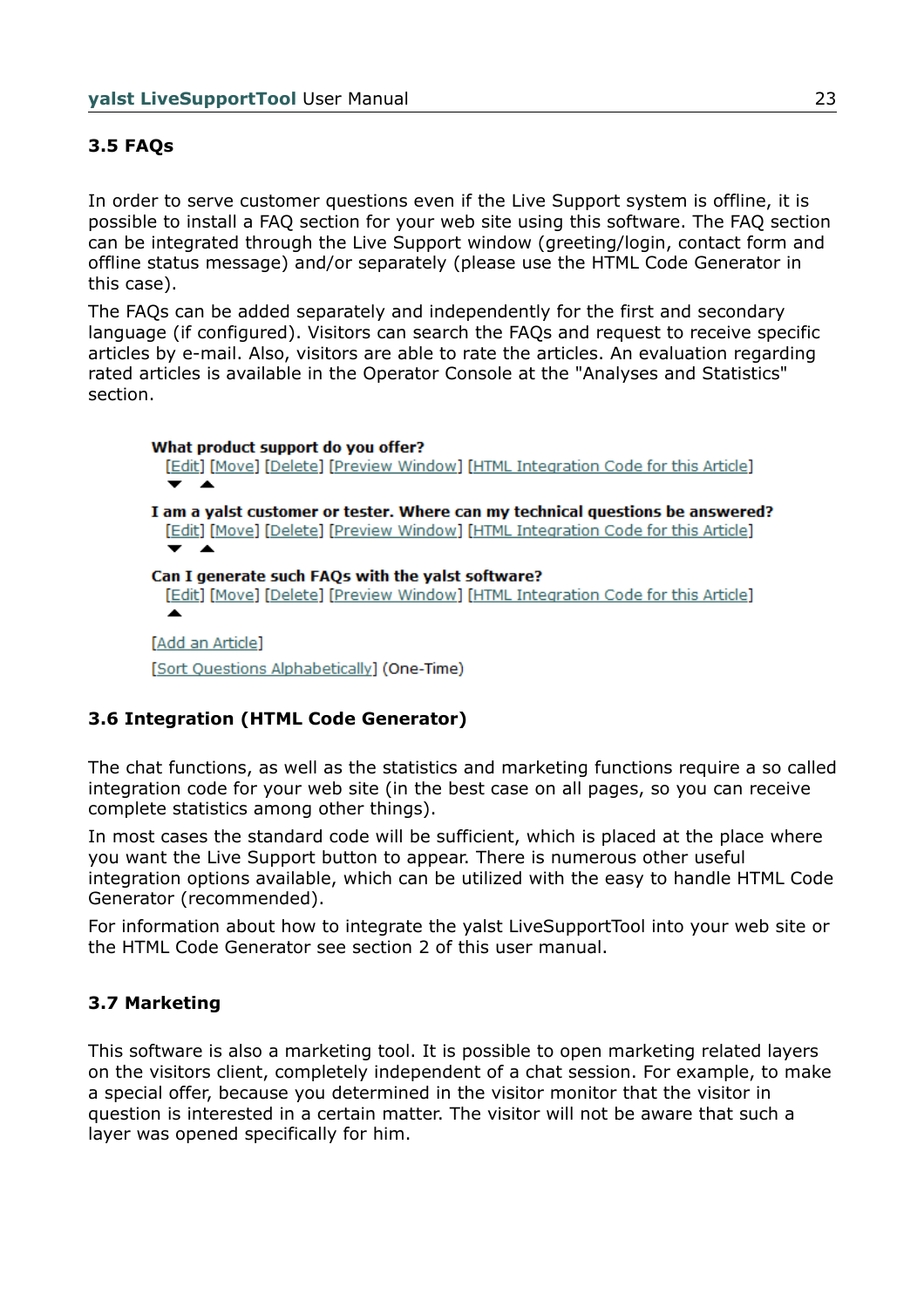| <b>Name</b>                   | <b>Type</b> | <b>Status</b>      |        |          |
|-------------------------------|-------------|--------------------|--------|----------|
| Banner yalst Download Version | Banner      | active             | [Edit] | [Delete] |
| <b>Internet Access Poll</b>   | Survey      | active             | [Edit] | [Delete] |
| yalst History                 | Survey      | direct integration | [Edit] | [Delete] |
| yalst Marketing               | Survey      | direct integration | [Edit] | [Delete] |

#### [Add a Banner] [Add a Survey]

A marketing layer can contain a banner or a survey. They can be created/configured in this section. Marketing events can also be triggered automatically, for example, if a visitor enters a random or a specific page with Live Support integration. Surveys can even be integrated directly into a web page.

A detailed analysis of your marketing events is available in the Operator Console, "Analyses and Statistics" window.

### **3.8 Operators**

Operators are part of the support staff, which supervise your Live Support. In the "operator"-part of the configuration are you can add, edit or delete operators. When adding an operator, you need to specify a username, password and the full name of the consultant.

|              | Operator First and Last Name Departments   P Permissions E-Mail Picture Info Line |      |              |     |            |            |                 |
|--------------|-----------------------------------------------------------------------------------|------|--------------|-----|------------|------------|-----------------|
| ab           | Andreas Beckmann                                                                  | الحا | A all        | ves | <b>ves</b> | <b>ves</b> | [Edit] [Delete] |
| $\mathbf{a}$ | Andre Schneider                                                                   | all  | <b>B</b> all | ves | ves        | <b>no</b>  | [Edit] [Delete] |

Optionally it is also possible to configure a picture and define in detail the exact permissions of the consultant within the software.

Legend for permissions column:

none has none of the described permissions

- AC is allowed to host active chat sessions
- is allowed to read along running chats from within the Operator Console CR.
- ED. is allowed to delete conversion tracking events
- is allowed to delete chat sessions in the history HD.
- HI is allowed to view the chat history
- is allowed to edit her/his info line IL.
- ΙS is allowed to view his infos and change his settings
- OC. is allowed to participate in the operator chat
- is allowed to view operator login statistics and details OL
- RU is allowed to edit time credits and affiliate program accounting data of registered users
- ST is allowed to view "Analyses and Statistics"
- VO. is allowed to view sales volumes/turnover statistics
- all has all of the permissions described here

To enable operation at least one operator needs to be configured, as it is not possible to login to the Operator Console with the login details of the Customer Area.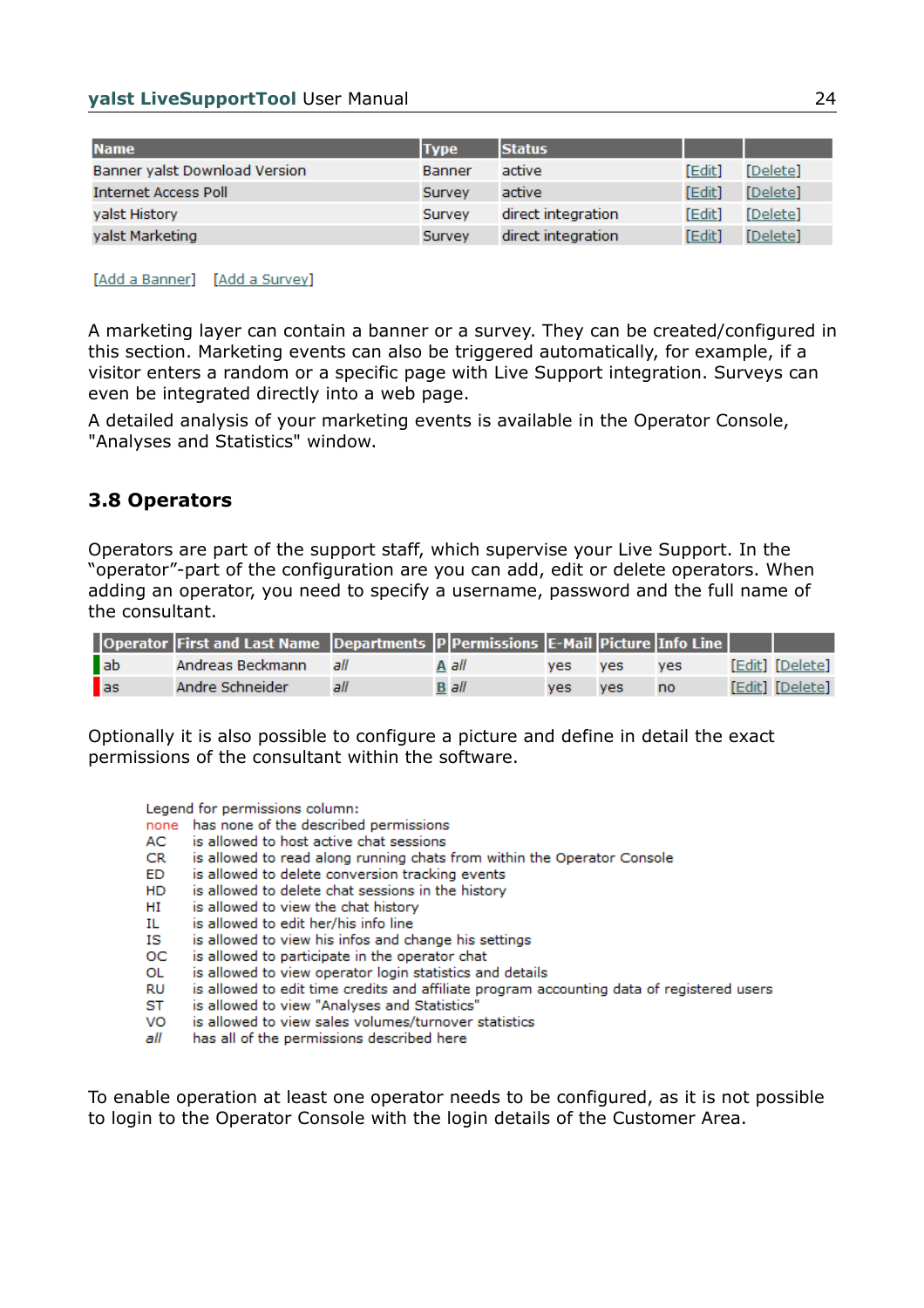## **3.9 Settings**

The "settings"-part of the configuration area is by far the most extensive one with hundreds of different settings for design and functionality of the yalst LiveSupportTool. Most of them have reasonable default settings and have not to be changed at all but all the design settings including the selection of the Live Support buttons you may find here as well for changing.

| Logo:                    | [http://www.rostock-digital.com/images/yalst.com-li [Preview] [Select] [Upload]                                                                                                                                                                                            |
|--------------------------|----------------------------------------------------------------------------------------------------------------------------------------------------------------------------------------------------------------------------------------------------------------------------|
|                          | appears in the header row of the chat or other visitor windows (can be left out, if the default logo is to<br>be displayed);                                                                                                                                               |
|                          | GIF, JPEG or PNG format; at most $550 \times 64$ pixel (width x height);                                                                                                                                                                                                   |
|                          | specify full URL to the picture (e.g. "http://www.example.com/logo.jpg");<br>hint: you can use the buttons to choose a file from our library, upload a local file or enter the URL of<br>a file on your webspace into the input field                                      |
| Support button (online): | [http://www.rostock-digital.com/images/yalsthp_onl [Preview] [Select] [Upload]                                                                                                                                                                                             |
|                          | GIF, JPEG or PNG format:<br>specify full URL to the picture (e.g. "http://www.example.com/button-online.png");<br>hint: you can use the buttons to choose a file from our library, upload a local file or enter the URL of<br>a file on your webspace into the input field |

For the start this is where you need to configure an e-mail address ("domains, e-mail and transcripts" subsection). It is needed, for example, as a forwarder when sending automatically generated messages (e.g. chat transcripts).

This is where you should also specify the domain of your web site, so all statistic/web measurement functions can work correctly. Also important are the options in the "design" subsection, which can be used to adjust how windows are displayed on the visitor pages. That is where you can also choose the Live Support button for your web site. The sound settings (e.g. for chat notifications) are also very important.

In general the "settings"-part consists of these subsections:

- Design
- Chat Start Window
- CSS and Themes
- Domains, E-Mail and Transcripts
- **Notifications**
- Time Settings
- Visitor Monitoring
- Visitor Actions (Invites, Messages, ...)
- Tell-a-Friend
- **Miscellaneous**

At the end of the "settings"-page you can find the "Delete Picture Cache" button which is important if you want to change the Live Support Buttons.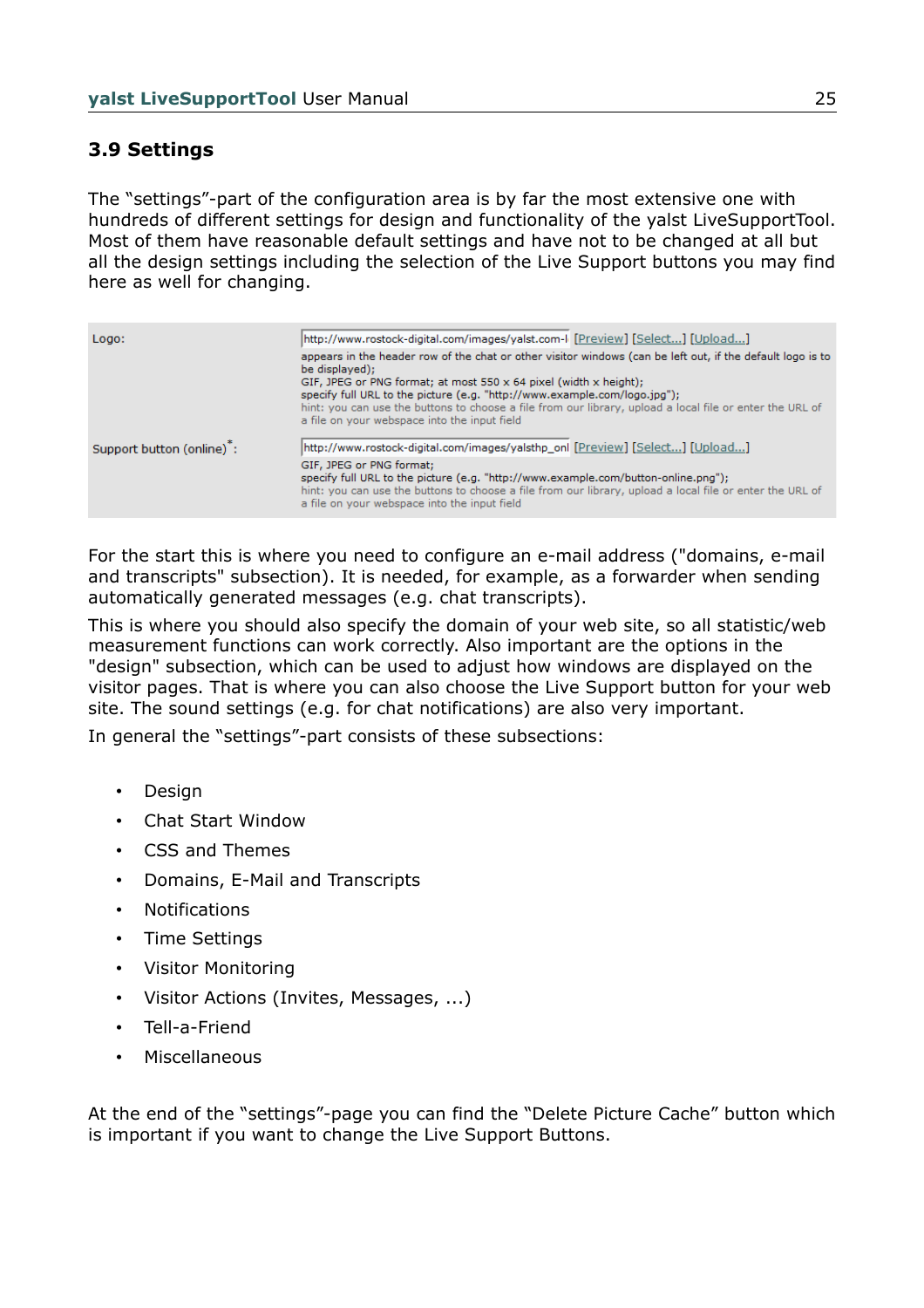

Due to performance reasons, all Live Support buttons (online and offline) are saved on the server ("cached") - even if they are readily available on your webspace. In order to load a button with the same name from the URL specified and not from the cache, you have the option to delete the server's picture cache for this Live Support package here. When using encryption for chat sessions, other pictures (e.g. the logo) will be saved here temporarily.

## **3.10 Traffic**

At this page the number of page impressions with Live Support integration of the site is displayed.

## **3.11 Registered Users**

Registered users are visitors of your web site, which received special login details (username and password) for the Live Support from you.

As soon as such a user has been created, a "registered user chat" icon appears in the startup window of the Live Support. The respective visitor will be directed to an appropriate login window, at which the login details need to entered. Support requests (queries) coming from registered users are marked in a special way in the Operator Console.

That way, you will know exactly what person you are chatting with, which is not the case on "normal" requests.

| <b>Username</b> | User Information              | <b>Time Credit</b> |        |          |
|-----------------|-------------------------------|--------------------|--------|----------|
| -ab             | Max Mustermann (Test Company) | 98:59 min.         | [Edit] | [Delete] |

It is possible to provide a time credit for registered users. Once the defined time credit has been used up chatting, that visitor would not be able to initiate chat sessions anymore.

Lastly, registered users can also participate in an affiliate program. If the respective options are activated, a campaign can be associated with the specific visitor advertising for your site. Using the login details, the registered user can view the statistics for his own campaign, in order to provide data for both parties on which a compensation could take place.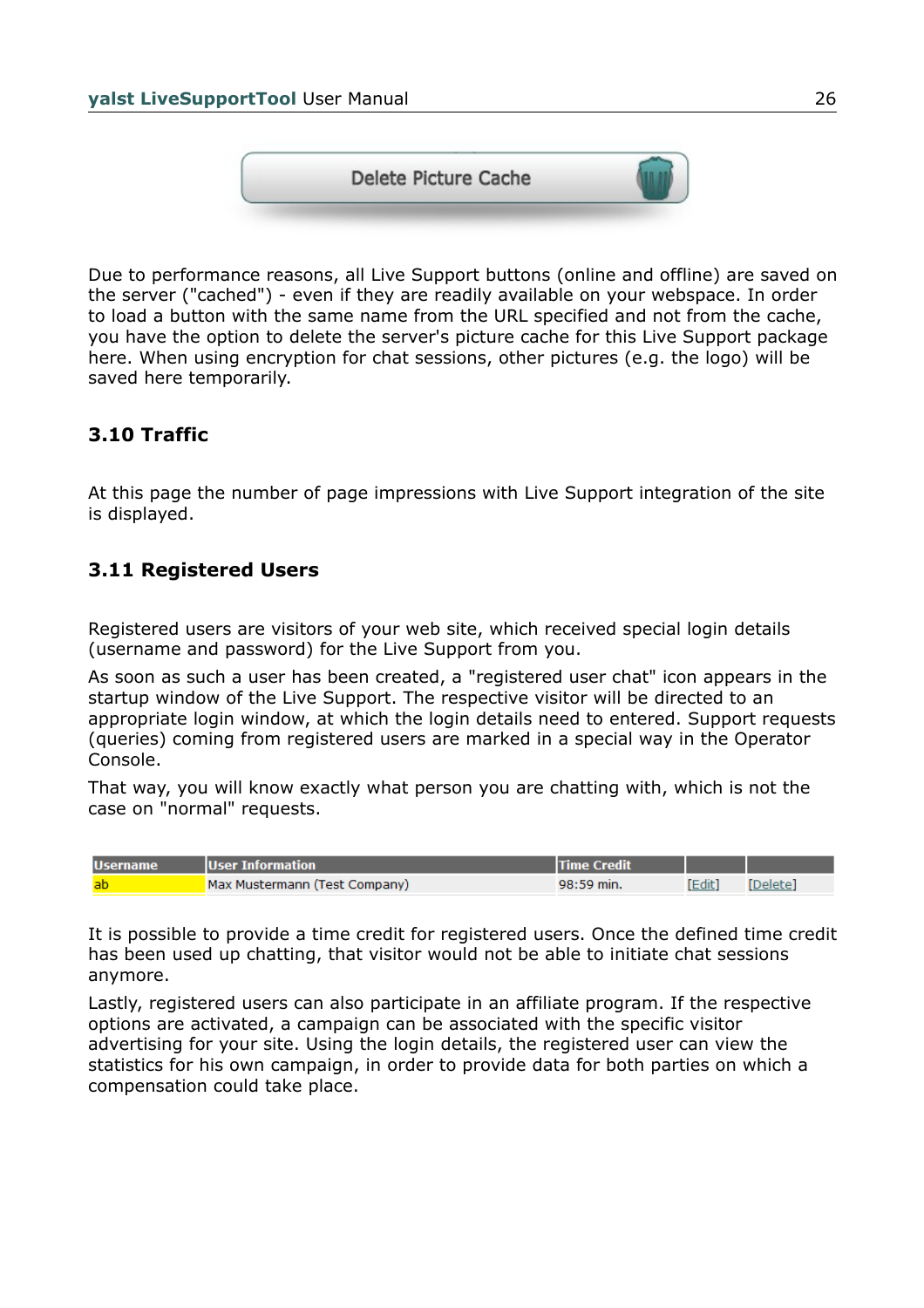## **3.12 WAP/WinApp**

It is also possible to query a lot of important data of your Live Support system using your mobile phone. In order to do so, your phone needs to support the so called WAP standard (wireless application protocol) and have Internet access. In order to access the WAP monitorr a password has to be configured in this part of the configuration area.

WinApp is an additional program for your windows task bar (system tray). It is not a necessary utility to operate the Live Support (as it is fully browser-based), but offers a useful alternative to receive and display information about your Live Support without having to have a browser opened in the foreground (or even running at all).

On startup, WinApp is located in your task bar as a "mini program" to the left hand side of the windows clock. It will display how many visitors are currently on your web site, among other things. You can download this additional program in this section of the customer area (4 MB). Please launch the downloaded file to install WinApp. In order for WinApp to access your Live Support data, it is necessary to configure it initially. WinApp has a settings window, at which you need to enter the URL and password configured in this part of the configuration area.

## **3.13 API (Programming Interface for the Live Support System)**

Directly below the 12 buttons for the different parts of the configuration area explained in the sections above a link to the configuration of the API can be found.

Using the programming interface (API = application programming interface) it is possible to access the Live Support remotely from your web sites/scripts, in order to e.g. query information or add registered users.

The interface is implemented as a so called web service and uses the XML-RPC specification to exchange information. In order to secure your Live Support data, you require a password to access nearly all API functions. You can set the password at this special page. If no password is set, accessing the API is not possible.

Please see section 5 of this user manual for all the details.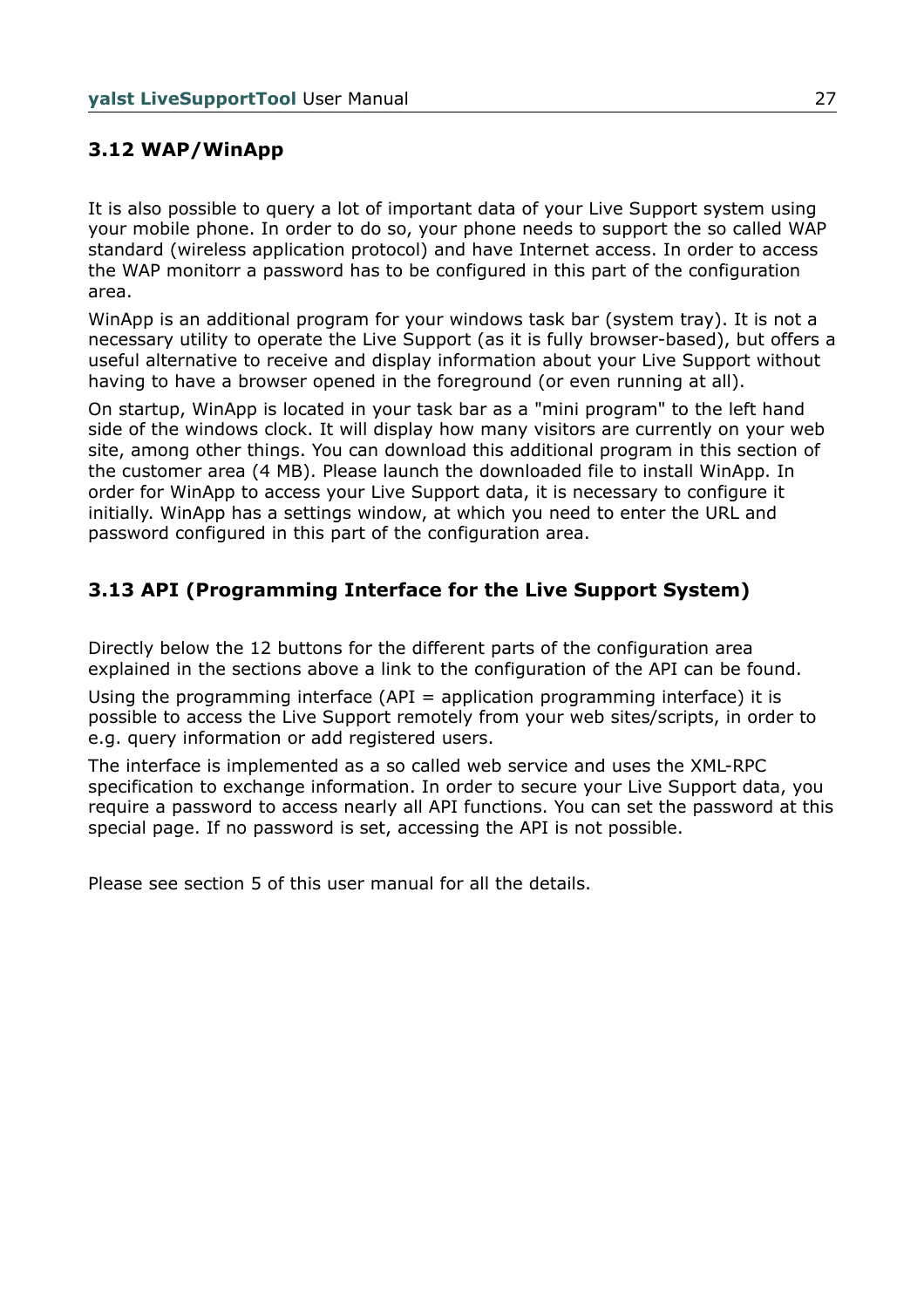## **4. The Operator Console**

The Operator Console is the main component of this software. All online consultants (operators, see above) logon here, whereafter the Live Support system is "online". The Operator Console offers a various number of features, such as:

- accept chat requests (queries) and invite visitors to chat
- view all statistics
- read and search previous chat sessions
- chat with other support staff members (operator chat)
- configure operator specific settings

One of the most important functions is certainly the visitor monitor, which is updates constantly to display a list of the currently present visitors of your web site. Visitors coming from an operator address are printed in italics. Hover your mouse above such an entry and you will receive numerous information about the respective visitors, such as

- current page, previous page
- technical details (browser, screen, ...)
- information about previous visits and chat sessions
- notes about the visitor
- information about transactions ("conversion tracking")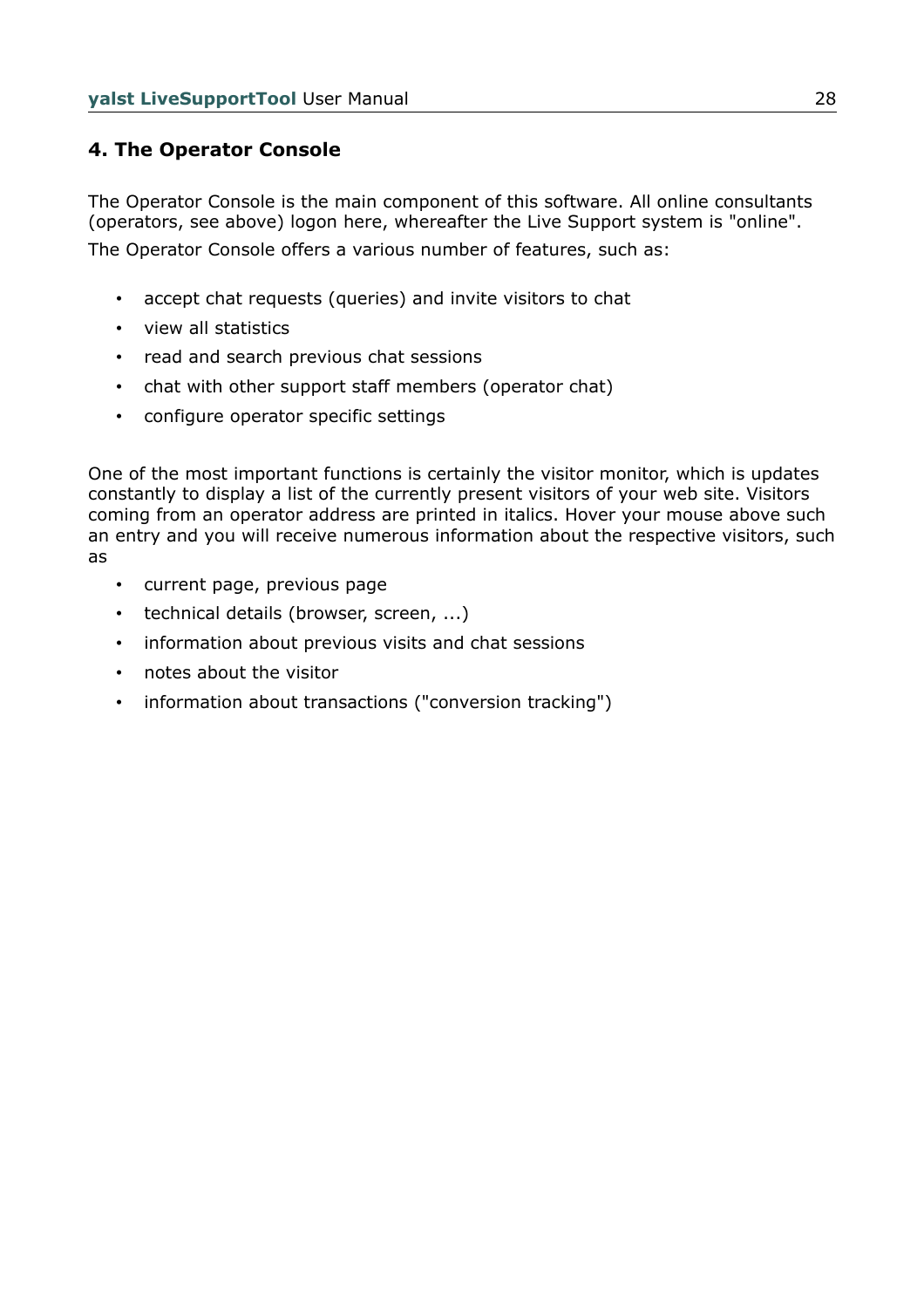#### **4.1 The Main Window**

The Operator Console - is divided into three sections:

- icon- and status bar (at the top, including the gray info line)
- overviews: operators, requests/chats, transfers and monitor
- visitor actions and multi-purpose input field (at the bottom)
- marketing (at the bottom as well, replacing the visitor actions field and multipurpose input field)

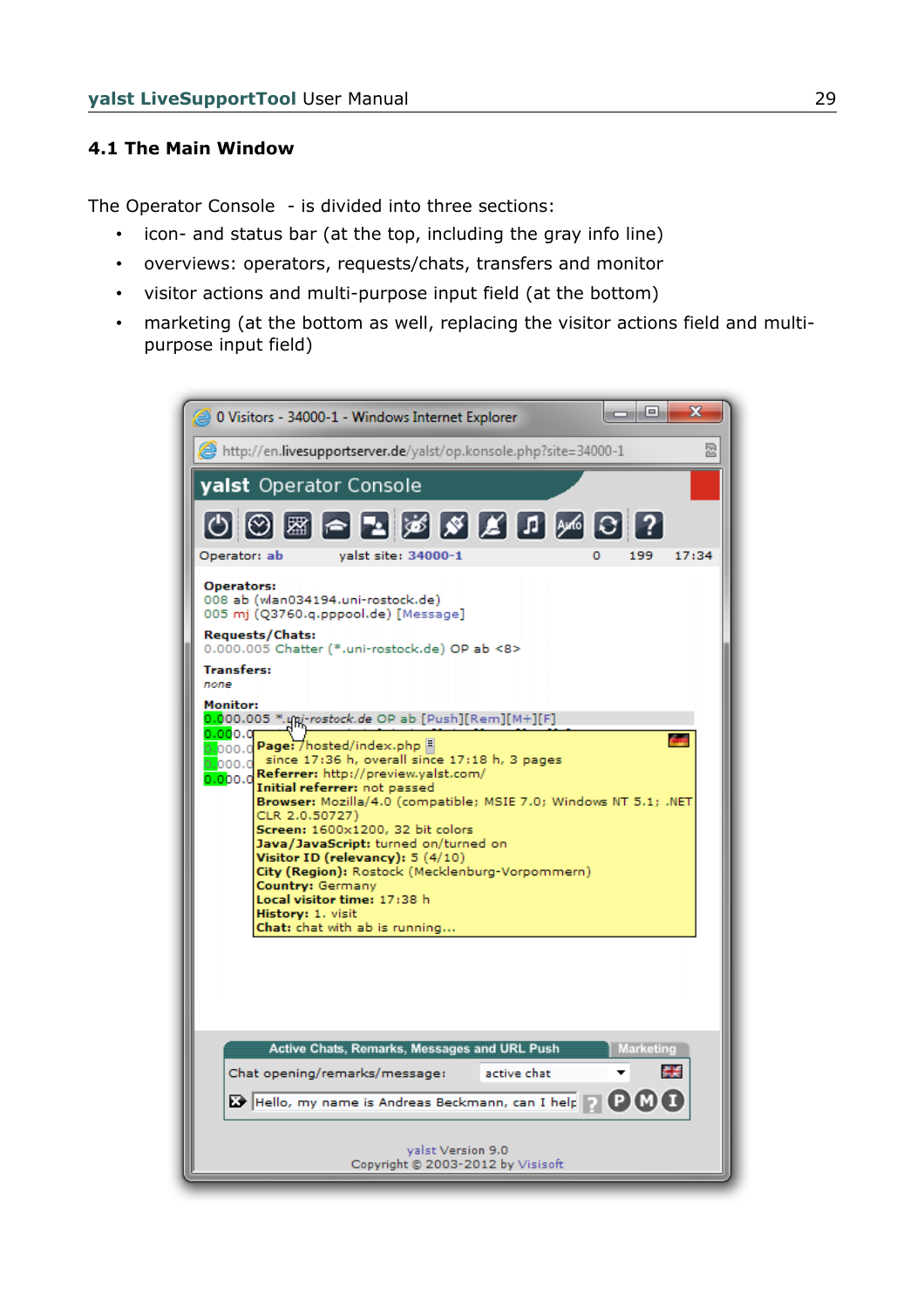Icon Definitions:



## **Logout**

terminate your session as an operator; you will be redirected to the login screen; attention: always terminate your session using this logout function instead of just closing the window, as you will still be logged in offering Live Support otherwise!

#### **Chat History** (new window)  $\odot$

details about completed chat sessions including a session history that can be searched, as well; stored chat sessions can be sent via e-mail



 $\left| \right|$ 

#### **Analyses and Statistics** (new window)

extensive analyses and statistics on many sub-pages covering the following topics: visitors (including FAQs, clickstreams, contact forms and marketing), chats, conversion tracking, FAQ's (queries and search terms), campaigns, clickstream analysis, contact forms (overall or monthly overview, as well as referral pages), marketing events (overall statistics), monitor data (covering data about browsers, screen resolution, plugins and tracking data, provider and home country related data), page ratings, page recommendations (tell-afriend), search terms (what terms were entered in the big search machines to find and access your web page), referrer (what web pages do the visitors come from?) and page impression analysis (monthly, weekly or hourly overviews; page overview, download and link statistics; external and direct access; trend analysis and advertising value)

### **FAQ/Knowledge Database** (new window)

this is where you can access the FAQ section (frequently asked questions) of your web site; operator restricted entries will be visible as well; this window can be opened from within a chat session; it is then possible to transfer parts of articles/answers to the input field

#### **Operator Chat Window** 54.

chat room for the support staff

#### **Toggle Operator Monitoring** (crossed out = turned off) ಹ

visitors that have the same IP address as a logged in operator are displayed in italics in the visitor monitor if operator monitoring is enabled

#### **Toggle Operator Status to Active** (plug is closed) or inactive (plug is ⊠ opened)

if all operators are set to inactive no Live Support can be serviced, the monitor function can still be used though; before an operator turns "inactive" it is possible to add an entry in the multi-purpose input field (at the bottom); if the entered message is prefixed with the > character the message is used as an away-message that is displayed if someone hovers the operator entry in the Operator Console with the mouse; in the case of an active chat session an operator cannot set his status to "inactive", but only to "busy" instead (yellow closed plug); the operator in question won't receive any further chat queries if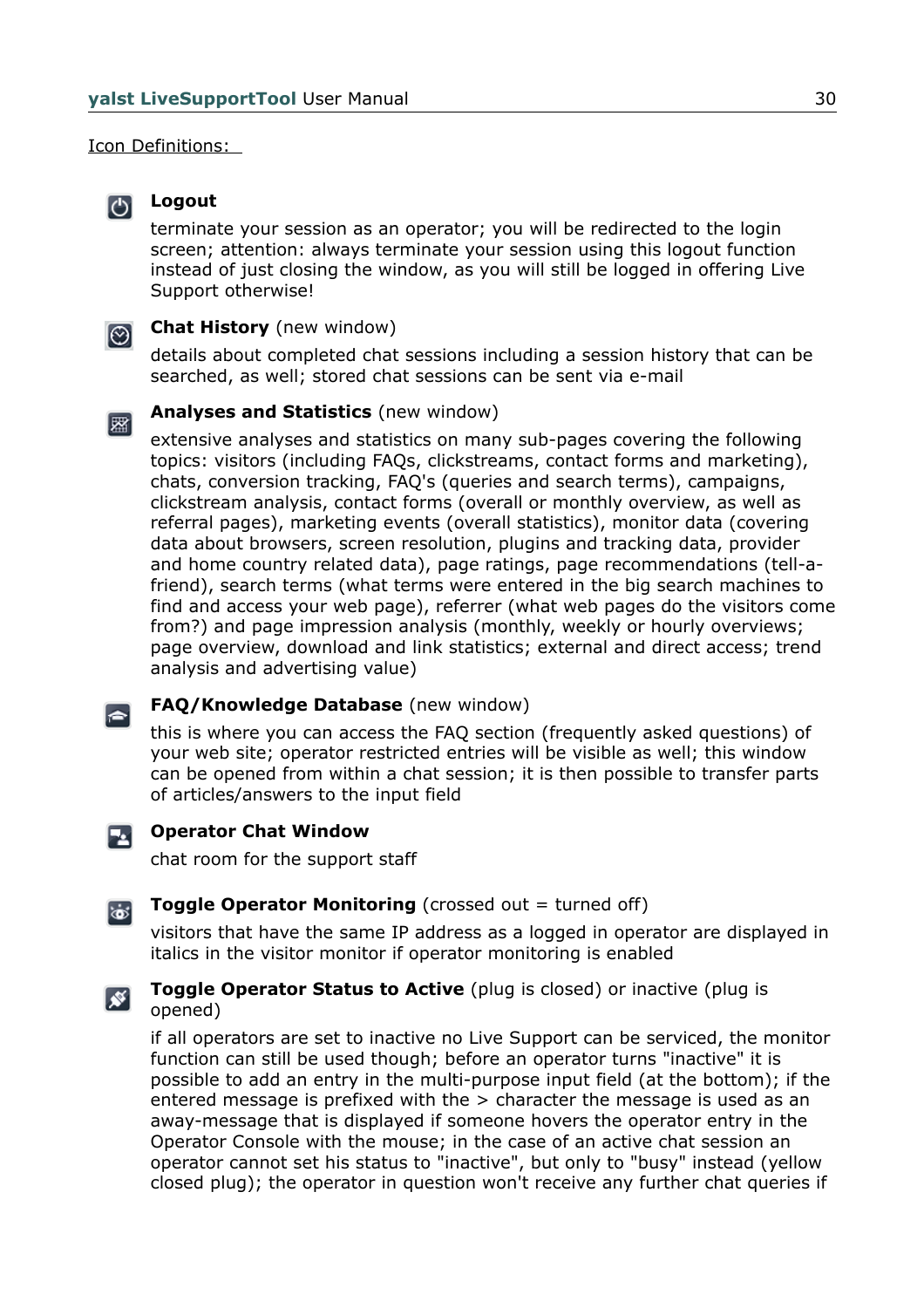set to busy; the busy state is removed automatically from the system if the chat session is terminated



#### **Toggle Sound Notification if a New Visitor Appears** (crossed out = disabled)



## **Toggle Sound**

sound should be disabled, for example, if the specific operator is working on a station/browser that does not support sound output



### **Toggle Auto-Invite** (crossed out= disabled)

if this option is enabled visitors will be invited automatically if they meet certain criteria (for example, relevance or duration of a visitor's visit) that can be defined in the Customer Area; the status of this option is the same for all operators; the option can only be enabled if at least one operator is active

# **Confirm Availability**

in order for visitors to be sure that the Live Support service is available it is necessary for every operator to confirm his presence at least every 180 minutes (the exact duration can be set in the Customer Area) by clicking this button; the remaining period of time until a confirmation is required is displayed incrementally in the first row of the operator overview; 10 minutes before the time expires a warning appears in the form of a popup window and possibly an audio warning, which can be configured; should the presence not be confirmed in time the operator will be logged out of the system automatically; this icon can also be used to force an instant refresh of the Operator Console

### **Online Help**

#### The Gray Info Line

If you click on your user name in this bar you will be redirected to a multi-page dialog window that will allow you to do the following:

- view details about your operator account
- define color marks for the visitor monitor
- change some default values for the Operator Console
- define filter settings for the visitor monitor
- overview of received and sent operator messages
- change operator password
- define operator specific phrases

This settings are explained in detail in section 4.6.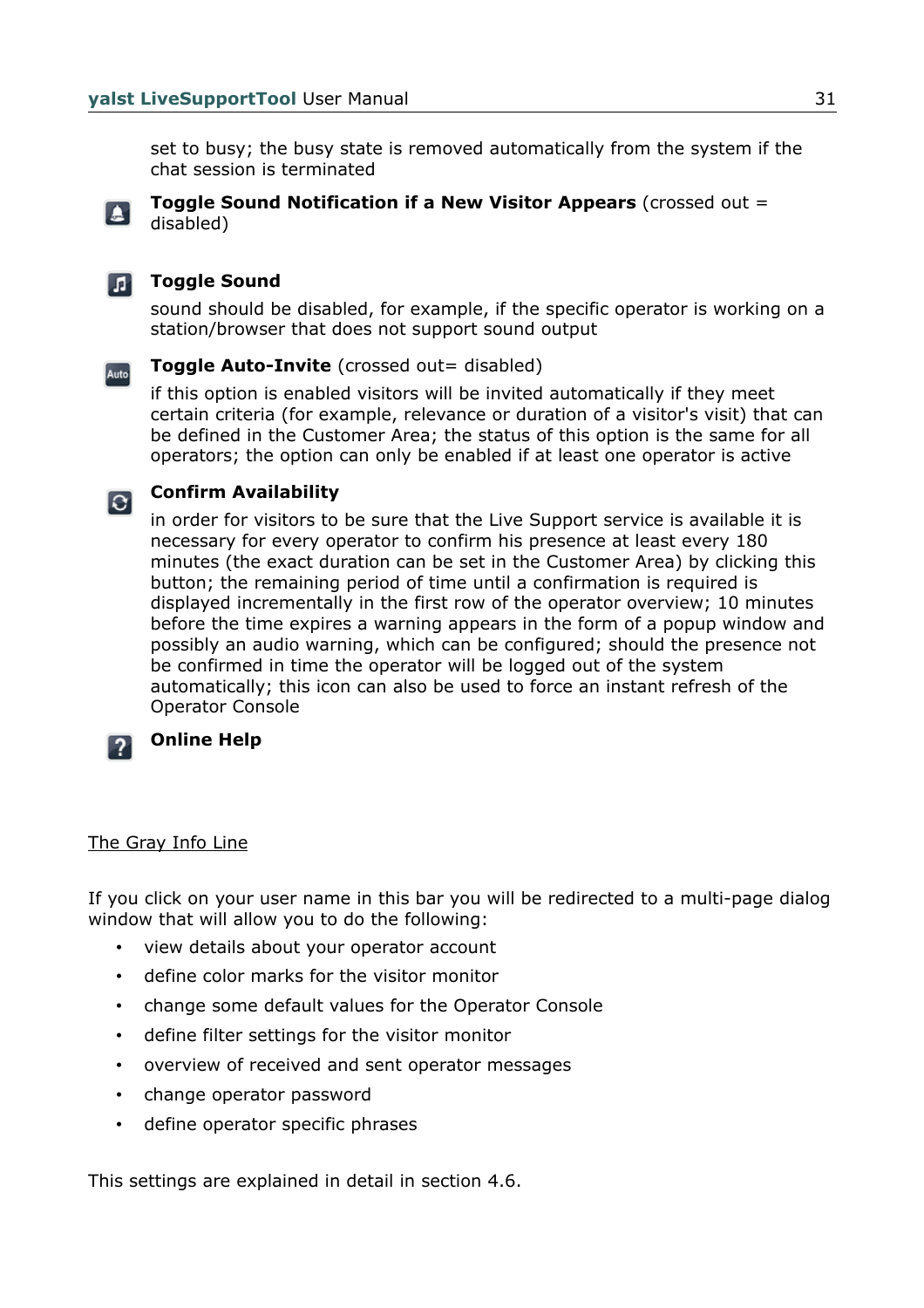One click on the site number opens a new window with the following sections:

- departments
- exclude/include browsers
- operators
- registered users
- server time
- user dictionary
- whois tool

In the third column the number of online visitors is displayed; the number in the fourth column is a counter for the remaining characters of the multi-purpose input field at the bottom all the way at the right hand side you can find a clock displaying the server time (all time data within the software relate to the system time of the underlying Live Support server).

Overviews:

#### **Operators:**

currently logged in operators (including the computer host name)

operators marked red are inactive (see above); it is possible to send other operators a message using the [Message] button; in order to send a message it has to previously be typed into the multi-purpose input field at the bottom

#### **Requests/chats:**

active (color is green) chats and chat queries (requests) from visitors (color is red)

hover the mouse above the visitor's nickname to view the message history of the associated chat session in the Operator Console (at most the last four messages will be displayed)

#### **Transfers:**

chat sessions hosted by an operator that are to be transferred to another operator

the new operator has to "take over" the chat session using the displayed button; hover the mouse above the visitor's nickname to view the message history of the associated chat session in the Operator Console (at most the last four messages will be displayed)

#### **Monitor:**

#### current visitors on your web site

You may hover the mouse above the visitor's computer name to display a variety of details about that visitor. The system is only capable of retaining these information if the visitor has "cookies" enabled in their browser settings.

Visitors that have cookies enabled are able to receive an active chat session query. If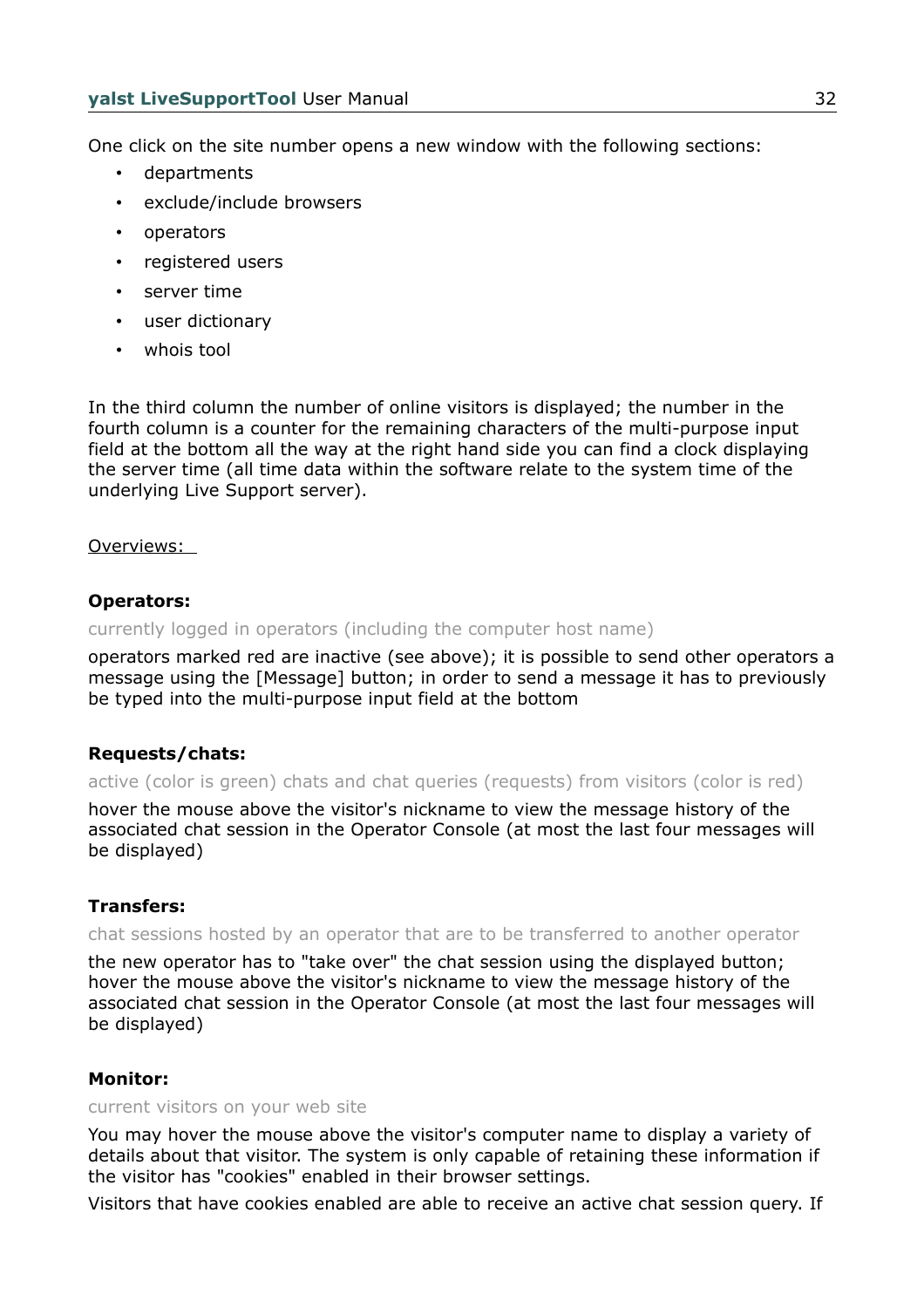this is the case a button labelled [Chat] appears after the computer name.

A greeting message can - and should - be entered into the multi-purpose input field at the bottom. There you can also set the type of chat session query.

It is also possible to send an instant message to a visitor without initiating a full chat session. These messages need to be entered into the multi-purpose input field as well Using the "P" symbol phrases can be added to the input field.

It is also possible to use the multi-purpose input field to save off a remark for a specific visitor. In order to do this the remark needs to be entered into the input field and the [Rem] button needs to be pressed.

The computer name of visitors are displayed in black, dark gray and light gray. These colors are strongly connected to the values defining certain visitor session duration (see configuration in the Customer Area, default value is 5 minutes). Visitor entries colored black have been visiting your web page within the given interval. In order to allow remarks to be added the visitor entry remains listed, even if they might have left the page already.

Visitor entries are colored light gray if they are about to be removed from the monitor list within the next 60 seconds.

Visitor entries marked dark gray have been surfing your web site for a longer time period than the defined interval.

Visitor entries marked in red have definitely left your web site; these entries remain in the list another 1 to 5 minutes, depending on how much time the visitor spent on the web site previously.

The [M+] button next to a visitor entry can be used to mark that entry. Marked visitors are displayed in bold font and are easy to keep track of.

if a marked visitor enters a web page that is being monitored by the Live Support system it is possible to play a notification sound

you can unmark an already marked entry by using the [M-] button; the buttons labelled with numbers such as e.g. [2|3.] can be used to open the visitor's currently browsed web page or view the visitor's clickstream

the first number stands for the current number of page impressions during the current visit, the second number stands for the total number of visits on your web page

using the [F] button the form monitor for this visitor can be accessed;

meaning of character symbols following the visitor's IP/host name address:

- © shopping cart data available
- ® visitor is a registered user
- !! visitor has chat query window opened
- @ visitor has contact form opened
- ? visitor has FAQ window opened
- + visitor is in the registered user area
- < visitor started a download
- > visitor has a popup window opened
- \* visit is taking place due to a recommendation
- \$ conversion tracking event happened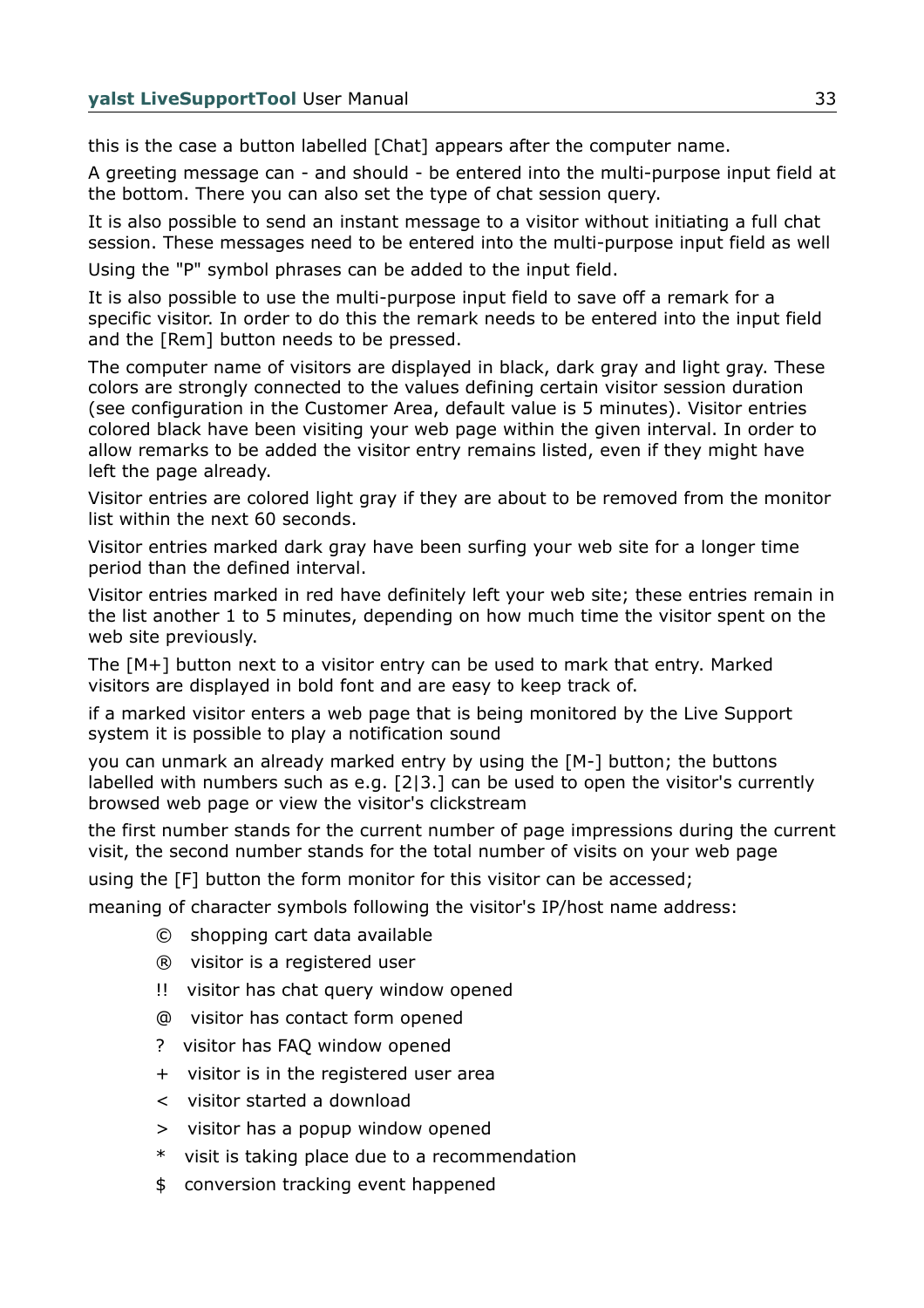- active chat session declined in the past 24 hours

A (PB) symbol in the visitor's detailed information page means that this visitor is using popup blocker software

The (S) symbol on the other hand means that a Skype installation (Internet telephony/VoIP) was detected.

#### Visitor Actions:

All actions are triggered using the [Chat] button of the respective visitor in the monitor. Visitors Actions are not available in the marketing mode.

## **Active Chat (Layer):**

You may invite a visitor to a chat session using a HTML layer (cannot be blocked by the visitor's browser). The initial chat message of the operator should be set in the multi-purpose input field prior to the chat session invitation. Optionally a greeting message for the invitation layer can be placed in front of the chat text (separated by a | symbol). Otherwise the system will use the default greeting message.

#### **Message:**

This action open the messaging window on the visitor's client.

The messaging window can

*display text*

(has to be entered in the multi-purpose input field),

*show an image*

(linked to the chat query window and can thus be used as a graphical chat invitation; image dimensions need to be 300x200 pixels; URLs have to be entered fully into the multi-purpose input field)

*or show an arbitrary web page*

(output size is restricted to 300x200 pixels; URLs have to be entered fully into the multi-purpose input field).

In all three cases a title bar caption can be defined (max. 30 characters). The title bar caption has to be entered into the multi-purpose input field as well and prefixed to the regular message, separated with a | character

Two examples:

"Message|Pay attention to our special offers!" "Chat Invitation|http://www.example.com/invitation.jpg"

## **URL Push:**

The URL Push redirect visitors to another web page. The full web page address has to be entered previously into the multi-purpose input field (e.g. http://www.example.com)

Attention: if the new web page is not part of the Live Support system the visitor will be "lost" from the monitor!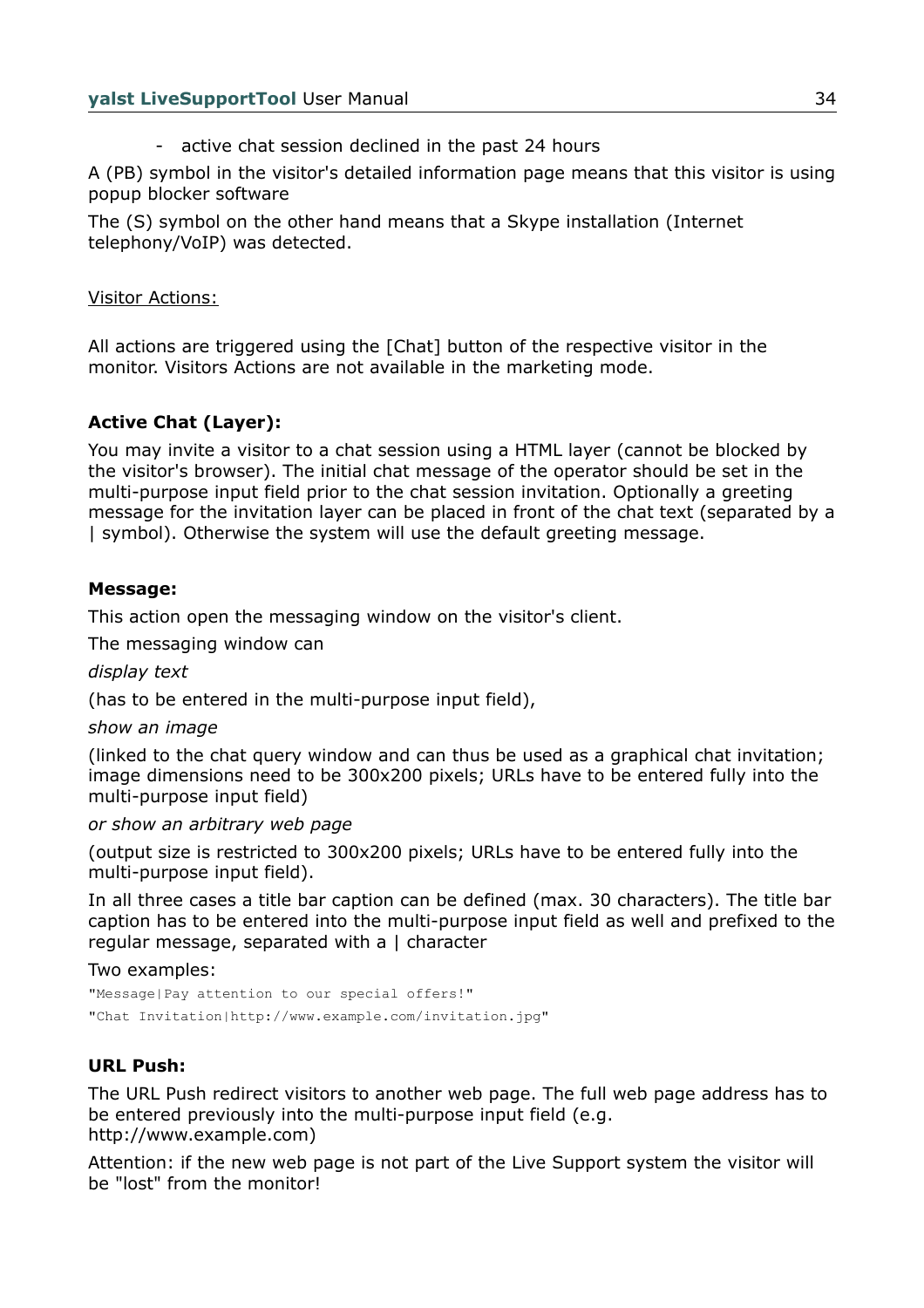#### Multi-Purpose Input Field:

The Multi-Purpose Input Field is the central input field in the Operator Console. The meaning of this field can be deducted from the previous comments.

You may copy search terms displayed in the visitor monitor (referrer) to this field by clicking the right mouse button when the yellow popup box is shown.

#### Marketing:

Marketing events (opening a banner, a web page or a survey) need to be defined in the Customer Area at first.

If that has happened all that needs to be done is to select a previously defined event from the drop-down box; using the [Push] button in the visitor monitor the specified event is executed for the respective visitor

Tthe visitor details page displays whether or not the currently selected marketing event has been previously executed for the respective visitor; result analysis is to be found in the "Analyses and Statistics" window (see above): it is also possible to access that same window using the [MA] button of the respective visitor

#### Graphical Smileys:

The smileys are displayed for the operator or the visitor during a chat session. To use a graphical smiley you need to enter one of the character sequences listed in the following table:

|               |         |        | 000000000000  |
|---------------|---------|--------|---------------|
| <u>™</u> © ∩∩ | $\odot$ | 400 GO | $\rightarrow$ |

```
:-) or :) 
:-( or :( 
:-/ 
:-> or :> 
:-(( or :(( 
:-o or :-O or :o or :O 
;-) or ;) 
:-p or :-P or :p or :P or :-r or :r 
(+)(-):-|? or :|? or :-? 
\circ /
```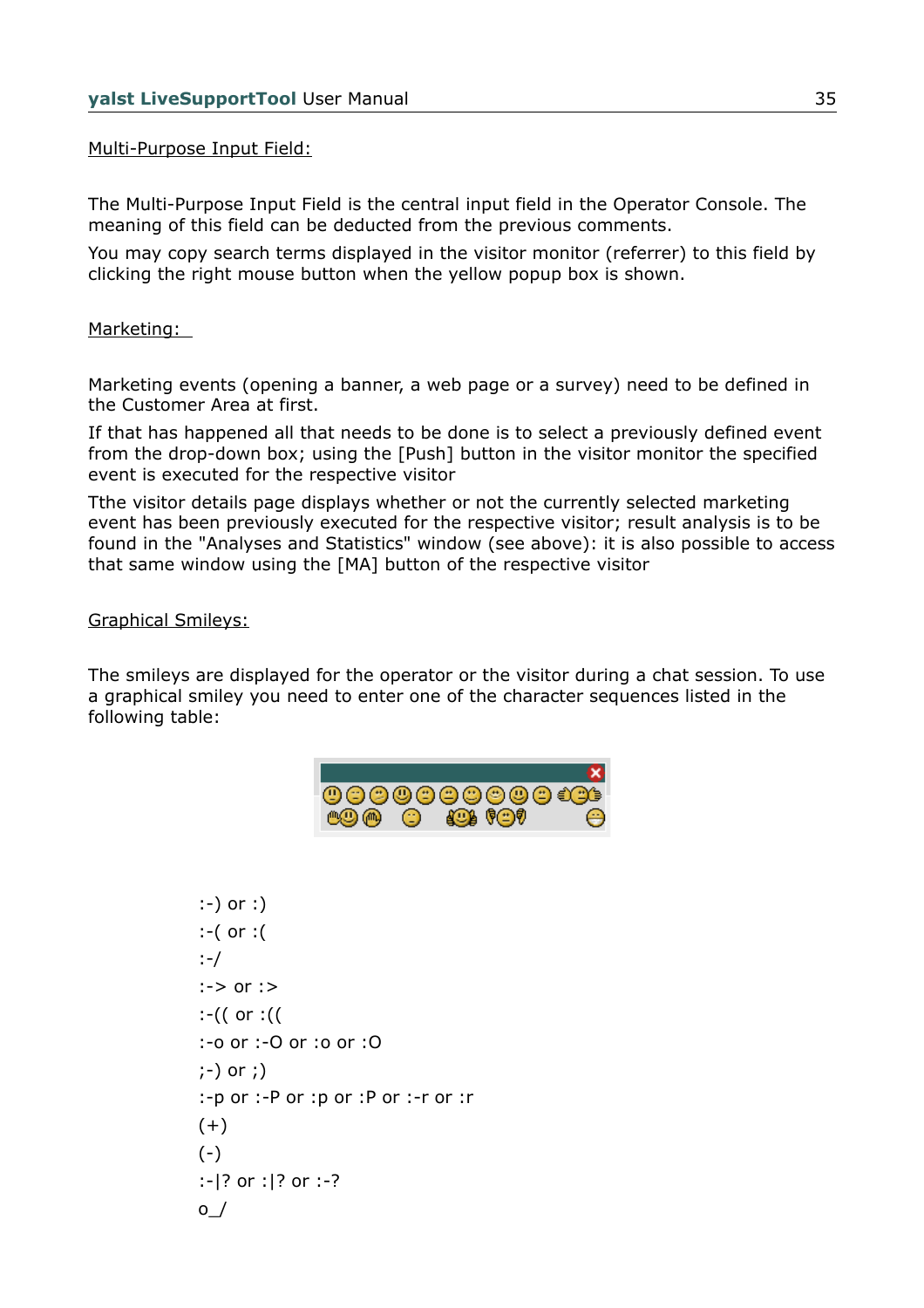|^O |-| b..d or b..b p..q or q..q :-)) or :))

## **4.2 The Chat History Window**

This window displays a list of previously completed chat sessions. The total number of entries per page is ten. If more entries are available respective navigation buttons will appear. Each chat is displayed in two rows.

The color codes at the left hand side indicate the status of the chat session. The color is green if a session could be established, yellow if chat messages were exchanged solely from one party or red if no chat messages were exchanged at all. The color is dark green in the case of audio or voice chats.

In the first row on the left hand side the nickname of the visitor is displayed. Click on the nickname to view details about the visitor, as well as the actual chat messages processed during the session. The computer name or IP address is displayed in brackets. On the right hand side the nickname of the operator is displayed that accepted the chat request, initiated or rejected the session. The flag symbol on the right outer edge stands for the language used during that chat session.

In the second row at the left hand side the date and time of when the chat session initiated is displayed. Right next to that is a description separated into the parts with a slash. The values stand for the number of chat messages from the operator, the visitor and the duration of that session in minutes.

A **≡** following the description means that notes were saved off for the specific chat session. These notes can be edited in the detail view (click the nickname of the visitor). In some cases if necessary, you will see a display indicating whether the chat was initiated actively, per auto-invite or if the chat session was rejected by the operator.

With the *[Delete]* button it is possible to delete the chat session from the database. Attention: This action cannot be undone!

With the *[Search]* button it is possible to search through available chat sessions. You can search through chat messages or notes, as well as for specific visitor or operator nicknames.

## **4.3 The Analyses and Statistics Window**

The Analyses and Statistics section in the Operator Console covers all available statistics although a more graphical and easier to use statistic section can be found in the configuration area.

The Analyses and Statistics Window has the following main subsections:

## **Campaigns**

overall and monthly statistics about running campaigns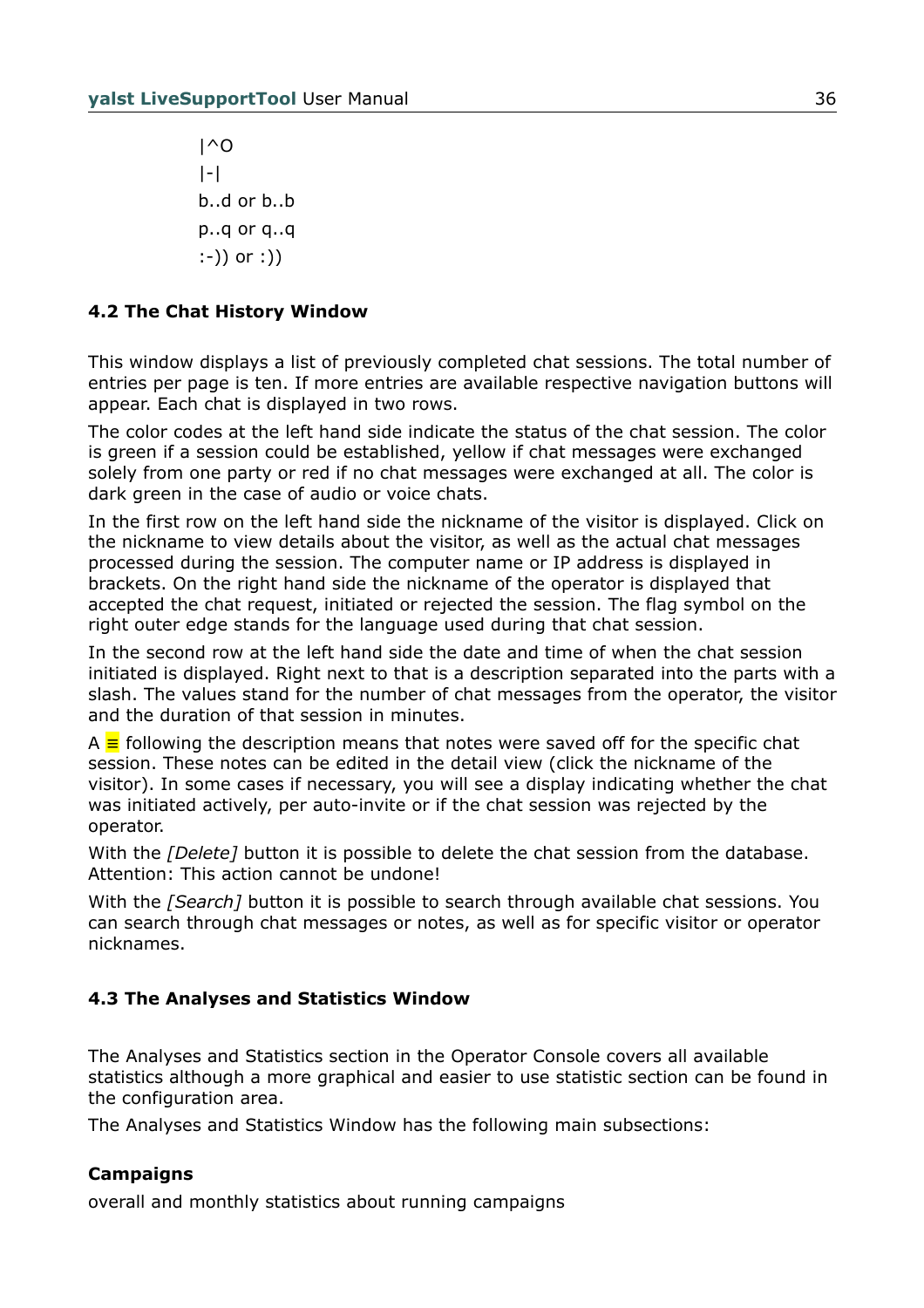# **Chats**

overall and single operator statistic; monthly and hourly overview (at what time of the day are the most queries?), as well as origin information

## **Clickstream Analysis**

clickstream search (find, for example, visitors that requested certain pages or were referred by certain sites) and statistics, as well as broken link reports

## **Contact Forms**

overall and monthly overview of queries through contact forms

## **Conversion Tracking**

event overview and history; associations with running campaigns; turnovers; home countries; operators; referrer and search terms

# **FAQs**

FAQ accesses and ratings; analysis of search queries in the FAQ section

## **Marketing Events**

overall analysis and statistics of single marketing events

### **Monitor Data**

overall statistics about browser, screen, plugin and provider, tracking and shopping cart data of the visitors, as well as their home countries, regions and loyalty

### **Page Impressions**

monthly, weekly and hourly overview of the accesses occuring on pages with Live Support integration; single page, download and link statistics (configurable time frame); external (auctions, e-mails and newsfeeds) as well as window accesses; trend analysis and advertising value

### **Page Ratings**

analysis of the web page rating function (in case it is used on the web site)

### **Search Terms and Referrer**

what search terms (using larger search engines) make visitors surf to your web site? through what sites are they referred?

### **Tell-a-Friend**

analysis of the web page recommendation function (in case it is used on the web site)

### **Visitors**

single visitor overview; can be sorted by various criteria; searchable; browser details,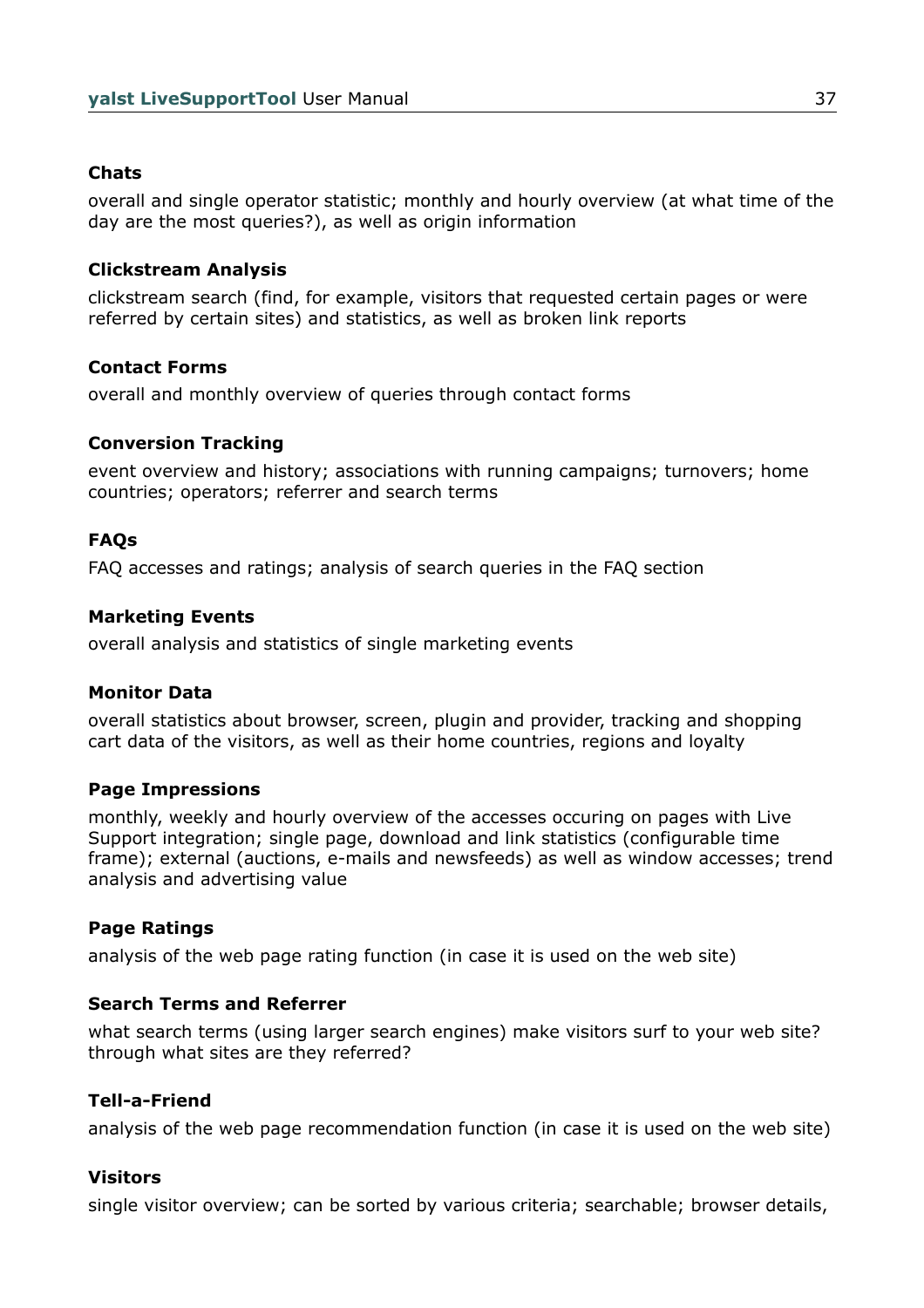home country and provider; clickstream, page impressions, marketing and FAQ statistics on a single visitor level; edit remarks, (un-)marking and (un-)blocking possibilities

As an example the visitor statistics window is explained in the next chapter.

# **4.4 The Analyses and Statistics Window - Visitor Statistics**

Visitors listed on this page are predominantly those that have cookies enabled in their browser settings, which is usually the case. Cookies can be used to save data locally on the computer of the browsing visitor, which allows us to recognize that visitor on every visit. Those visitors that have cookies disabled in their browser settings are displayed in gray and removed from the list after 24 hours automatically. In every case all types of visitors are considered by the page impression statistics.

You can sort the visitor list by a variety of criteria. You can save remarks about each visitor or edit and delete existing remarks. You can compose your remarks in the multi-purpose input field of the Operator Console at the bottom. This is not possible in the marketing mode. You can save the composed text by pushing the [Con.>Rem.] button for the respective visitor. Pushing the [Con.>Rem.] button with an empty input field will delete an existing remark. On the other hand, pushing the [Rem.>Con.] button will load the input field with a previously saved remark (if available). The rest of the buttons should be self-explanatory.

Please take note that you can also search the visitor list by the following criteria: remarks, cities, visitor IDs, country codes (e.g. "de" or "fr"), IP addresses or nicknames. The visit dates relate to the last coherent visit (session), not the initial visit or session start dates.

# **4.5 The Operator Chat**

The Operator Chat is a special chat room for your support staff to ease the work flow and to harmonize their tasks with each other.

Some special commands can be used in the Operator Chat or to notify logged-on operators outside the chat room.

| /msg <op> <message>send message (popup) to an operator</message></op> |
|-----------------------------------------------------------------------|
|                                                                       |
| /quit {text}leave operator chat and output text if necessary          |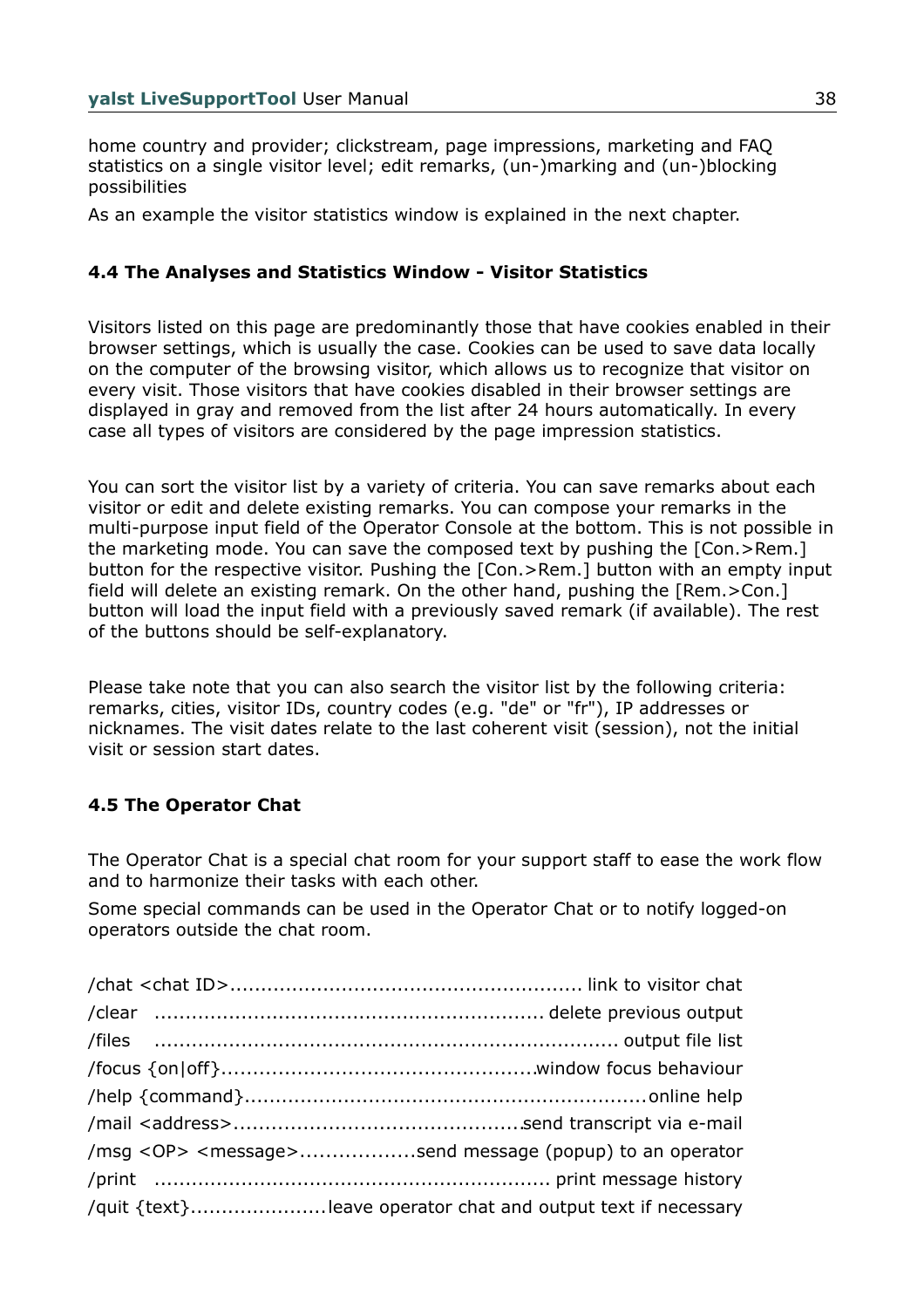/ring <OP>................................................alarm operator (via ringtone) @OP <text> or @OP: <text>........private message within the operator chat

# **4.6 Operator Information, Settings and Messages**

If you click on your user name in this gray info line you will be redirected to a multipage dialog window that will allow you to change the operator information, individual settings and additional custom phrases and more.

This page is made up of seven sections:

- **OVERVIEW**
- Color Marks
- Default Values
- **Filter**
- **Messages**
- Password
- Phrases

### **OVERVIEW**

This is where you can find details about the operator, his name and picture, as well as a current info line in the visitor chat window and the department affiliation.

### Color Marks

You can use the color marks to highlight visitors in the visitor monitor window, as well as the option to label visitors (with a two-character marker) that were referred to you from a specific site (e.g. Google).

### Default Values

As an operator you can specify personal preferences for your Operator Console that will be remembered by the system. That would allow you to e.g. set the multi-purpose input field with your favorite phrase. Some of the settings will not be applicable until you log on to the system as an operator again.

### Filter

This is where you have the option to only display certain visitors in the visitor monitor. For example, you could display only visitors that are from a specific country.

### Messages

This section displays all messages that an operator has received from other support staff members. Sent messages are available in this section as well. All messages are saved for 90 days.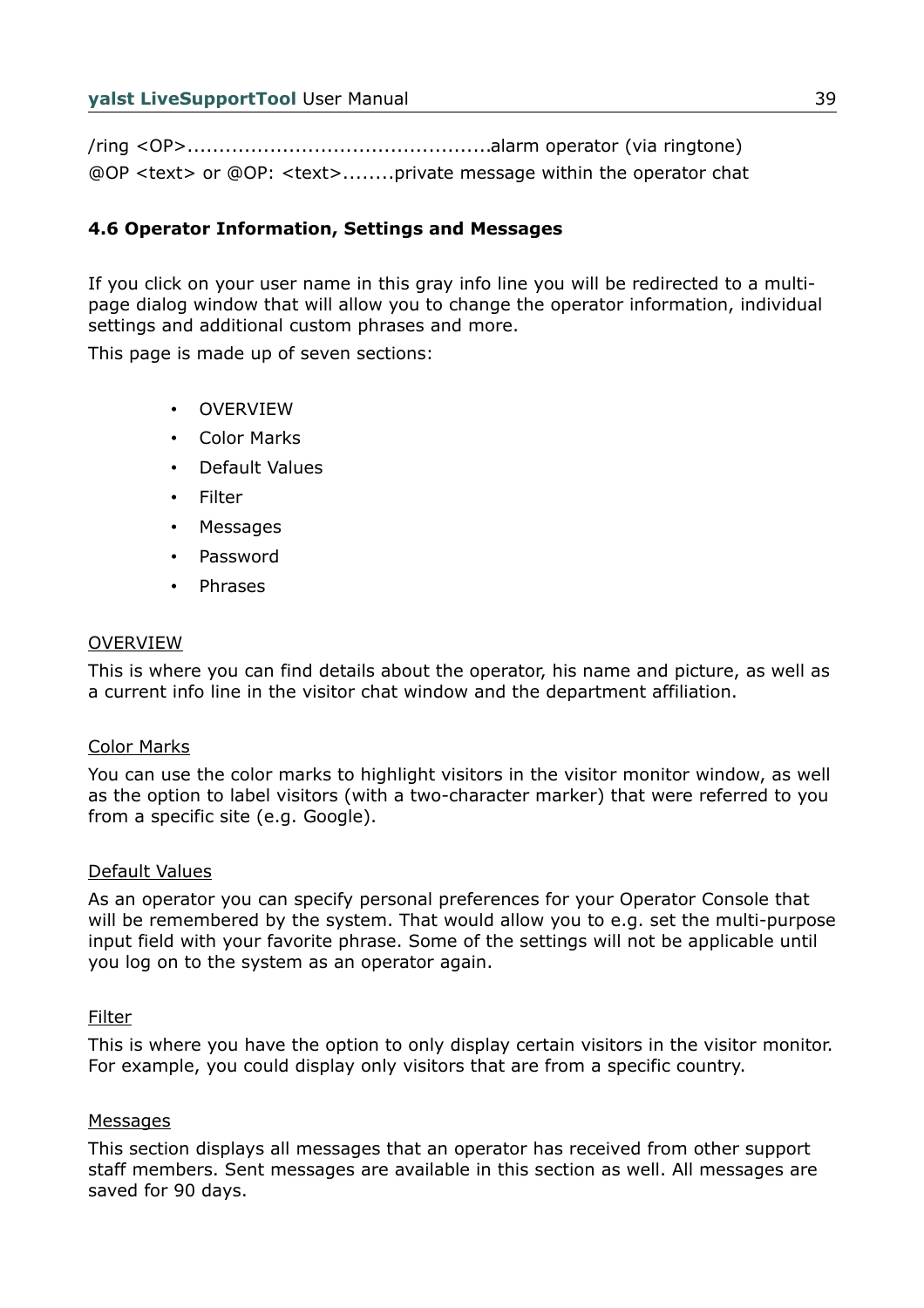### Password

This is where you can change your operator password. Please make sure you choose a safe password! This will protect the Operator Console with all its features from unauthorized access. In order to change the password you will need to provide your current password once, as well as the password you want to change to twice.

### Phrases

An operator does not have to rely on the default phrases (e.g. pre-set phrases for the chat area), but can define additional custom phrases as well. To do this each phrase has to be entered in a separate row of the input field. The phrase length cannot exceed 400 characters. There is a list of placeholders that can be used within phrases, which will be replaced with real data at runtime (e.g. %n will be replaced with the nickname of the current chat visitor).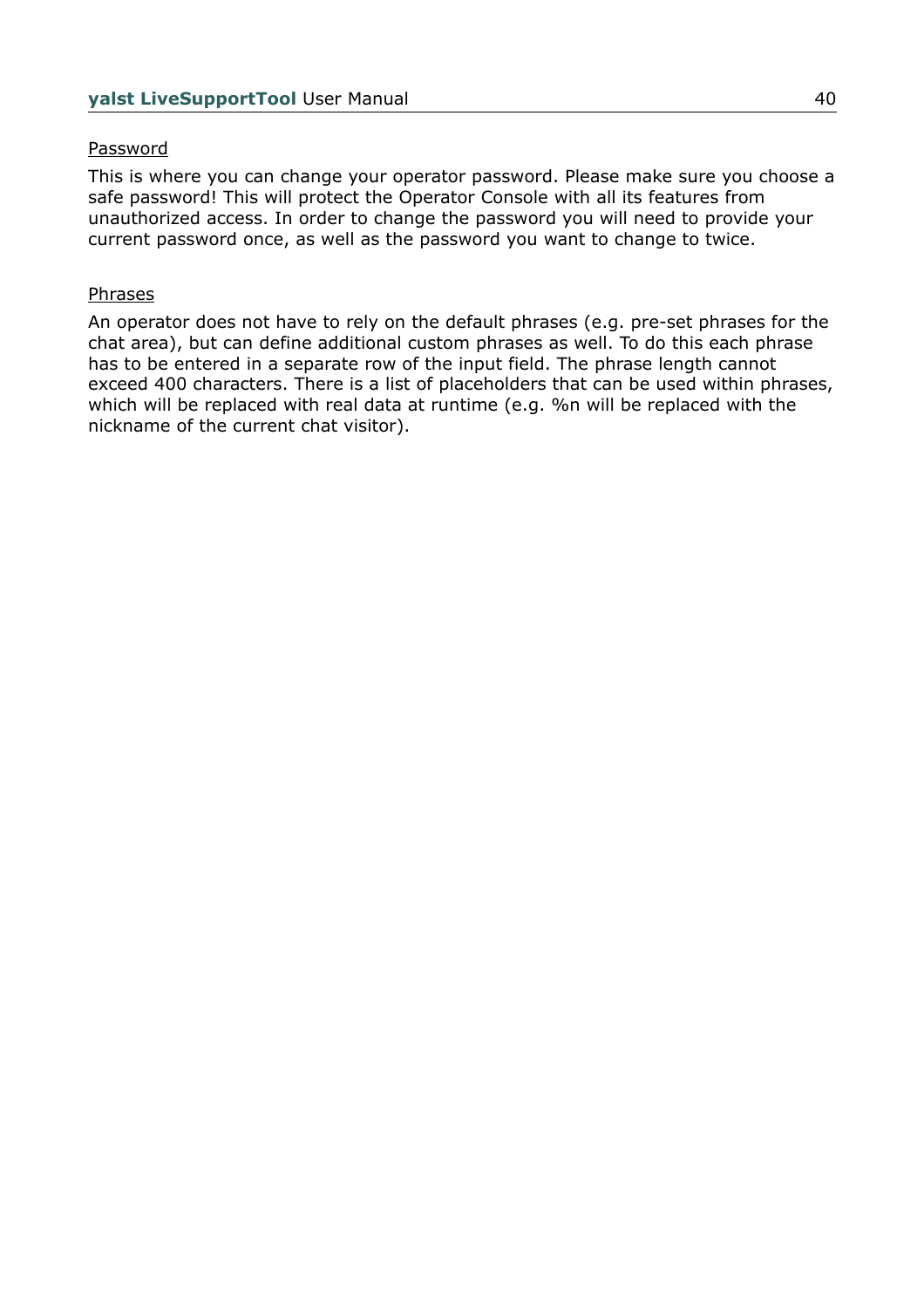# **4.7 The Chat Window of the Visitor**

The chat window is made up of five sections:

- Info line
- Output area
- Typing display
- Input area
- Button bar

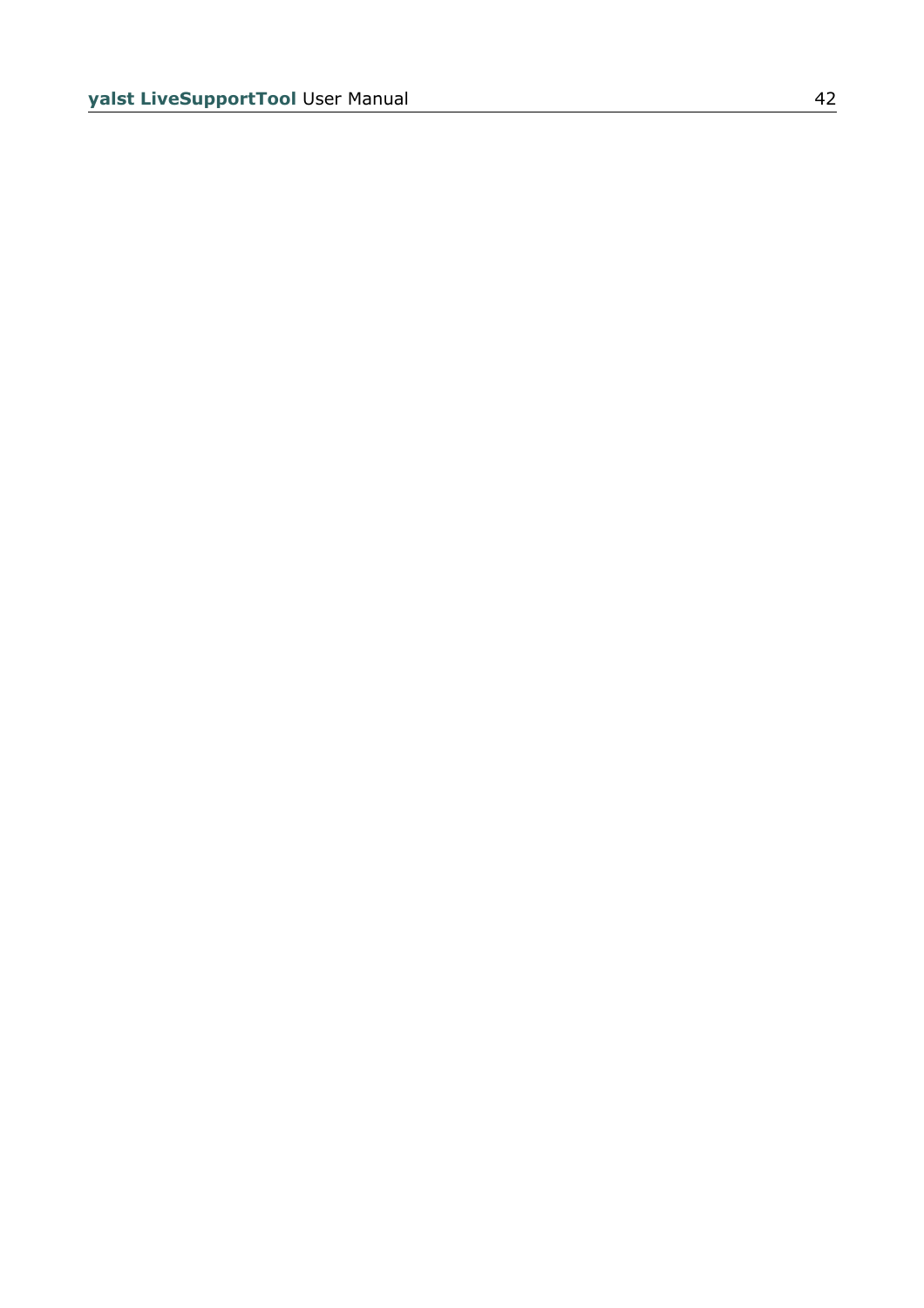In the Infoline information about the operator can be displayed (e.g. name, phone number). The correspondent text can be defined while adding an operator in the Configuration area.

On the right side of the Info line three icons are displayed. Using this the visitor might:

- download a vCard for the operator
- write an E-Mail to the personal E-Mail address of the operator
- request an audio/video chat

The output area displays the chat progress of the current session. The messages of the visisor are prefixed with the name of the visitor in green, while the operator messages are displayed in red. In both cases the time of when the respective messages were sent/received is displayed in gray, as well.

#### Party is typing...

Between the output area and the input area is a row that notifies you whether or not the visitor is typing a message, as well as the currently typed message. That way you can already formulate a customer response while the visitor is still typing his message.

In the actual input area the visitor may enter his contribution in the text input field located near the center of the chat window (maximum 400 characters) and hit the submit button.

\n
$$
\text{powered by yalst}
$$
\n

\n\n $\text{O} \text{O} \text{O} \text{O} \text{O} \text{O} \text{O}$ \n

On the bottom end of the visitor chat window a button bar is displayed. Using the icons the visitor might:

• Change the font size

The font size of the text output can be adjusted by using the buttons "A+" and "A-" respectively (at the bottom of the chat window).

• Use graphical smileys

The visitor might use the icon to choose from a selection of graphical smileys, as frequently used in chats to express emotions.

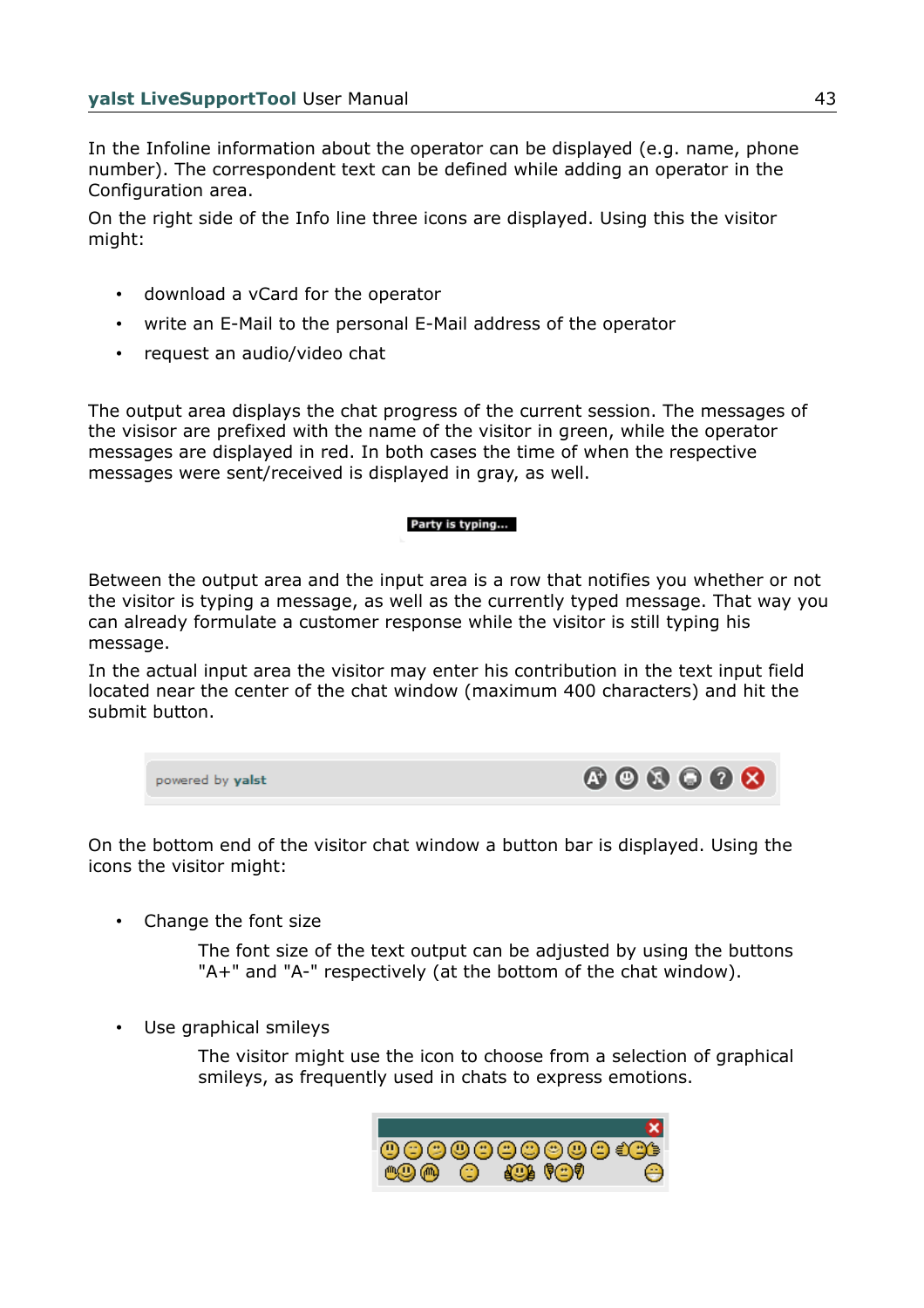Textual smileys are automatically replaced by this software with graphical smileys.

The following table shows the character sequences which will be converted to the above smiley symbols:

```
:-) or :) 
:-( or :( 
:-/ 
:-> or :> 
:-(( or :(( 
:-o or :-O or :o or :O 
;-) or ;) 
:-p or :-P or :p or :P or :-r or :r 
(+) 
(-):-|? or :|? or :-? 
\circ /
|^O 
|-| 
b..d or b..b 
p..q or q..q 
:-)) or :))
```
• Activate sound

If the visitor's computer is equipped with a sound card and speakers or a head set he can be notified by a sound signal if the operator has finished his contribution. Prerequisites: Your browser must be configured to play so called WAV files.

- Print the output area
- Get a online help

After the chat the visitor has the possibility to get a record of the chat via e-mail or rate the operator.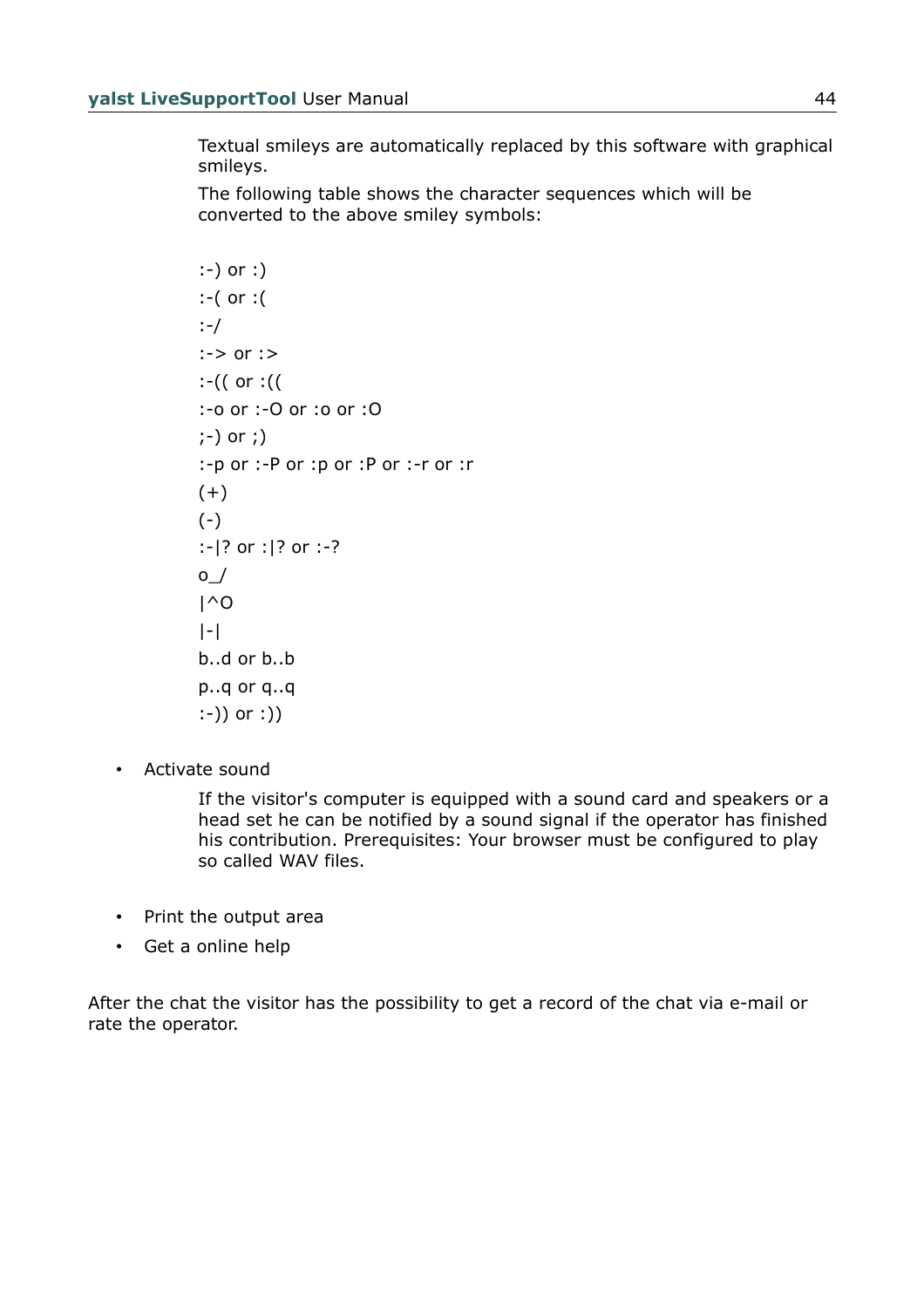### **4.8 The Chat Window of the Operator**

The chat window is made up of five sections:

- Status bar
- Output area
- Typing display
- Input area
- Button bar

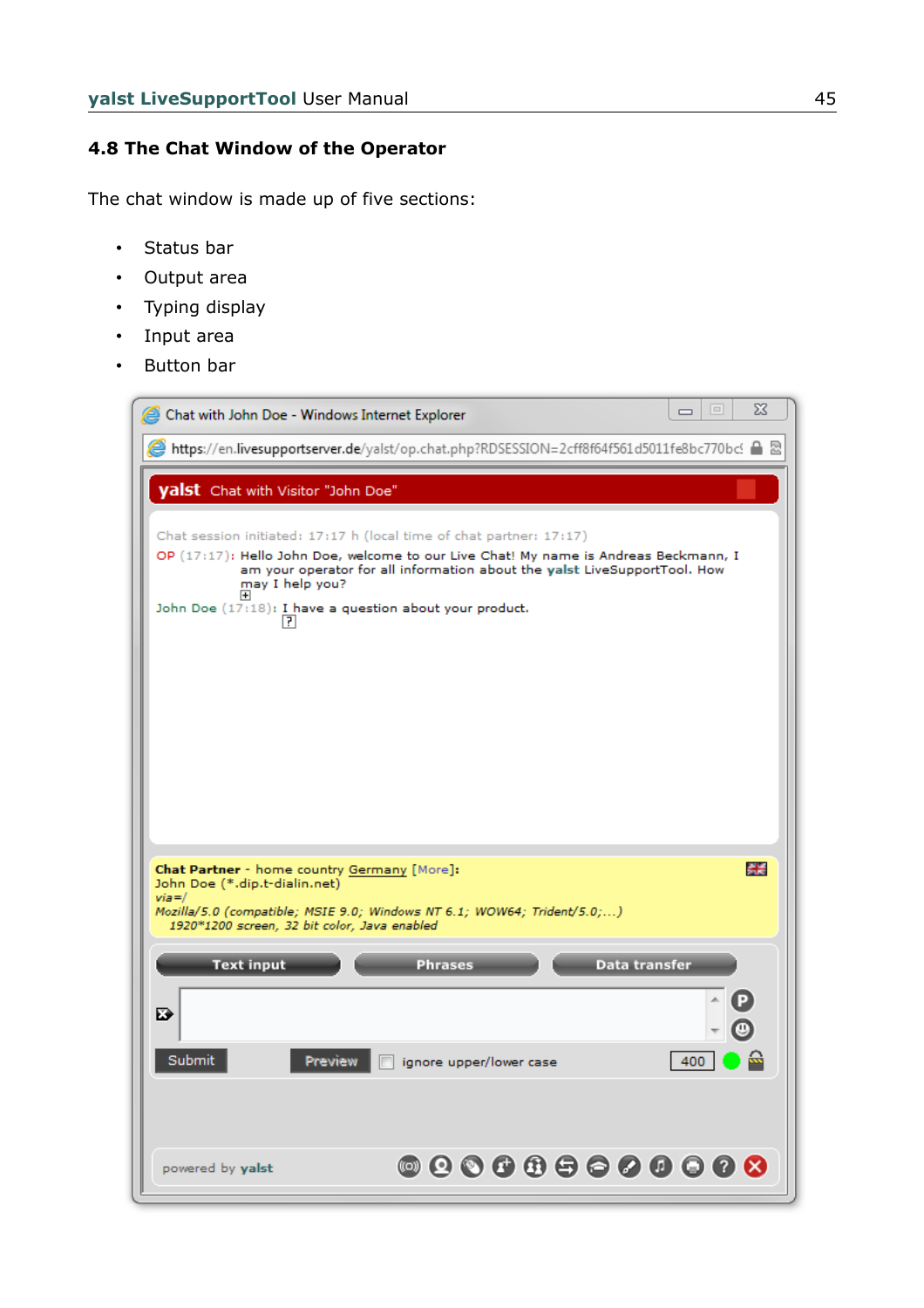The output area displays the chat progress of the current session. Your messages are prefixed with "OP" in red, while the visitor messages are displayed in green. In both cases the time of when the respective messages were sent/received is displayed in gray, as well.

#### Party is typing...

Between the output area and the input area is a row that notifies you whether or not the visitor is typing a message, as well as the currently typed message. That way you can already formulate a customer response while the visitor is still typing his message. The visitor is notified in the same manner if you are typing, with the exception that no information about the message content is visible to the visitor.



The input area is comparably complex. In the upper part information about the visitor you are chatting with is made available. The information presented is similar to the visitor monitor. Since a visitor is not always displayed in the visitor monitor - he could have left the web site leaving the chat window open or, for example, have visited through an e-mail link - the most important details are displayed in the chat window, as well. For lack of space the visitor details are displayed on two pages that can be toggled between using the [More] and [Back] buttons. The flag symbol stands for the requested language of the chat session. The language is determined by the visitor at the beginning of the chat session.

The actual input area is made up of three areas, which can be reached via their corresponding buttons.

| <b>Text input</b> | <b>Phrases</b> | Data transfer           |      |
|-------------------|----------------|-------------------------|------|
| File transfer:    | Durchsuchen    | $\boxed{\geq}$ (< 1 MB) |      |
| Submit            |                |                         | - 11 |

In the area "Data transfer" you can select a file from your hard disk, that is sent to the chat visitor upon clicking the "submit" button. The authorize file transfer icon (in the icon bar below) enables the chat visitor to transmit files to the operator.

|        | <b>Text input</b> | <b>Phrases</b>                                            | Data transfer |  |
|--------|-------------------|-----------------------------------------------------------|---------------|--|
|        |                   | Download $\bullet$ -- choose phrases (text is ignored) -- |               |  |
| Submit |                   |                                                           |               |  |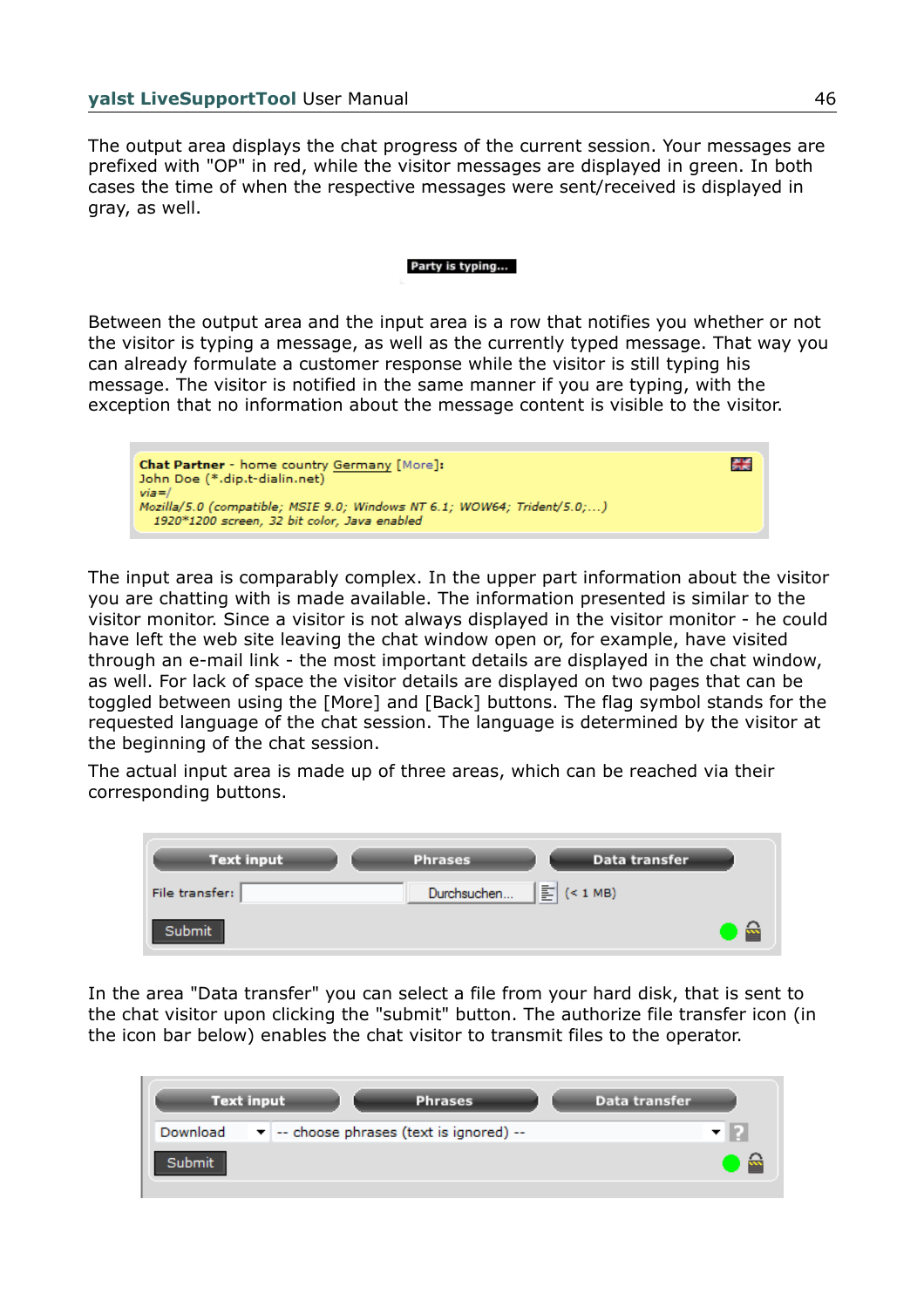In the the "phrases" area you can find canned replys, which can be defined in the Customer Area or in the operator settings window of the console. Phrases improve customer response time, especially during frequently asked questions or at the start or end of a chat session.



The multi-line input field is for regular chat messages. The black button on the left clears the input field if text is available.

The "P" symbol on the left populates the lower input field with the next phrase, in case you want to send the chat visitor a modified phrase.

The visitor might use the smiley icon to choose from a selection of graphical smileys, as frequently used in chats to express emotions.



Textual smileys are automatically replaced by this software with graphical smileys.

The following table shows the character sequences which will be converted to the above smiley symbols:

```
:-) or :) 
:-( or :( 
:-/ 
:-> or :> 
:-(( or :(( 
:-o or :-O or :o or :O 
;-) or ;) 
:-p or :-P or :p or :P or :-r or :r 
(+) 
(-):-|? or :|? or :-? 
\circ /
| \wedgeO
|-|b..d or b..b
```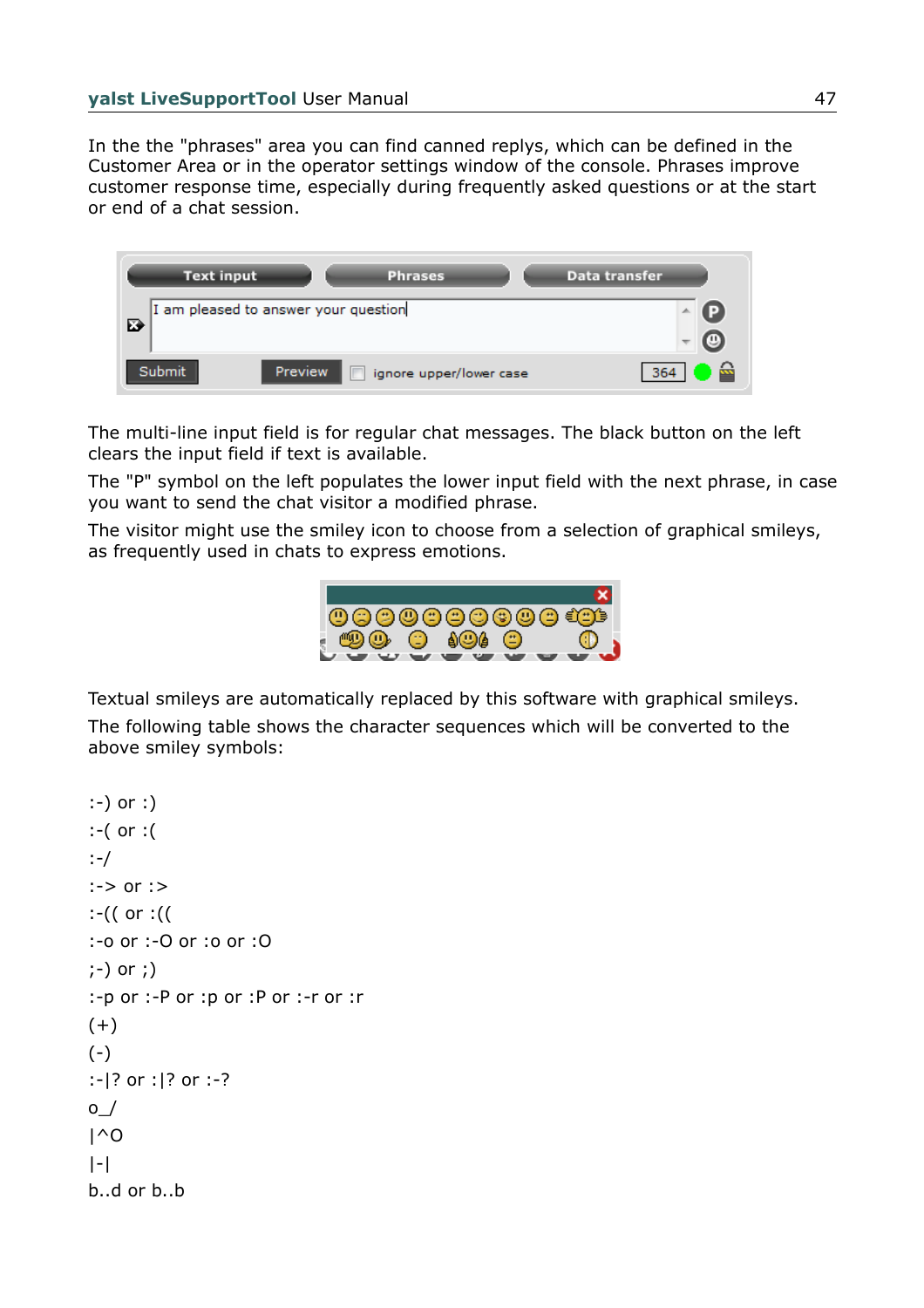p..q or q..q :-)) or :))

A green dot on the lower right indicates, whether or not the visitor still has the chat window opened. If the dot is red this means that a longer period of time has passed since a signal was received from the visitor's chat window.

Should the dot be red for more than a minute (short term Internet connection disturbances are always possible) the chat session is terminated automatically.

If you enter your messages manually the following placeholders are available to you (nevertheless, the total length of the message cannot exceed up to 900 characters (user-defined)):

- %d domain of your web site
- %e your personal e-mail address
- %g daytime dependant greeting messages, e.g. "good morning"
- %l visitor's suspected country of origin
- %m info@example.com
- %n nickname of the visitor
- %o your name
- %u URL or your web page (without a trailing slash)

If the text input starts out with a name surrounded by squared brackets (e.g. "[Smith] Hello"), the specified name will be displayed instead of the operators name in the output area (e.g. "Smith: Hello").

The preview button allows you to view a preview of the message in the output area (displayed in gray). Spelling mistakes are printed in red and suggested alternatives are displayed if the mouse hovers the word in question. Clicking a red word with the mouse will add that word to the user dictionary, causing the word in question not to be displayed as misspelled in the future. Checking the "ignore upper and lower case" button will disable case sensitive checks.



On the bottom end a button bar is displayed.

Using this Icons the operator may:

- alert visitor with a sound signal
- initiate audio/video chat
- initiate cobrowsing
- share chat session with a 2nd operator
- transfer chat to another operator

The transfer chat to another operator icon (with a prompt for an operator selection) allows you to redirect the chat session to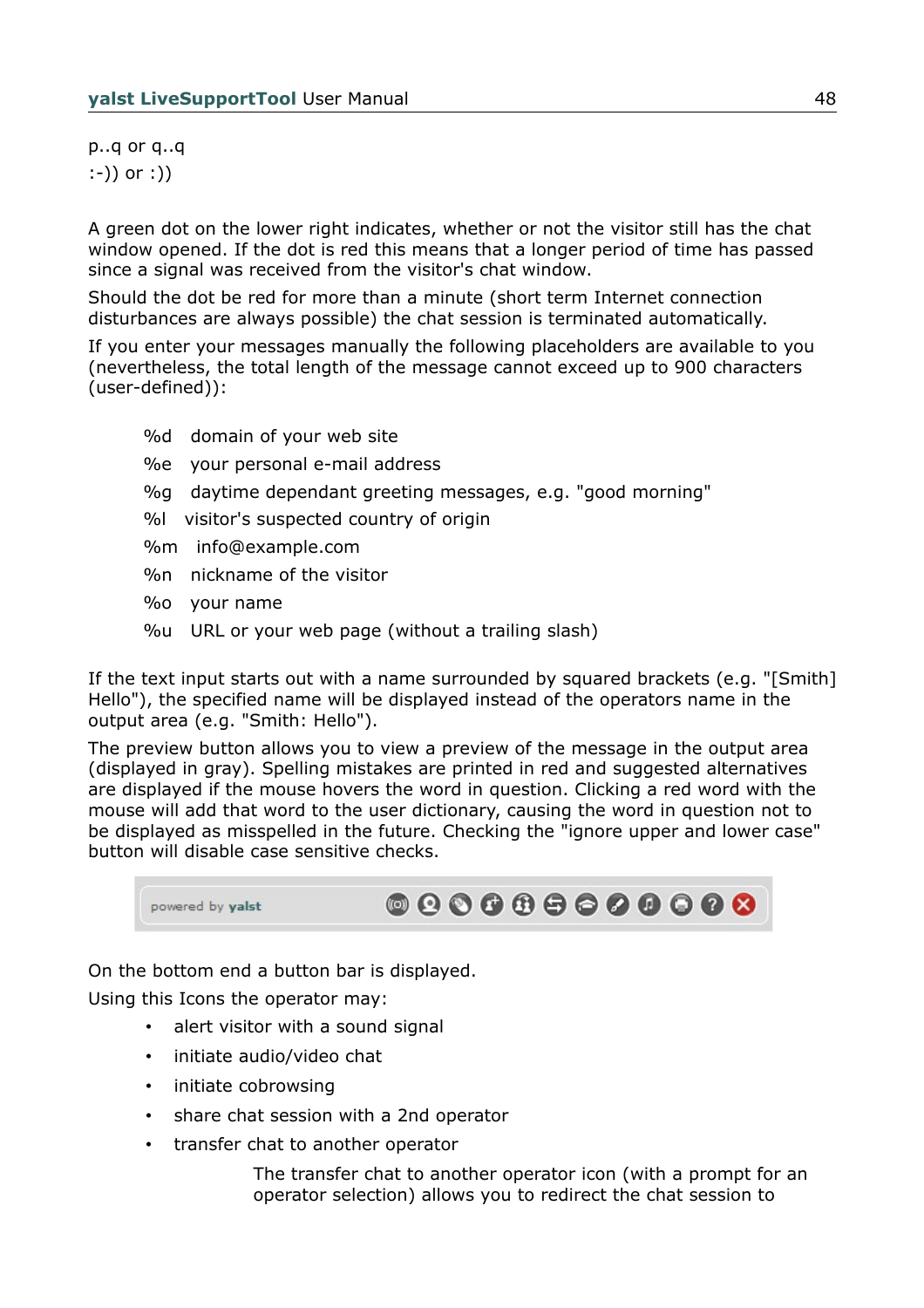another operator (not possible if chatting with registered users and time credit clearance).

The request then appears in the Operator Console below "transfers" and can be taken over from any active or only a selected support member.

- authorize file transfer for chat partner
- open the FAQs/knowlegde database
- switch the typing display on/off

Using the "typing display off" icon it is possible to prevent the chat visitor from getting notified whether or not you are typing a message. Due to the fact that an operator can see what the chat visitor is typing it is possible to formulate an answer even before the chat visitor completed typing his message.

In order to reduce the confusion for the chat visitor the option to disable notification whether or not an operator is typing comes with a lot of benefits when providing a quality service.

sound on/off

It is possible to be notified by sound if a chat visitor submits a message. Requirements to use this feature is that your computer has a working sound card connected to a pair of speakers or headphones, as well as a browser configured in order to playback WAV sound files. This option can be set using the "sound on" icon, which may have been enabled by default already using a Customer Area option.

- print chat session
- see an online help
- terminate chat session

The terminate chat session icon quits a chat session (with a prompt for confirmation)

### URL Push/URLs/Images:

In case an entered chat message consists of solely web address including the prefix "http" (either a phrase or input field) the specified web address is opened in a separate window (on the visitor side) - or in the same browser window that was used to initiate the chat.

This behaviour can be achieved by prefixing the web address with an exclamation mark.

If the web address should only be displayed as a link (no "push") the "greater than" character needs to be prefixed (e.g. ">http://www.example.com").

If the web address is linking to a picture (maximum 300 x 200 pixels in dimension) it will be displayed directly in the chat window.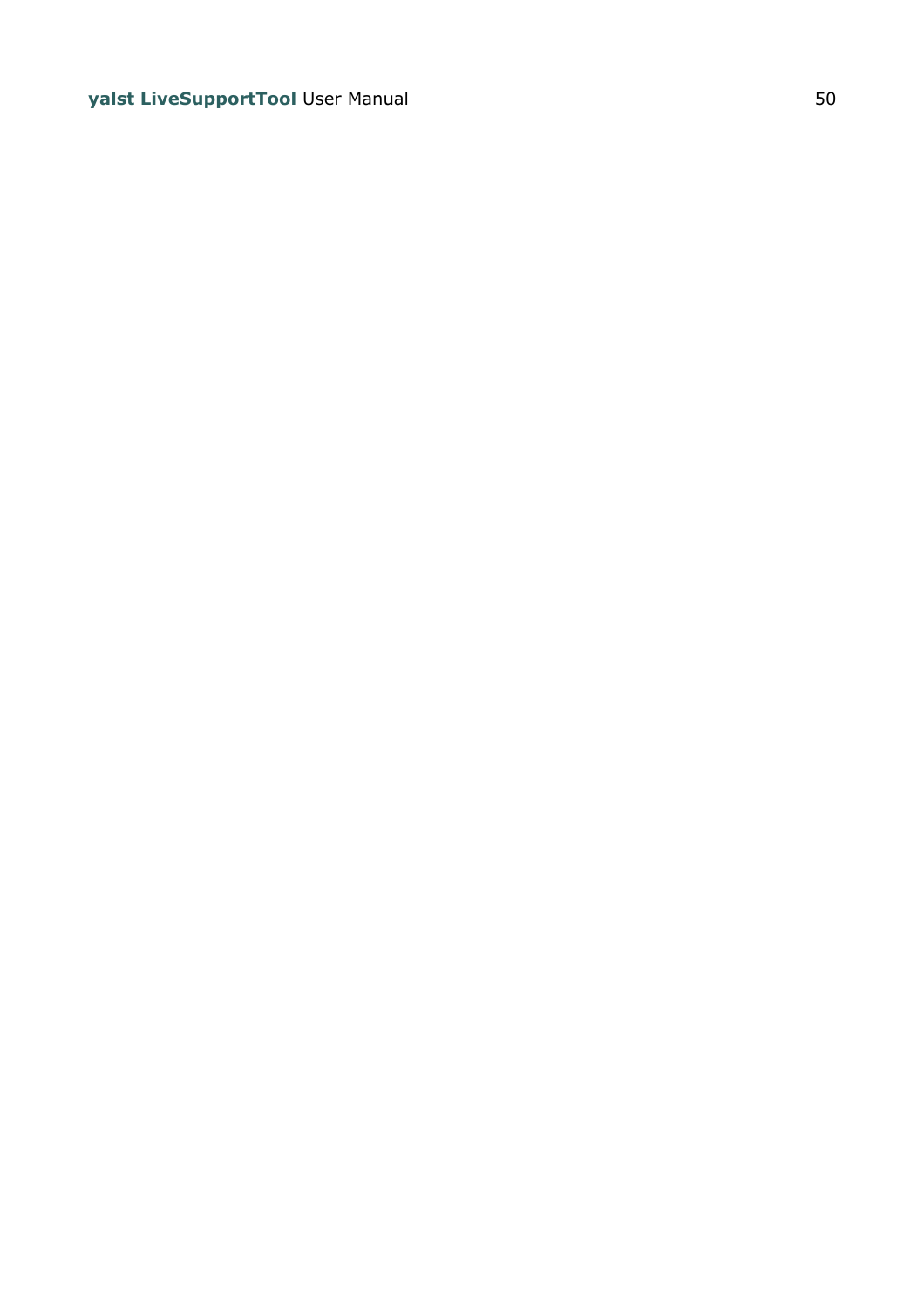# **5. API Documentation**

Using the programming interface (API = application programming interface) it is possible to access the Live Support remotely from your web sites/scripts, in order to e.g. query information or add registered users. The interface is implemented as a so called web service and uses the XML-RPC specification to exchange information. In order to secure your Live Support data, you require a password to access nearly all API functions.

Besides the password, it is possible to enhance the security of your Live Support data, by restricting the access to a specific IP address (e.g. your web server). If no entry is made, the access may occur from any IP address (of course, a password is still required).

The interface is defined as a so called web service and uses the XML-RPC specification to transfer data. Implementations are available for all the common programming languages, such as:

- AppleScript
- ASP
- C/C++
- Cold Fusion
- Delphi/Kylix
- Java
- Microsoft .NET
- Perl
- PHP
- Python
- Tcl

Details to the specific implementation should be taken from the respective documentation.

For PHP we suggest this easy to use library:

http://keithdevens.com/software/xmlrpc

You can access the API interface using the following URL:

http://en.livesupportserver.de/yalst/api.php

(only when you using the hosted solution, for the download version please use the domain of your yalst LiveSupportTool installation instead of *en.livesupportserver.de*)

The programming interface will be expanded in the upcoming versions and currently supports the functions mentioned below.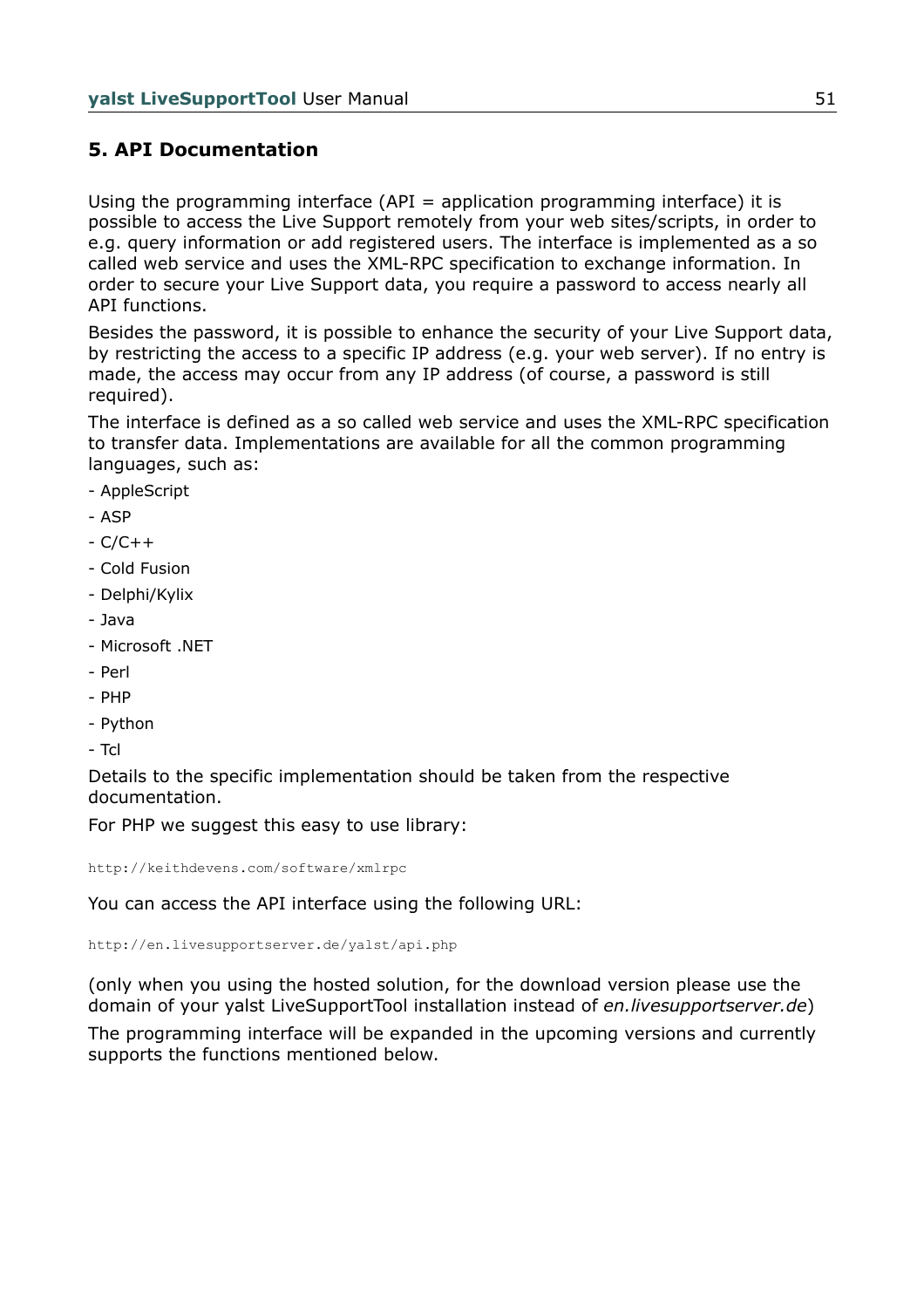### **5.1 Overview of available functions**

The following functions are available:

system.getVersion - determine Live Support and API versions system.isOnline - checks, if your Live Support system is online system.isBusy - checks, if your Live Support system is "busy" system.isDeptOnline - checks if a specific department of your Live Support system is online system.isDeptBusy - checks if a specific department of your Live Support system is "busy" system.isOpOnline - checks if a specific operator of your Live Support system is online system.isOpBusy - checks if a specific operator of your Live Support system is "busy" reguser.add - create a registered user reguser.edit - edit registered user reguser.credits - edit time credit of a registered user reguser.delete - delete registered user reguser.getData - retrieve user data of a registered user reguser.getUser - retrieve username of a registered visitor visitor.getID - retrieve visitor ID visitor.getData - retrieve monitor data of a visitor visitor.getTrackingData - retrieve tracking data of a visitor visitor.geodata - locate a visitor visitor.remark - edit a visitor remark visitor.clickpath - add a comment to the clickstream of a visitor visitor.conversion - create a conversion tracking event visitor.tracking - add, edit or delete tracking data of a visitor monitor.visitors - retrieve current number of operators and visitors monitor.chats - retrieve current number of active chat sessions and open chat queries monitor.alarm - show a message in the Operator Console (including a warning sound) counter.total - retrieve number of total visitors counter.today - retrieve number of today's visitors counter.since - retrieve number of visitors since a specific date faq.category - get a specific FAQ category faq.article - get a specific FAQ article misc.getCountry - resolve country code into the connected country name

misc.getDate - convert UNIX timestamp to a human readable date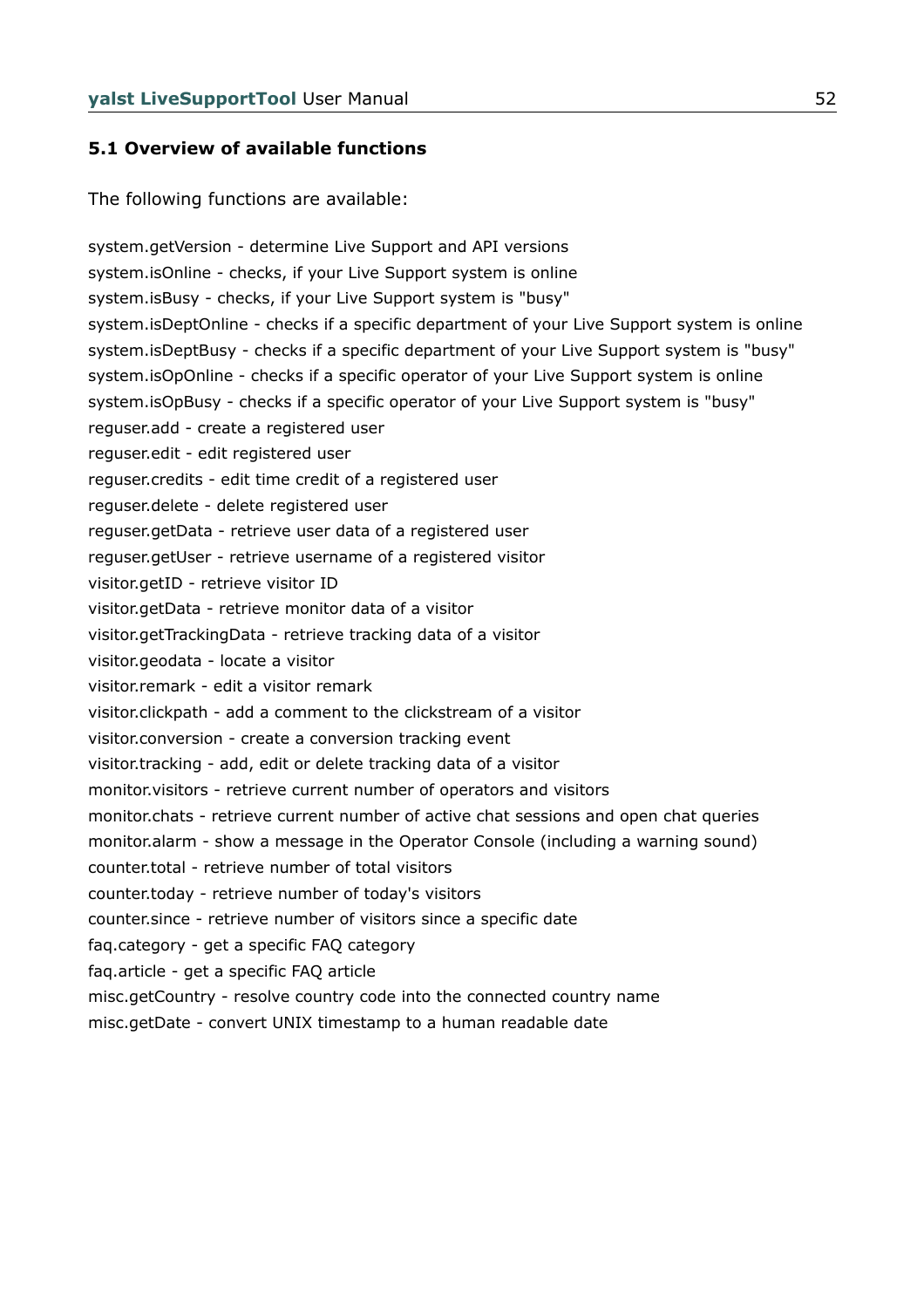# **5.2 Detailed overview of available functions**

| system.getVersion   |                                       | Description: determine Live Support and API versions              |
|---------------------|---------------------------------------|-------------------------------------------------------------------|
|                     | Parameter:                            | none                                                              |
|                     | Result:<br>[api] API version (string) | array<br>[version] Live Support version (string)                  |
| system.isOnline     | Description:                          | checks, if your Live Support system is online                     |
|                     | Parameter:                            | site (string)<br>API password (string)                            |
|                     | Result:                               | 0 or 1 (boolean)                                                  |
| system.isBusy       | Description:                          | checks, if your Live Support system is "busy"                     |
|                     | Parameter:                            | site (string)<br>API password (string)                            |
|                     | Result:                               | 0 or 1 (boolean)                                                  |
| system.isDeptOnline | system is online                      | Description: checks if a specific department of your Live Support |
|                     | Parameter:                            | site (string)<br>API password (string)<br>department (string)     |
|                     | Result:                               | 0 or 1 (boolean)                                                  |
| system.isDeptBusy   | system is "busy"                      | Description: checks if a specific department of your Live Support |
|                     | Parameter:                            | site (string)<br>API password (string)<br>department (string)     |
|                     | Result:                               | $0$ or 1 (boolean)                                                |
| system.isOpOnline   | Description:<br>is online             | checks if a specific operator of your Live Support system         |
|                     | Parameter:                            | site (string)<br>API password (string)<br>operator (string)       |
|                     | Result:                               | 0 or 1 (boolean)                                                  |
| system.isOpBusy     | Description:<br>is "busy"             | checks if a specific operator of your Live Support system         |
|                     | Parameter:                            | site (string)<br>API password (string)<br>operator (string)       |
|                     | Result:                               | 0 or 1 (boolean)                                                  |
| reguser.add         | Description:                          | create a registered user                                          |
|                     | Parameter:                            | site (string)                                                     |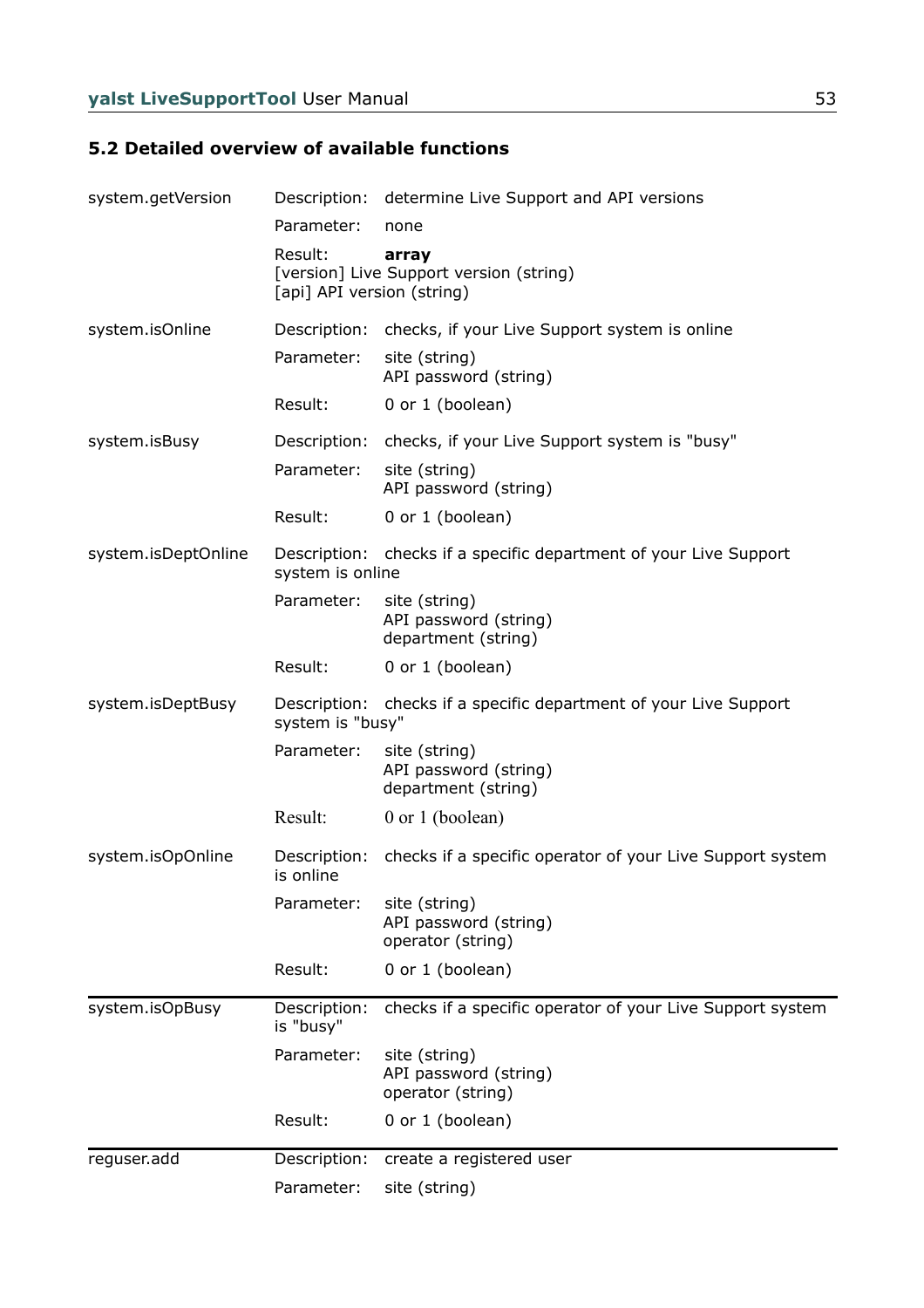|                 |                          | API password (string)<br>username (string)<br>password (string)<br>user information (string)<br>time credit (integer)<br>e-mail address (string)                                                                                                                                                                                                                                      |
|-----------------|--------------------------|---------------------------------------------------------------------------------------------------------------------------------------------------------------------------------------------------------------------------------------------------------------------------------------------------------------------------------------------------------------------------------------|
|                 | Result:                  | (internal) ID of the new user (integer)                                                                                                                                                                                                                                                                                                                                               |
|                 | specified needs to be -1 | Hints: for the parameters the same rules apply that would when<br>creating a user interactively; the time credit parameter needs to be<br>specified in seconds; in order to define an infinite time credit the value                                                                                                                                                                  |
| reguser.edit    | Description:             | edit registered user                                                                                                                                                                                                                                                                                                                                                                  |
|                 | Parameter:               | site (string)<br>API password (string)<br>username (string)<br>password (string)<br>user information (string)<br>time credit (integer)<br>e-mail address (string)                                                                                                                                                                                                                     |
|                 | Result:                  | (internal) ID of the edited user (integer)                                                                                                                                                                                                                                                                                                                                            |
|                 |                          | Hints: for the parameters the same rules apply that would when<br>creating a user interactively; the time credit parameter needs to be<br>specified in seconds; in order to define an infinite time credit the value<br>specified needs to be -1; values that should not be changed are to be<br>left blank (specify -2 for time credit in this case)                                 |
| reguser.credits | Description:             | edit time credit of a registered user                                                                                                                                                                                                                                                                                                                                                 |
|                 | Parameter:               | site (string)<br>API password (string)<br>username (string)<br>time credit (integer)<br>text (string)                                                                                                                                                                                                                                                                                 |
|                 | Result:                  | (internal) ID of the edited user (integer)                                                                                                                                                                                                                                                                                                                                            |
|                 | place)                   | Hint: the time credit parameter needs to be specified in seconds; in<br>order to define an infinite time credit the value specified needs to be<br>-1; the text parameter is optional, but if specified the time credit<br>modification will be noted in the history of the respective visitor (does<br>not occur if the time credit is set to "infinite" or if no modification takes |
| reguser.delete  | Description:             | delete registered user                                                                                                                                                                                                                                                                                                                                                                |
|                 | Parameter:               | site (string)<br>API password (string)<br>username (string)                                                                                                                                                                                                                                                                                                                           |
|                 | Result:                  | (internal) ID of the deleted user (integer)                                                                                                                                                                                                                                                                                                                                           |
| reguser.getData | Description:             | retrieve user data of a registered user                                                                                                                                                                                                                                                                                                                                               |
|                 | Parameter:               | site (string)<br>API password (string)                                                                                                                                                                                                                                                                                                                                                |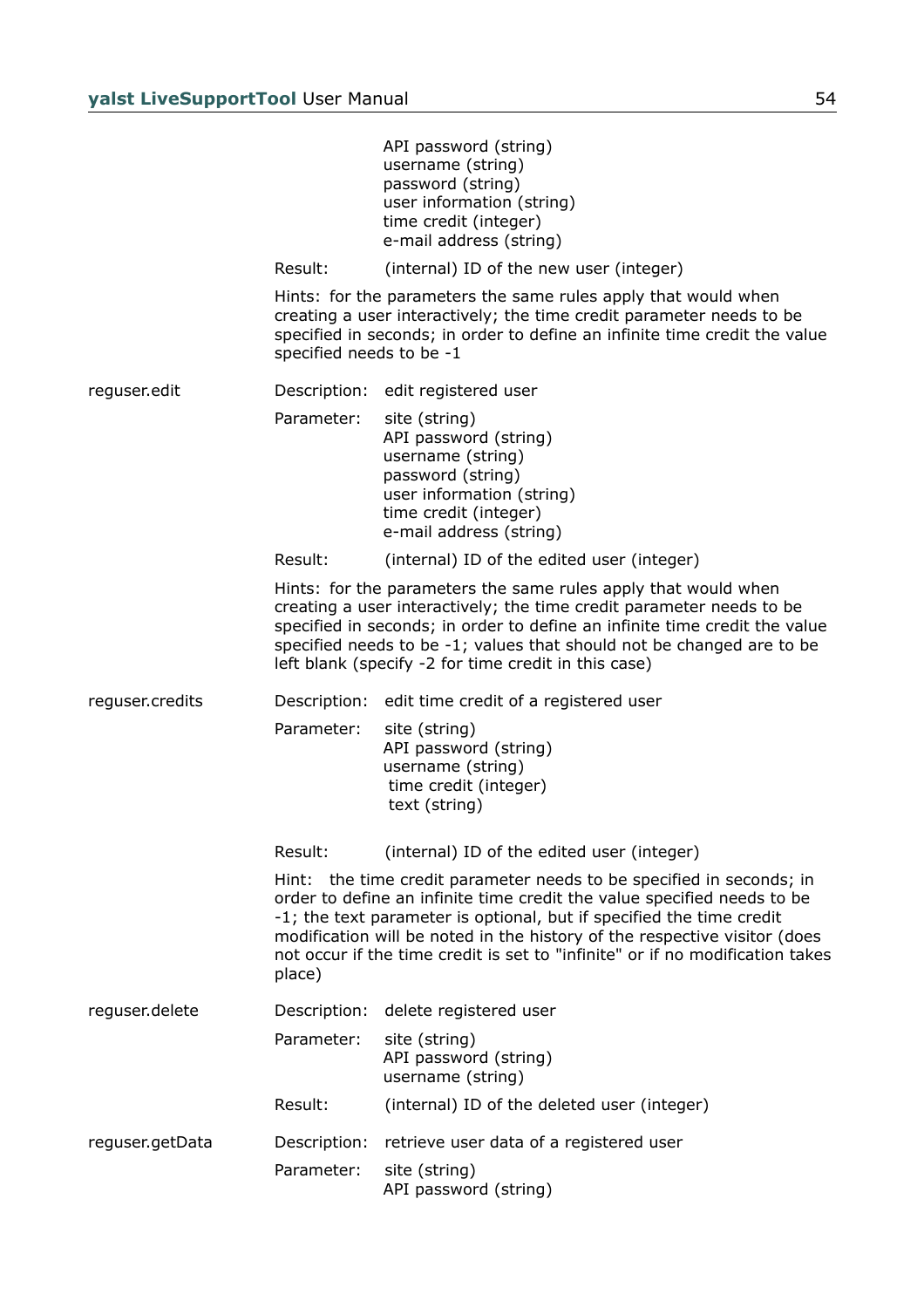## username (string)

|                 | Result:      | array<br>[id] (internal) ID of the user (integer)<br>[passwd] encrypted password (string)<br>[name] user information (string)<br>[credits] time credit (integer)<br>[email] e-mail address (string)                                                                                                                                                                                                                                                                                                                                                                                                                                                                                                                                                                                                                                                                                                                                                                                                                                                                                                              |
|-----------------|--------------|------------------------------------------------------------------------------------------------------------------------------------------------------------------------------------------------------------------------------------------------------------------------------------------------------------------------------------------------------------------------------------------------------------------------------------------------------------------------------------------------------------------------------------------------------------------------------------------------------------------------------------------------------------------------------------------------------------------------------------------------------------------------------------------------------------------------------------------------------------------------------------------------------------------------------------------------------------------------------------------------------------------------------------------------------------------------------------------------------------------|
|                 |              | Hint: the time credit parameter is specified in seconds; in order to<br>define an infinite time credit the value specified needs to be -1                                                                                                                                                                                                                                                                                                                                                                                                                                                                                                                                                                                                                                                                                                                                                                                                                                                                                                                                                                        |
| reguser.getUser | Description: | retrieve username of a registered visitor                                                                                                                                                                                                                                                                                                                                                                                                                                                                                                                                                                                                                                                                                                                                                                                                                                                                                                                                                                                                                                                                        |
|                 | Parameter:   | site (string)<br>API password (string)<br>(internal) ID of the visitor (integer)                                                                                                                                                                                                                                                                                                                                                                                                                                                                                                                                                                                                                                                                                                                                                                                                                                                                                                                                                                                                                                 |
|                 | Result:      | username (string)                                                                                                                                                                                                                                                                                                                                                                                                                                                                                                                                                                                                                                                                                                                                                                                                                                                                                                                                                                                                                                                                                                |
| visitor.getID   | Description: | retrieve visitor ID                                                                                                                                                                                                                                                                                                                                                                                                                                                                                                                                                                                                                                                                                                                                                                                                                                                                                                                                                                                                                                                                                              |
|                 | Parameter:   | site (string)<br>API password (string)<br>cookie value (YALSTSESSION) of the visitor (string)                                                                                                                                                                                                                                                                                                                                                                                                                                                                                                                                                                                                                                                                                                                                                                                                                                                                                                                                                                                                                    |
|                 | Result:      | visitor ID (integer)                                                                                                                                                                                                                                                                                                                                                                                                                                                                                                                                                                                                                                                                                                                                                                                                                                                                                                                                                                                                                                                                                             |
| visitor.getData | Description: | retrieve monitor data of a visitor                                                                                                                                                                                                                                                                                                                                                                                                                                                                                                                                                                                                                                                                                                                                                                                                                                                                                                                                                                                                                                                                               |
|                 | Parameter:   | site (string)<br>API password (string)<br>visitor ID (integer) OR<br>cookie value (YALSTSESSION) of the visitor (string)                                                                                                                                                                                                                                                                                                                                                                                                                                                                                                                                                                                                                                                                                                                                                                                                                                                                                                                                                                                         |
|                 | Result:      | array<br>[id] visitor ID (integer)<br>[start] visitor session start time as UNIX timestamp<br>(integer)<br>[timestamp] last web access as UNIX timestamp<br>(integer)<br>[browser] user agent string of browser (string)<br>[host] last IP address (string)<br>[host2] last host name address (string)<br>[page] current web page, only the relative path (string)<br>[page2] current web page, full URL (string)<br>[ref] current referrer (string)<br>[firstref] referrer on start of visit (string)<br>[resolution] screen resolution (string)<br>[colors] color depth in bit (integer)<br>[java] visitor's browser supports Java (boolean)<br>[javascript] visitor's browser supports JavaScript (boolean)<br>[counter] number of pages for current visit (integer)<br>[visits] number of visits in total (integer)<br>[lastvisit] UNIX timestamp of last visit (integer)<br>[lastpages] number of pages during last visit (integer)<br>[remark] visitor remarks (string)<br>[nick] visitor's nickname used on the last chat session<br>(string)<br>[campaign] larger than zero if visitor accessed web site |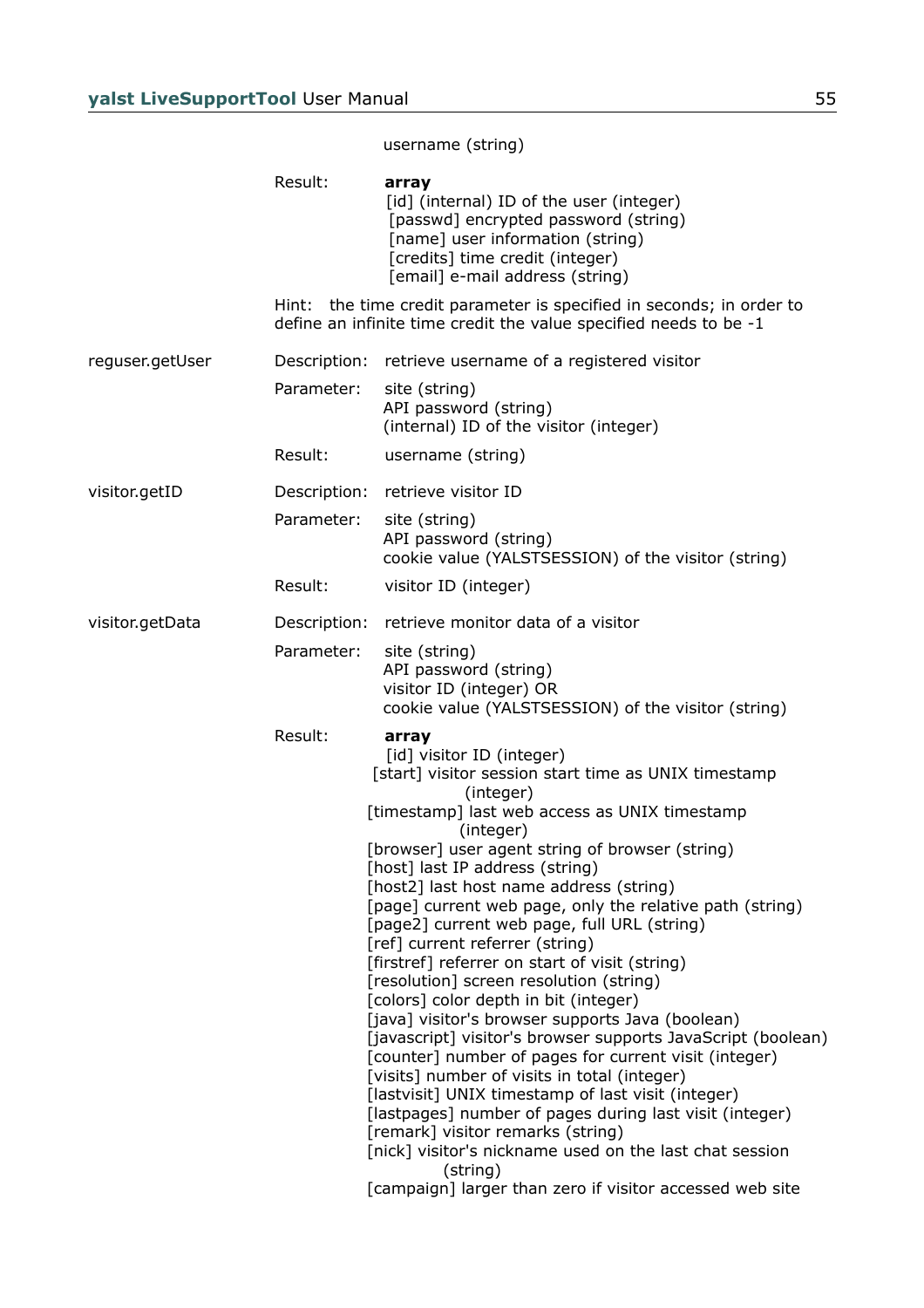|                 |              | through a campaign (integer)<br>[registered] larger than zero if this visitor is a registered<br>user (integer)<br>[marker] larger than zero if the visitor has been marked<br>(integer)<br>[country] two-digit country code of the visitor's home                                                                                                                                                                                         |
|-----------------|--------------|--------------------------------------------------------------------------------------------------------------------------------------------------------------------------------------------------------------------------------------------------------------------------------------------------------------------------------------------------------------------------------------------------------------------------------------------|
|                 |              | country (string)<br>[lang] chat language used in last chat session (string)<br>[blocked] true if visitor is banned (boolean)<br>[ctcount] number of conversion tracking events (integer)<br>[ctlast] UNIX timestamp of last conversion tracking event<br>(integer)<br>[idenycount] number of rejected chat invitations (integer)                                                                                                           |
|                 |              | [idenylast] UNIX timestamp of the most recent rejected<br>chat invitation (integer)                                                                                                                                                                                                                                                                                                                                                        |
|                 |              | Hints: as the visitor data is updated only when the Live Support button<br>is loaded, the data retrieved is usually that of the previous page<br>access; UNIX timestamps can be converted using the API function<br>misc.getDate; the username of a registered user can be retrieved using<br>the API function reguser.getUser; the country names associated with<br>country codes can be retrieved using the misc.getCountry API function |
|                 |              | visitor.getTrackingData Description: retrieve tracking data of a visitor                                                                                                                                                                                                                                                                                                                                                                   |
|                 | Parameter:   | site (string)<br>API password (string)<br>visitor ID (integer) OR<br>cookie value (YALSTSESSION) of the visitor (string)                                                                                                                                                                                                                                                                                                                   |
|                 | Result:      | array<br>[id] visitor ID (integer)<br>[sum] number of results that will follow (integer)<br>[n] number running from 1 to [sum] (array)<br>[field] field name (string)<br>[value] value (string)<br>[timestamp] UNIX timestamp of the last change made to<br>this data set (integer)                                                                                                                                                        |
|                 | misc.getDate | Hints: as the visitor data is updated only when the Live Support button<br>is loaded, the data retrieved is usually that of the previous page<br>access; UNIX timestamps can be converted using the API function                                                                                                                                                                                                                           |
| visitor.geodata | Description: | locate a visitor                                                                                                                                                                                                                                                                                                                                                                                                                           |
|                 | Parameter:   | site (string)<br>API password (string)<br>visitor ID (integer) OR<br>cookie value (YALSTSESSION) of the visitor (string)                                                                                                                                                                                                                                                                                                                   |
|                 | Result:      | array<br>[id] visitor ID (integer)<br>[countrycode] country code conforming to ISO 3166<br>standard (string)<br>[country] country (string)<br>[region] region (string)<br>[city] city (string)<br>[longitude] longitude (float)<br>[latitude] latitude (float)                                                                                                                                                                             |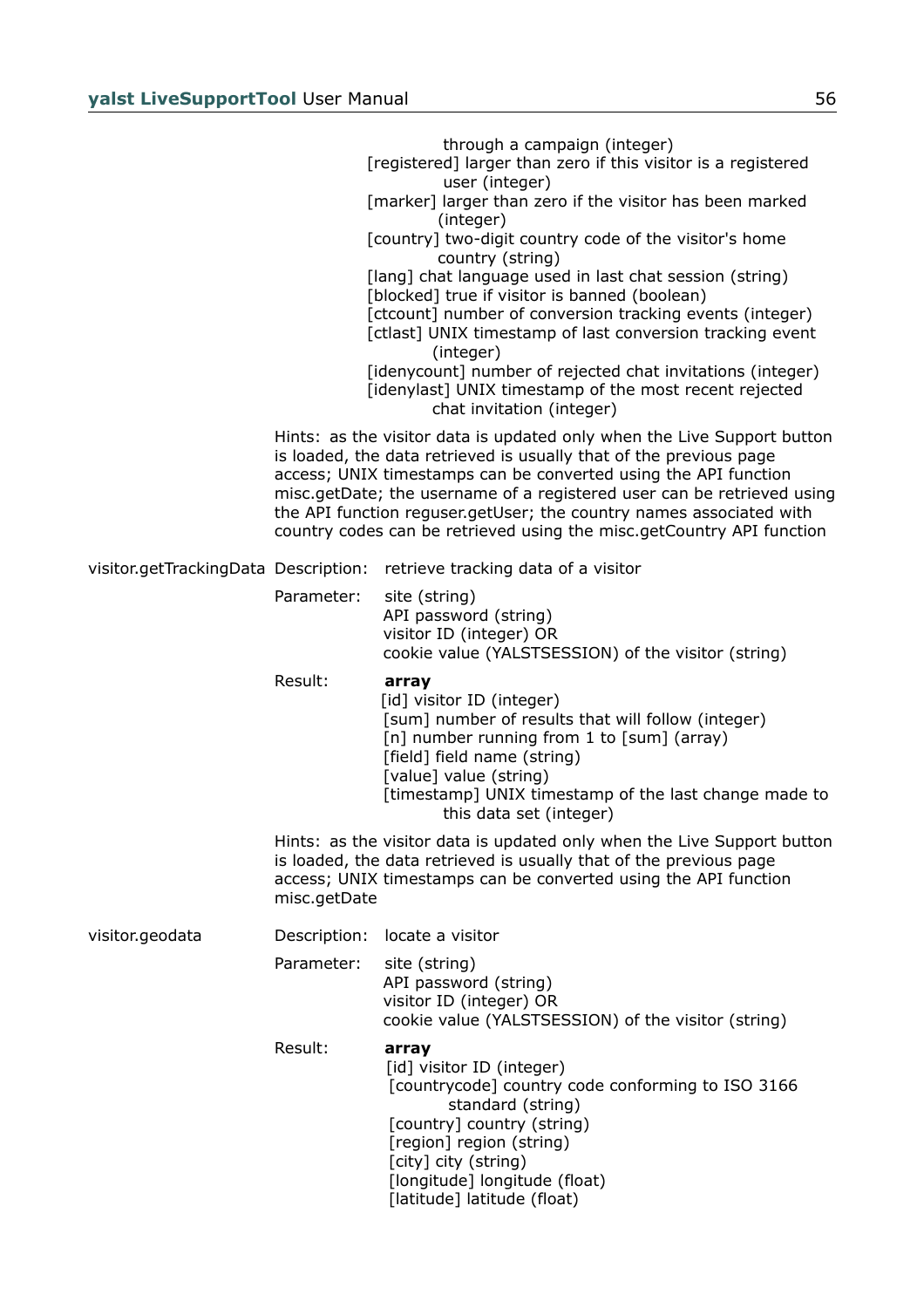| visitor.remark     |              | Description: edit a visitor remark                                                                                                                                                                                                                                                                                                                                                                                                                                                                                                                                                                                                                                                                                                                                                                  |
|--------------------|--------------|-----------------------------------------------------------------------------------------------------------------------------------------------------------------------------------------------------------------------------------------------------------------------------------------------------------------------------------------------------------------------------------------------------------------------------------------------------------------------------------------------------------------------------------------------------------------------------------------------------------------------------------------------------------------------------------------------------------------------------------------------------------------------------------------------------|
|                    | Parameter:   | site (string)<br>API password (string)<br>visitor ID (integer) OR<br>cookie value (YALSTSESSION) of the visitor (string)<br>remarks, max. 250 characters (string)                                                                                                                                                                                                                                                                                                                                                                                                                                                                                                                                                                                                                                   |
|                    | Result:      | visitor ID (integer)                                                                                                                                                                                                                                                                                                                                                                                                                                                                                                                                                                                                                                                                                                                                                                                |
| visitor.marker     |              | Description: add or remove a colored frame (of the specified color) to a<br>visitor in the visitor monitor                                                                                                                                                                                                                                                                                                                                                                                                                                                                                                                                                                                                                                                                                          |
|                    | Parameter:   | site (string)<br>API password (string)<br>visitor ID (integer) OR<br>cookie value (YALSTSESSION) of the visitor (string)<br>color, 6-character hexadecimal value or "none" (string)                                                                                                                                                                                                                                                                                                                                                                                                                                                                                                                                                                                                                 |
|                    | Result:      | visitor ID (integer)                                                                                                                                                                                                                                                                                                                                                                                                                                                                                                                                                                                                                                                                                                                                                                                |
| visitor.conversion | Description: | create a conversion tracking event                                                                                                                                                                                                                                                                                                                                                                                                                                                                                                                                                                                                                                                                                                                                                                  |
|                    | Parameter:   | site (string)<br>API password (string)<br>visitor ID (integer) OR<br>cookie value (YALSTSESSION) of the visitor (string)<br>event, max. 20 characters (string)<br>comment, max. 40 characters (string)<br>sales volume (float)<br>campaign, 2 characters (string)                                                                                                                                                                                                                                                                                                                                                                                                                                                                                                                                   |
|                    | Result:      | visitor ID (integer)                                                                                                                                                                                                                                                                                                                                                                                                                                                                                                                                                                                                                                                                                                                                                                                |
|                    |              | Hints: comment and campaign are optional (i.e. use empty character<br>sequence); sales volume can be 0, an integer or a floating point<br>number with two digits after the decimal point                                                                                                                                                                                                                                                                                                                                                                                                                                                                                                                                                                                                            |
| visitor.tracking   | Description: | add, edit or delete tracking data of a visitor                                                                                                                                                                                                                                                                                                                                                                                                                                                                                                                                                                                                                                                                                                                                                      |
|                    | Parameter:   | site (string)<br>API password (string)<br>visitor ID (integer) OR<br>cookie value (YALSTSESSION) of the visitor (string)<br>field, max. 20 characters (string)<br>value, max. 100 characters (string)                                                                                                                                                                                                                                                                                                                                                                                                                                                                                                                                                                                               |
|                    | Result:      | visitor ID (integer)                                                                                                                                                                                                                                                                                                                                                                                                                                                                                                                                                                                                                                                                                                                                                                                |
|                    |              | Hint: if the field name already exists in the tracking data of the<br>respective visitor, its value will be updated; if you suffix the field name<br>with a $#$ character (e.g. "search_term#") the field's value won't be<br>updated, but instead a series of incrementing field names will be<br>generated (e.g. "search_term_001", "search_term_002", ); at most<br>1000 of such entries can be possibly generated; if the value specified is<br>a single negative character ("-") the specified field will be deleted;<br>specifying a star ("*") as field name will delete all (!) tracking data of<br>the respective visitor; by specifying other characters in front of the star<br>(e.g. "m*") will cause only those fields to be deleted that match the<br>same initial character sequence |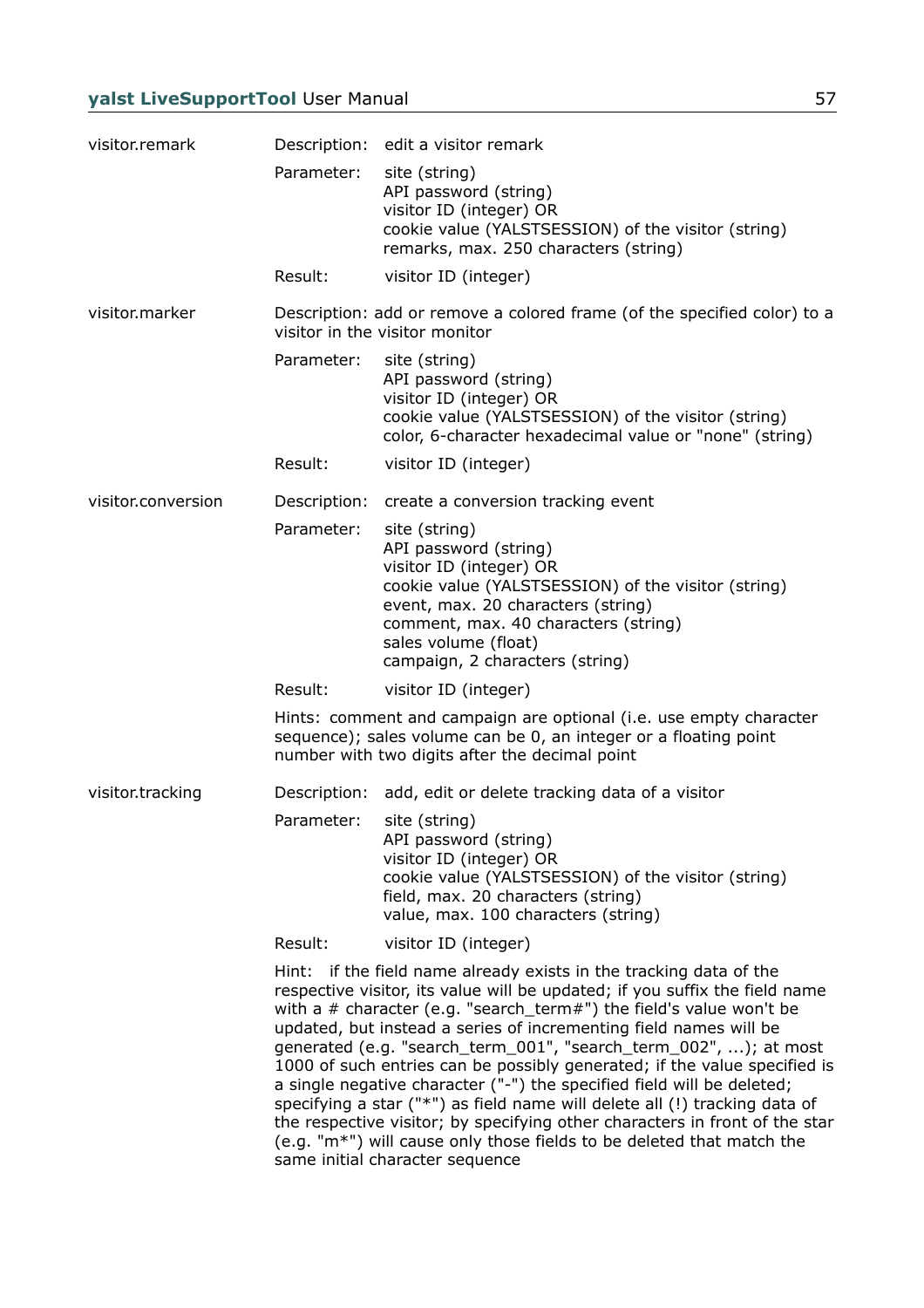| visitor.clickpath | Description:                   | add a comment to the clickstream of a visitor                                                                                                                                                                                                                                                                                                      |
|-------------------|--------------------------------|----------------------------------------------------------------------------------------------------------------------------------------------------------------------------------------------------------------------------------------------------------------------------------------------------------------------------------------------------|
|                   | Parameter:                     | site (string)<br>API password (string)<br>visitor ID (integer) OR<br>cookie value (YALSTSESSION) of the visitor (string)<br>comment, max. 250 characters (string)                                                                                                                                                                                  |
|                   | Result:                        | visitor ID (integer)                                                                                                                                                                                                                                                                                                                               |
|                   |                                | Hint: comments in the clickstream view are displayed in gray color                                                                                                                                                                                                                                                                                 |
| monitor.visitors  | Description:                   | retrieve current number of operators and visitors                                                                                                                                                                                                                                                                                                  |
|                   | Parameter:                     | site (string)<br>API password (string)                                                                                                                                                                                                                                                                                                             |
|                   | Result:                        | array<br>[operators] number of logged in operators (integer)<br>[inactive] number of inactive operators (integer)<br>[visitors] number of visitors (integer)                                                                                                                                                                                       |
| monitor.chats     | Description:<br>chat queries   | retrieve current number of active chat sessions and open                                                                                                                                                                                                                                                                                           |
|                   | Parameter:                     | site (string)<br>API password (string)                                                                                                                                                                                                                                                                                                             |
|                   | Result:                        | array<br>[chats] number of active chat sessions (integer)<br>[queries] number of open chat queries (integer)                                                                                                                                                                                                                                       |
| monitor.alarm     | Description:<br>warning sound) | show a message in the Operator Console (including a                                                                                                                                                                                                                                                                                                |
|                   | Parameter:                     | site (string)<br>API password (string)<br>message (string)<br>sound (string)                                                                                                                                                                                                                                                                       |
|                   | Result:                        | 1 (integer)                                                                                                                                                                                                                                                                                                                                        |
|                   |                                | Hints: the maximum length of the message is 40 characters; the<br>parameter "sound" can be an empty character sequence (this will<br>cause the sound specified in "alarms" to be used); if it is not an empty<br>character sequence please specify a full URL to the sound file<br>(maximum 120 characters); return value is always "1" on success |
| counter.total     | Description:                   | retrieve number of total visitors                                                                                                                                                                                                                                                                                                                  |
|                   | Parameter:                     | site (string)<br>API password (string)                                                                                                                                                                                                                                                                                                             |
|                   | Result:                        | number of visitors (integer)                                                                                                                                                                                                                                                                                                                       |
| counter.today     | Description:                   | retrieve number of today's visitors                                                                                                                                                                                                                                                                                                                |
|                   | Parameter:                     | site (string)<br>API password (string)                                                                                                                                                                                                                                                                                                             |
|                   | Result:                        | number of visitors (integer)                                                                                                                                                                                                                                                                                                                       |
| counter.since     | Description:                   | retrieve number of visitors since a specific date                                                                                                                                                                                                                                                                                                  |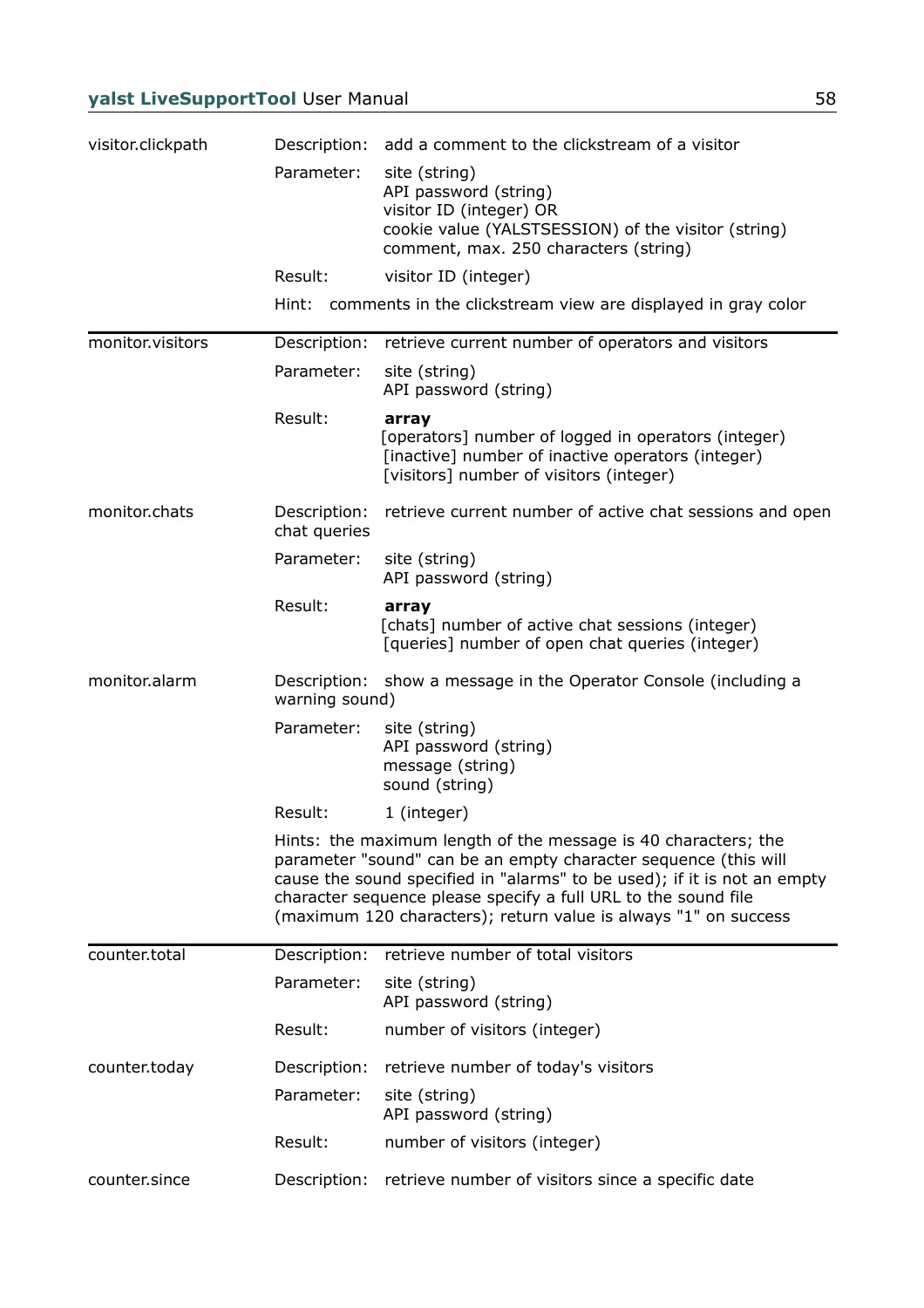|              | Parameter:            | site (string)<br>API password (string)<br>date (string)                                                                                                                                                                                                                                                                                                                                                                                                                                                                                                                                                                                                                                                                                                           |
|--------------|-----------------------|-------------------------------------------------------------------------------------------------------------------------------------------------------------------------------------------------------------------------------------------------------------------------------------------------------------------------------------------------------------------------------------------------------------------------------------------------------------------------------------------------------------------------------------------------------------------------------------------------------------------------------------------------------------------------------------------------------------------------------------------------------------------|
|              | Result:               | number of visitors (integer)                                                                                                                                                                                                                                                                                                                                                                                                                                                                                                                                                                                                                                                                                                                                      |
|              |                       | Hint: the date has to be specified in the format YYYYMMDD                                                                                                                                                                                                                                                                                                                                                                                                                                                                                                                                                                                                                                                                                                         |
| faq.category | Description:          | get a specific FAQ category                                                                                                                                                                                                                                                                                                                                                                                                                                                                                                                                                                                                                                                                                                                                       |
|              | Parameter:            | site (string)<br>API password (string)<br>category number (integer)<br>language (string)                                                                                                                                                                                                                                                                                                                                                                                                                                                                                                                                                                                                                                                                          |
|              | Result:               | array<br>[category] name of the current category (only if category<br>number isn't 0) (string)<br>[pid] number of parent category (only if category<br>number isn't 0) (integer)<br>[categories] number of sub-categories of the current<br>category (integer)<br>[articles] number of articles in the current section<br>(integer)<br>[new] new articles, max. number can be specified in<br>"FAQs" (integer)<br>[top] top articles (articles with most accesses), max.<br>number can be specified in "FAQs" (integer)<br>[sum] number of events that will follow (integer)<br>[n] number running from 1 to [sum] (array)<br>[type] type of result, see below (string)<br>[id] category or article number (integer)<br>[name] category name or question (string) |
|              | read by this function | Hints: this function gets the subcategories and articles of a specific<br>FAQ category, which is defined by a number passed as parameter;<br>specify a 0 for the top level category; the parameter "language" has to<br>be either "1" (for English) or "2" for the secondary language that can<br>be optionally configured; the most important return value is an array;<br>the field [type] specifies the type of result ("category" = category,<br>"article" = article, "new" = new article, "top" = most popular article);<br>only FAQ categories that have their access rights set to "all" can be                                                                                                                                                            |
| faq.article  | Description:          | get a specific FAQ article                                                                                                                                                                                                                                                                                                                                                                                                                                                                                                                                                                                                                                                                                                                                        |
|              | Parameter:            | site (string)<br>API password (string)<br>article number (integer)<br>visitor ID (integer) OR<br>cookie value (YALSTSESSION) of the visitor (string) OR<br>"0" (integer)                                                                                                                                                                                                                                                                                                                                                                                                                                                                                                                                                                                          |
|              | Result:               | array<br>[category] name of the current category (only if category<br>number isn't 0) (string)<br>[pid] number of parent category (only if category number<br>isn't 0) (integer)<br>[cid] number of the category in which the article is listed<br>(integer)                                                                                                                                                                                                                                                                                                                                                                                                                                                                                                      |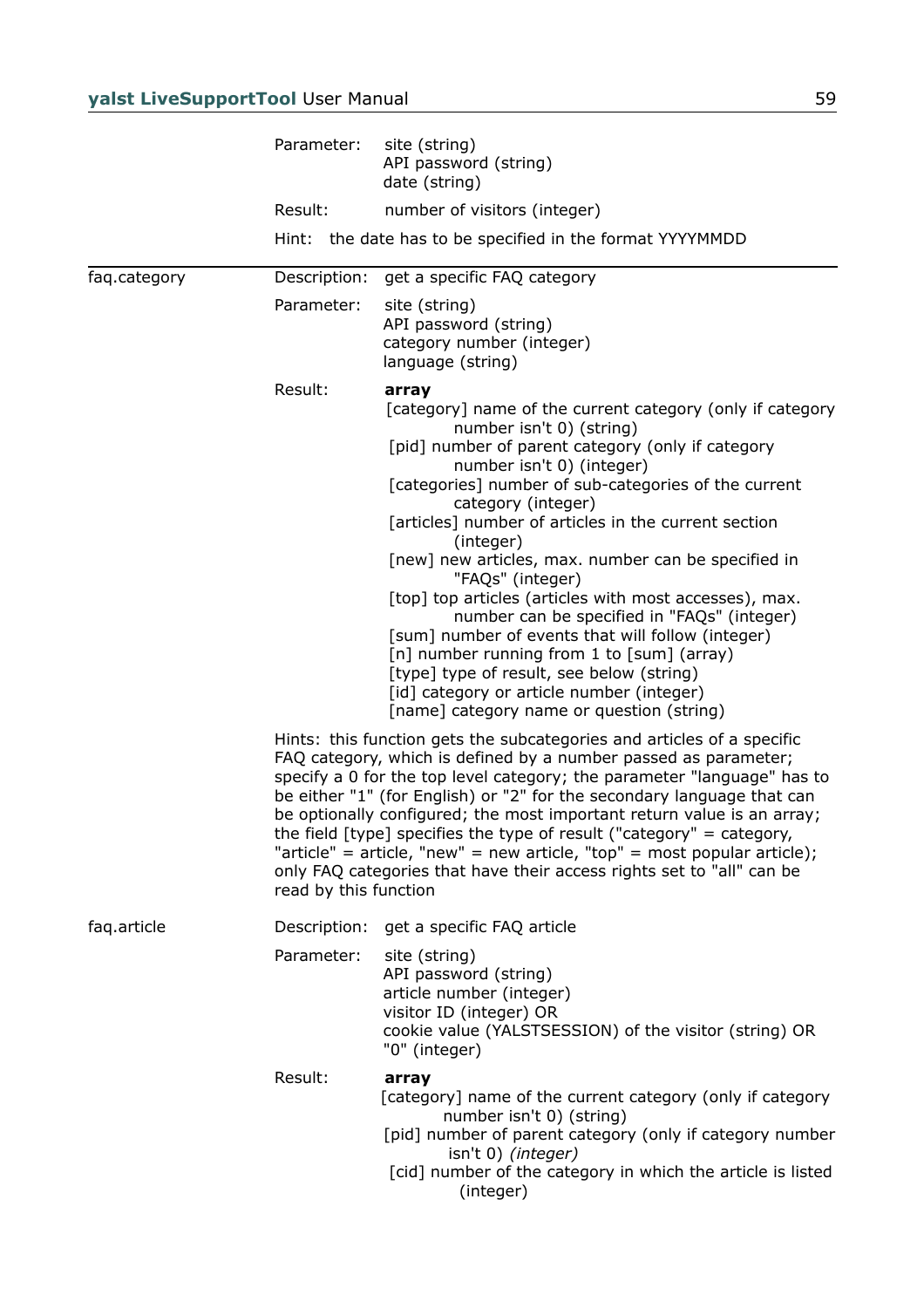|                 |              | [question] title/question (string)<br>[lastmodified] UNIX timestamp of the last update made<br>to the article (integer)<br>[answer] text/answer, including HTML tags (string)<br>[link] link to the specified article in a popup window<br>(e.g. to use the rating function)                                                                                                                                                                                                                                                                                                                                                                                                                           |
|-----------------|--------------|--------------------------------------------------------------------------------------------------------------------------------------------------------------------------------------------------------------------------------------------------------------------------------------------------------------------------------------------------------------------------------------------------------------------------------------------------------------------------------------------------------------------------------------------------------------------------------------------------------------------------------------------------------------------------------------------------------|
|                 |              | Hints: the article number can be retrieved using the function<br>faq.category; if a visitor ID or a cookie value is specified a respective<br>entry will be generated for the FAQ statistics (to prevent that specifiy<br>"0" as value); UNIX timestamps can be converted using the API<br>function misc.getDate; the link value has a character sequence text=,<br>which can be modified with character sequence substitution in order to<br>add a link text, e.g. text=Rate%20article%20or%20send%20to%20a<br>%20friend (if no character sequence is substituted a default text value<br>will be used); only FAQ articles that have their access rights set to "all"<br>can be read by this function |
| misc.getCountry | Description: | resolve country code into the connected country name                                                                                                                                                                                                                                                                                                                                                                                                                                                                                                                                                                                                                                                   |
|                 | Parameter:   | site (string)<br>API password (string)<br>two-digit country code (string)                                                                                                                                                                                                                                                                                                                                                                                                                                                                                                                                                                                                                              |
|                 | Result:      | country name (string)                                                                                                                                                                                                                                                                                                                                                                                                                                                                                                                                                                                                                                                                                  |
| misc.getDate    | Description: | convert UNIX timestamp to a human readable date                                                                                                                                                                                                                                                                                                                                                                                                                                                                                                                                                                                                                                                        |
|                 | Parameter:   | site (string)<br>API password (string)<br>UNIX timestamp (integer)                                                                                                                                                                                                                                                                                                                                                                                                                                                                                                                                                                                                                                     |
|                 | Result:      | array<br>[day] day of the month (string)<br>[day2] day of the month, possibly with a leading zero<br>(string)<br>[month] month of the year (string)<br>[month2] month of the year, possibly with a leading zero<br>(string)<br>[year] year in 4-digit value (string)<br>[year2] year in 2-digit value (string)<br>[hour] hour (string)                                                                                                                                                                                                                                                                                                                                                                 |
|                 |              | [hour2] hour, possibly with a leading zero (string)<br>[minute] minute(s) (string)<br>[second] second(s) (string)                                                                                                                                                                                                                                                                                                                                                                                                                                                                                                                                                                                      |
|                 |              | Hint: it is nossible that the programming language you are using                                                                                                                                                                                                                                                                                                                                                                                                                                                                                                                                                                                                                                       |

Hint: it is possible that the programming language you are using already offers a similar function (e.g. the case in PHP); in this case do not use the API function due to performance issues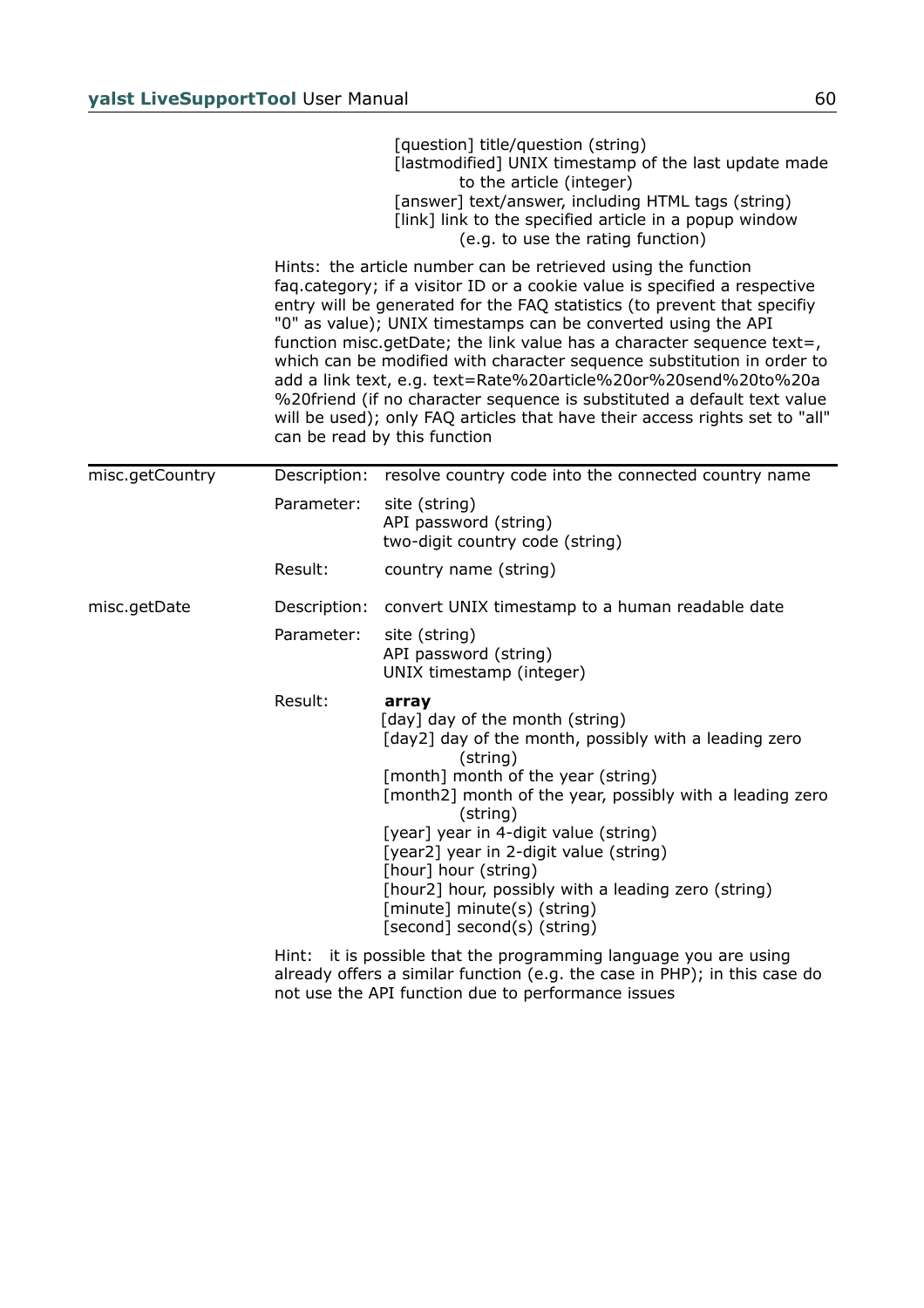# **5.3 Example of an API function call**

Using the system.isOnline API function the function call, as well as the server response, can be demonstrated using the XML-RPC specification.

### **Function Call:**

```
<?xml version="1.0" ?>
<methodCall>
     <methodName>system.isOnline</methodName>
         <params>
                 <param>
                          <value>
                                   <string>34000-1</string>
                          </value>
                  </param>
                  <param>
                          <value>
                                   <string>181ff5e46d1846261d6b28480110e599</string>
                          </value>
                  </param>
         </params>
</methodCall>
```
#### **Server Response:**

```
<?xml version="1.0" ?>
<methodResponse>
        <params><param>
                          <value>
                                  <boolean>1</boolean>
                          </value>
                 </param>
         </params>
</methodResponse>
```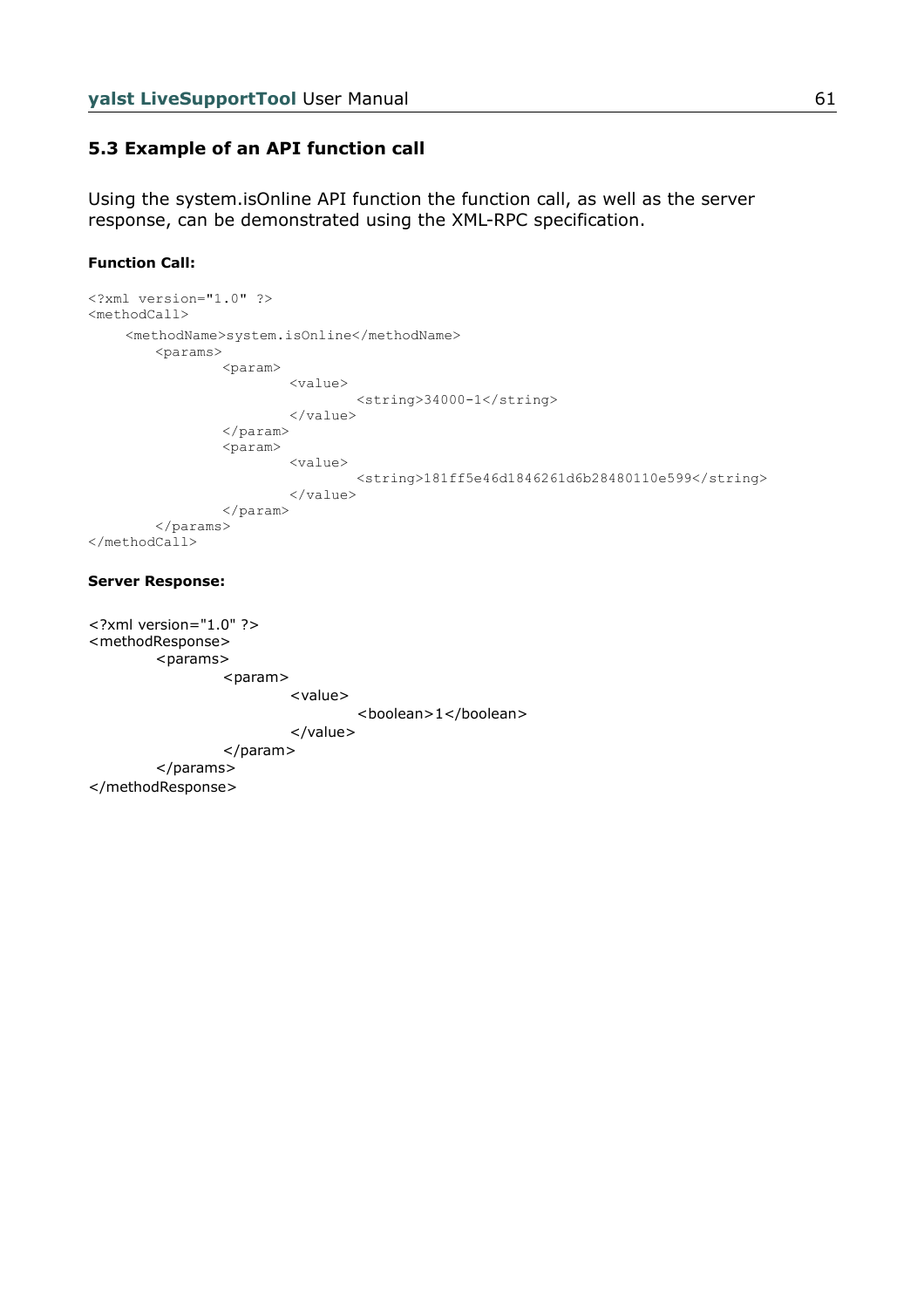# **6. Frequently Asked Questions**

# **6.1 Installation, Configuration and Licences**

## What are the minimum required settings necessary to get the software running?

Besides pasting the HTML code line found in the "integration" section into your web pages, the following settings are required as well:

- A valid e-mail address ("settings" section), which is required by the software for various events, such as sending chat transcripts, contact form contents, etc.
- Login details for a support member ("operators" section). The support staff can only work with the system properly after login details were entered. This is a safety feature to ensure that only approved operators are able to offer Live Support on your web pages.

The "settings" section has a lot of reasonable default settings, but it is advised that you take the time to review some key settings, such as

- logo (header graphic in the visitor windows)
- chat buttons (buttons that appear on your homepage and route visitors to the Live Support).

### What is the Whitelabel Version?

A Whitelabel Version is a yalst LiveSupportTool with a neutral appearance. Basically the copyrights at the bottom of each yalst LiveSupportTool window are missing in this version of the software. You even have the right to design these lines yourself! There are no differences in functionality between the Standard and the Whitelabel Version.

Whitelabel Versions are available for the Hosted and the Download Version of the yalst LiveSupportTool (Professional and Business Editions). For this option we claim an additional charge because of the loss of the advertisement effect (for details see the appropriate order pages).

# Can I use one yalst LiveSupportTool package on multiple domains?

No.

That is not possible because of technical and legal licensing reasons.

From a technical point of view the visitor monitor will not work correctly when one yalst LiveSupportTool is integrated in several web sites with different domains. There is no possibility to distinguish on which of the web site the visitors really are. Furthermore the access statistics will be ambiguous and not meaningful.

In addition for legal licensing reasons the use of one yalst LiveSupportTool package is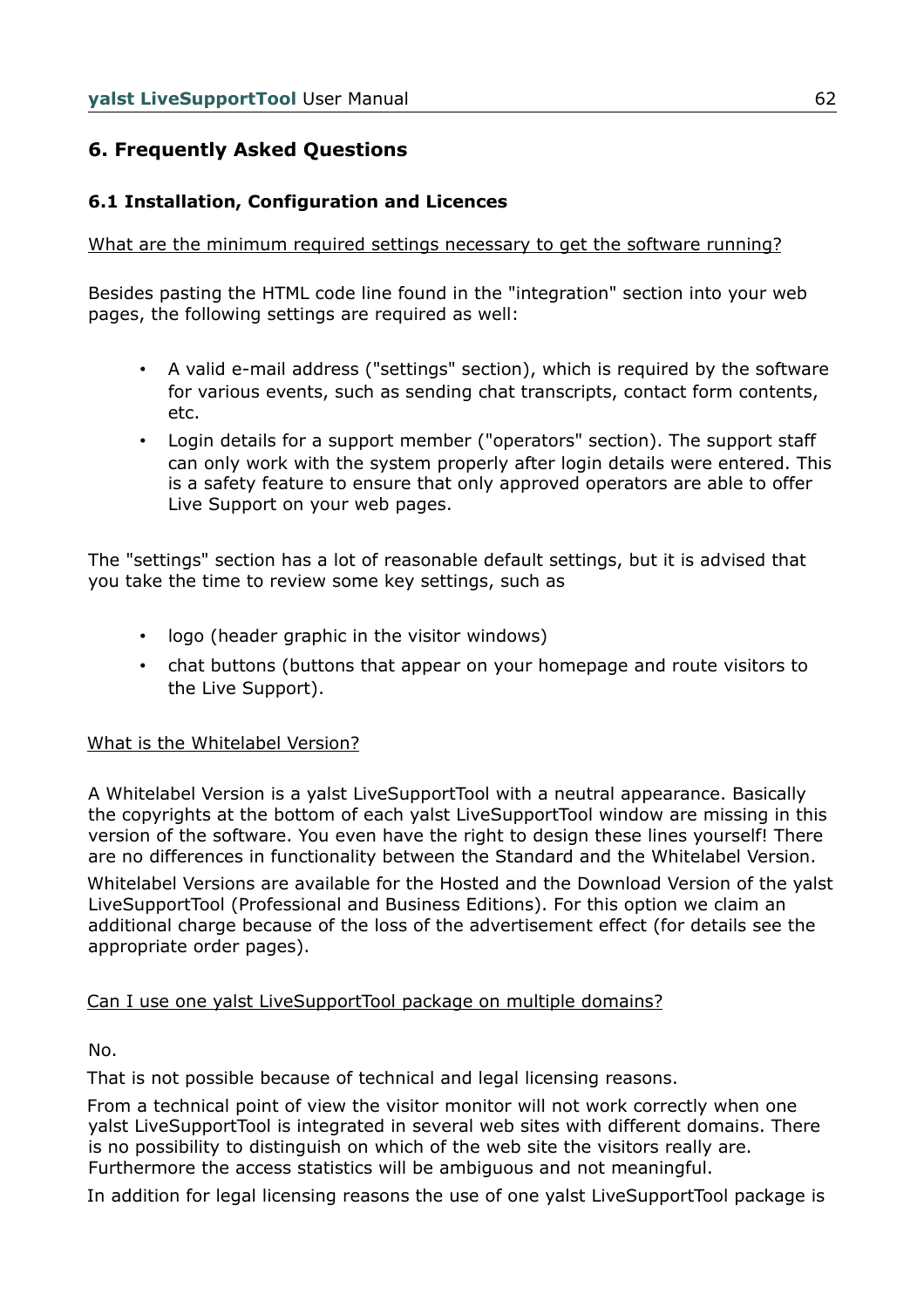only allowed on one web site/domain. For every further web site/domain you will have to purchase another yalst LiveSupportTool package (quantity discounts are possible!).

This licensing applies to both the Download or the Hosted Version. For every web site/domain in which you like to integrate yalst LiveSupportTool a separate license is required.

I need a special function which is not included in the yalst LiveSupportTool. Can you help me?

Sure!

Because we developed the software ourselves from the very beginning we are able to integrate almost any add-on into the software. Please contact us and we will search for a suitable solution for your problem.

Basically there are two possibilities:

1. We may find the function beneficial and of general interest. Then this feature will be integrated in any of the next versions of the yalst LiveSupportTool and you will pay the normal prices. However the realization can take a while.

2. We submit you an individual offer to develop a special version of the yalst LiveSupportTool to suit your needs on a project basis.

# What product support do you offer?

Customer support is very important for us.

In the Hosted Version of course it is included in the yalst LiveSupportTool without any surcharge.

The Download Version has a free support available for 90 days after the purchase.

To employ the Download Version of the yalst LiveSupportTool efficient and future-proof even after the first 90 days the conclusion of a service and maintenance agreement is recommended. The service and maintenance agreements are available for the Professional and Business Edition.

We are happy to support you in the Hosted as well as the Download Version

- via phone
- via e-mail
- naturally via Live Support chat.

Our customers speak highly of our support and that is a obligation to us to support you in installation and operation of our Live Support products at the best.

We are there for you!

### Are there special conditions or pricing for non-commercial use?

No.

That might sound brusquely to you but there are three reasons for that. In the first place we are like any other business company which depends on the revenue. That allows the further development of the product for the benefit of all our customers.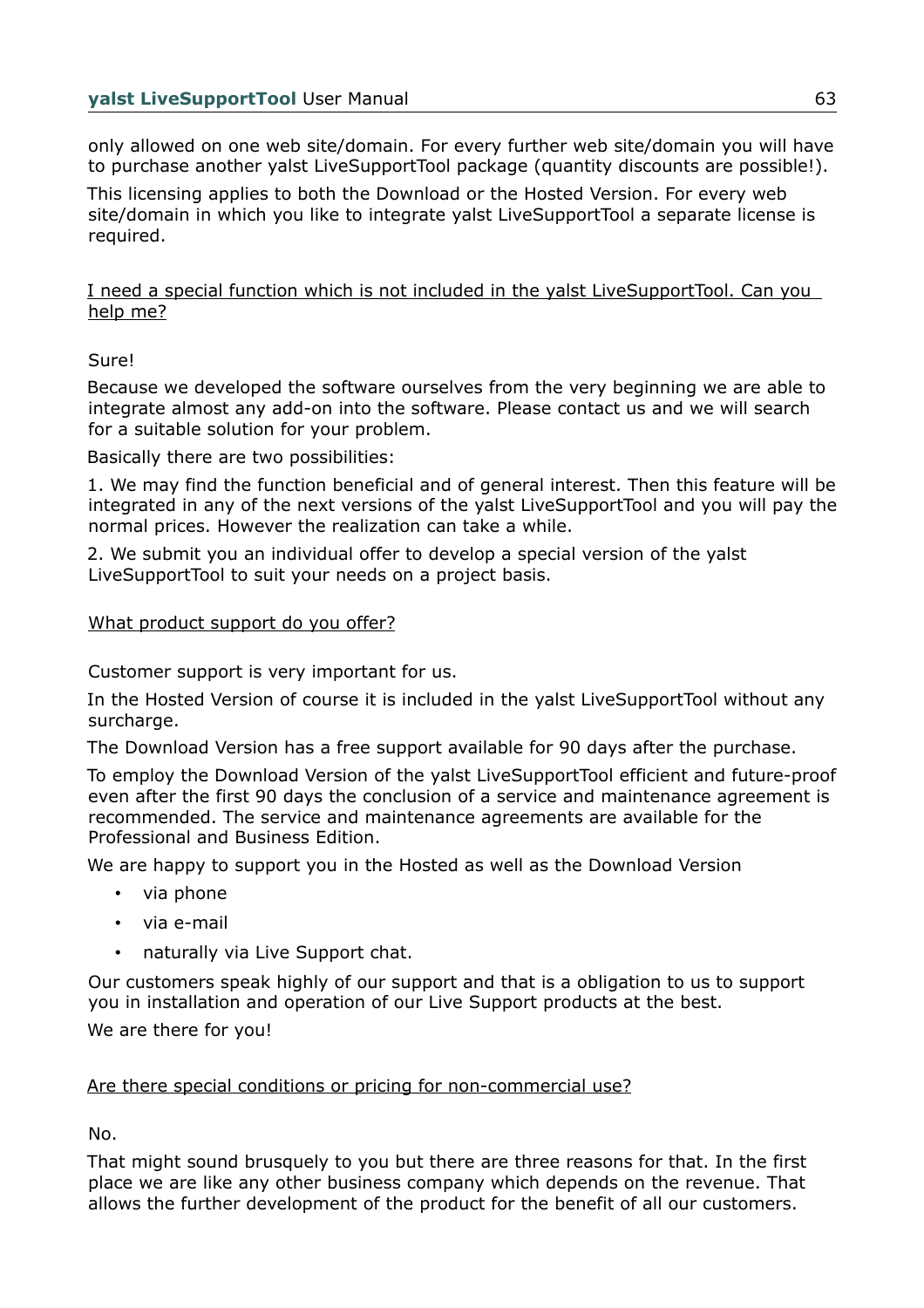Furthermore the prices of our software are at the bottom of the price range for comparable solutions. And lastly the Hosted Version of the yalst LiveSupportTool generates costs for servers and traffic where in particular the high-end functions like real-time visitor monitoring and active/proactive chats cause intensive data traffic. But.

The 1st Operator of the yalst LiveSupportTool Basic Edition in the hosted and download version is completely free. This version can not be ordered directly, because the normal Trial Version and the Test Access will change after the testing period automatically into the Basic Edition with only 1 Operator. (Terms and conditions apply, offer and service may be discontinued)

# How many licenses do I need?

One license of the yalst LiveSupportTool software allows the integration in one web site. Hence in the "normal case" one license is sufficient.

If you purchase two licenses of the yalst LiveSupportTool Professional Edition you may integrate the yalst LiveSupportTool in two different web sites and can add up to the purchased number of operators to support the first and the same number to support the second web site.

The yalst LiveSupportTool software includes an integrated customer management if the yalst installation consists of more than one license. That enables you to create customers and distribute the licenses to the appropriate customers. Therefore you can act as independent Live Support supplier with your own pricing for your customers.

# What are the requirements of my server to install the yalst LiveSupportTool?

# *Operating System*

Our software has been tested on the widespread Linux and Windows web server platforms. Most likely, our software will run smoothly on other Unix based operating systems, but in that case we cannot guarantee flawless operation (product support is only available for installations on Linux and Windows machines).

# *Web Server*

Our software has only been tested along with the web server Apache (http://httpd.apache.org). Apache has a market share of broadly 65% and is thus supported by most of todays web hosts. Most likely, our software will also work with other web servers, but in that case we cannot guarantee flawless operation (product support is only available for installations using the apache web server). If you want to take advantage of the SSL support integrated into the yalst LiveSupportTool, the domain at which the yalst LiveSupportTool is installed needs to support SSL as well (alternatively, you may use a so called SSL proxy). Standard web server ports (80 for unencrypted and 443 for encrypted pages) must be used for the yalst LiveSupportTool.

In order to use the VNC-based remote assistance administrator privileges are required on this machine to install a repeater service daemon. The repeater package contains 32 and 64 bit binaries for Linux and the source code in order to build the repeater for other systems.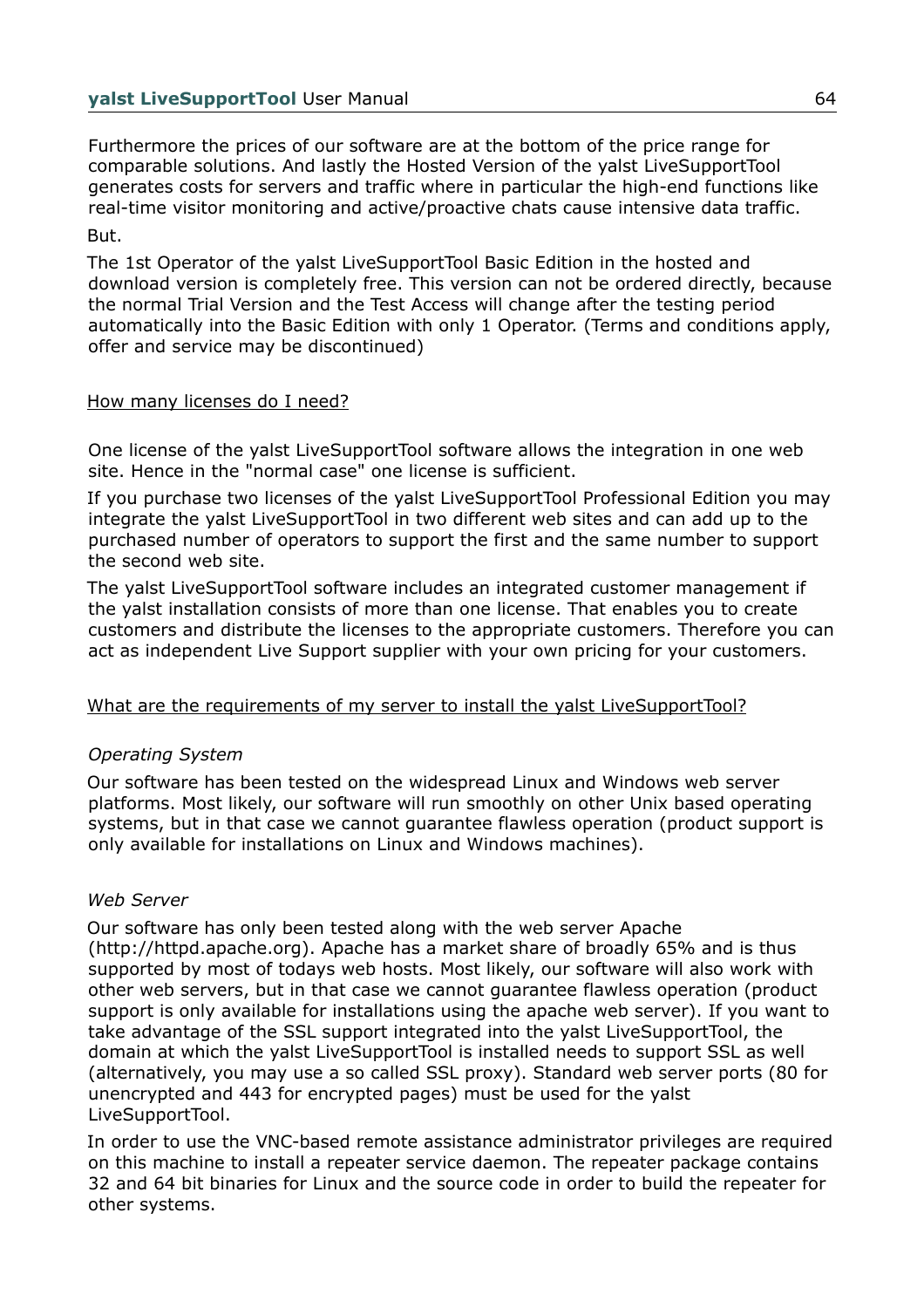For audio and video chats you need to install the Wowza Media Server Pro (http://www.wowzamedia.com) on your system. This normally requires a dedicated server and administrator powers on that machine. Alternatively we offer a streaming service on a monthly rental basis. In this case no third-party software is needed on your server. Please visit our Customer Area for more information.

# *MySQL*

Our software requires a working MySQL database (http://www.mysql.com). Irregardless how many licenses you are using, all information will be saved in one database. Currently, the only supported database is MySQL. The eldest MySQL database version that our software was tested on was 3.23.37.

# *PHP*

PHP (http://www.php.net) is required to be installed at version 5.0 or above. Please take note, that MySQL 4.1 (or above) does not work together with older PHP-MySQL-Apis (3.23x). In this case, please use the MySQL 4.1 API, which is part of the PHP 4.4.0 or 5.05 (or above) package. The following PHP features are required to exist:

- image functions (for PNG output, not necessarily essential)
- MySQL support (usually available)
- BCMath support (usually available)
- send mail support using the mail() function

- PHP needs to be able to read and write files in certain sub-directories of your webspace

Starting from PHP 5.2.5 an appropriate ionCube Loader

(http://www.ioncube.com/loaders.php) has to be installed via php.ini (respectively copied into the system-wide extensions folder). This PHP extension is normally loaded by the yalst LiveSupportTool at runtime in older PHP versions.

If you meet the requirements listed above, that is not necessarily a 100% guarantee that the yalst LiveSupportTool will run flawlessly on your system, as for example any arbitrary PHP function can be disabled through the configuration files. In case of doubt, please use the Trial Version, which is identical to the regular Download Version in regards of the underlying PHP code. Also, whether or not the yalst LiveSupportTool works in the so called PHP safe mode, is dependent on the restrictions set. If you are running PHP in safe mode, it is strongly suggested to test the requirements using our test script or the Trial Version.

# *Public IP Address/Domain*

Our software only runs on web servers that are available through a public IP address. In other words, not within private networks (intranets). An exception to this rule is the Free Edition and Trial Version, which can also operate using the local network interface ("localhost", IP address 127.0.0.1), in case you have a web server and database installed on your local PC. You have to use an Internet domain for installation, only an IP address is not sufficient.

Servers that keep changing their IP address are not supported (e.g. systems using services like "DynDNS").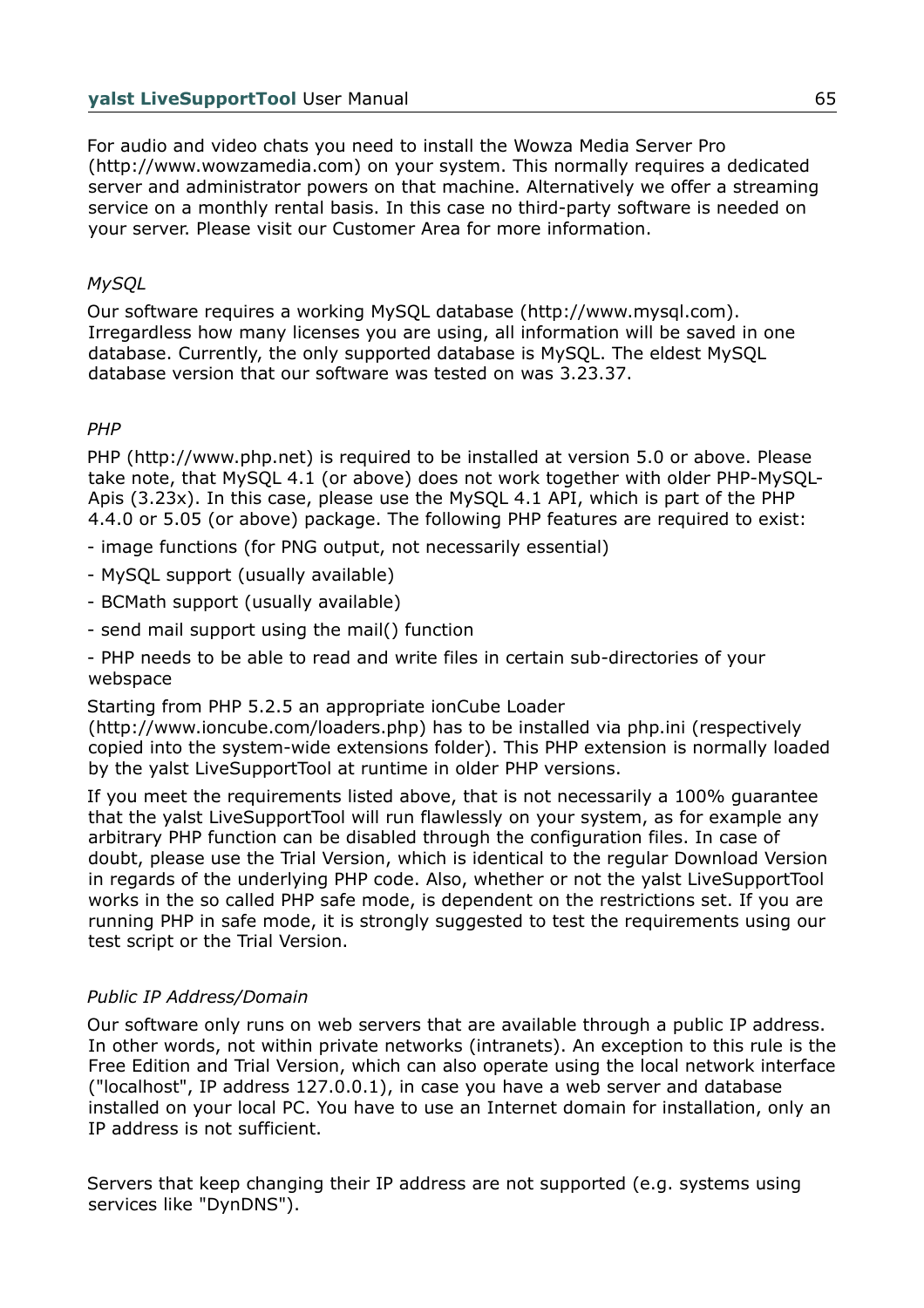# Note:

If you have your own Linux server ("root server") available to install the yalst LiveSupportTool on, and have admin permissions as well, you will be able to meet the requirements in any case. You might need to install software packages or make some changes to settings, but that is usually not an issue. It should be noted, that our software also works with most "normal" web space packages.

### What is the difference between the yalst LiveSupportTool Trial Version and the regular Download Version?

The Trial Version is a normal Business Edition (all features, 3 operators) limited to 14 days of usage.

From a technical point of view there is no difference in functionality between the Trial Version and a regular Business Edition. It can even be converted into any edition of the regular Download Version without re-installation. After ordering you will receive a new product and license key and all your settings you did during the trial period will be resumed. Even the installation of the Trial Version and any Edition of the yalst LiveSupportTool is analogue.

Hence during the installation and testing process you can get an good impression of the capacity and performance of our software and can be sure that all the functions of the yalst LiveSupportTool work on your server.

If you decide to buy another version than the Business Edition after the trial period it is possible that you will loose some important features.

### Does the yalst LiveSupportTool need its own database?

We recommend to use an own separate MySQL database for the yalst LiveSupportTool. If you utilize a database which is already used by other programs or scripts it can happen that during the yalst LiveSupportTool installation tables will be erased or rewritten if the names of the existing and the yalst LiveSupportTool tables are the same.

The following tables will be created during the yalst LiveSupportTool installation:

- alarm
- assignments
- assignments2
- bsessions
- campaigns
- campconv
- camplog
- campsess
- carts
- chat
- chatform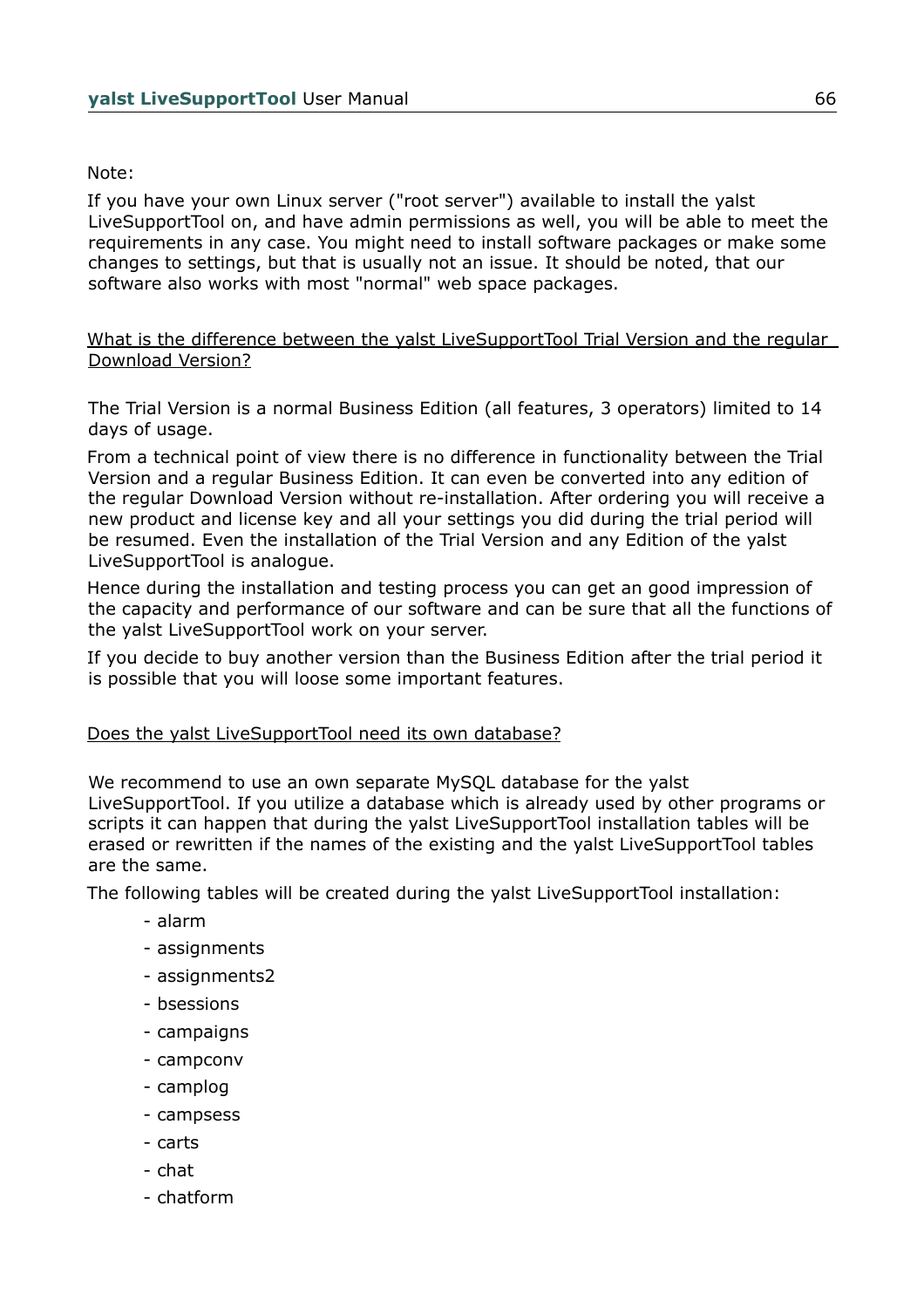- clickpaths
- cobrowse
- contact
- contact\_log
- ctlog
- customers
- dbhistory
- deptlog
- depts
- dict
- engines
- extlog
- faq
- faq\_cat
- faq\_log
- faq\_log2
- files
- fmon
- ftp
- history
- ip2co
- login
- m\_banner
- m\_log
- m\_site
- m\_survey
- mainlog
- marketing
- messages
- monitor
- monitor2
- newpasswd
- opchat
- oplog
- osq
- phrases
- popup
- products
- rating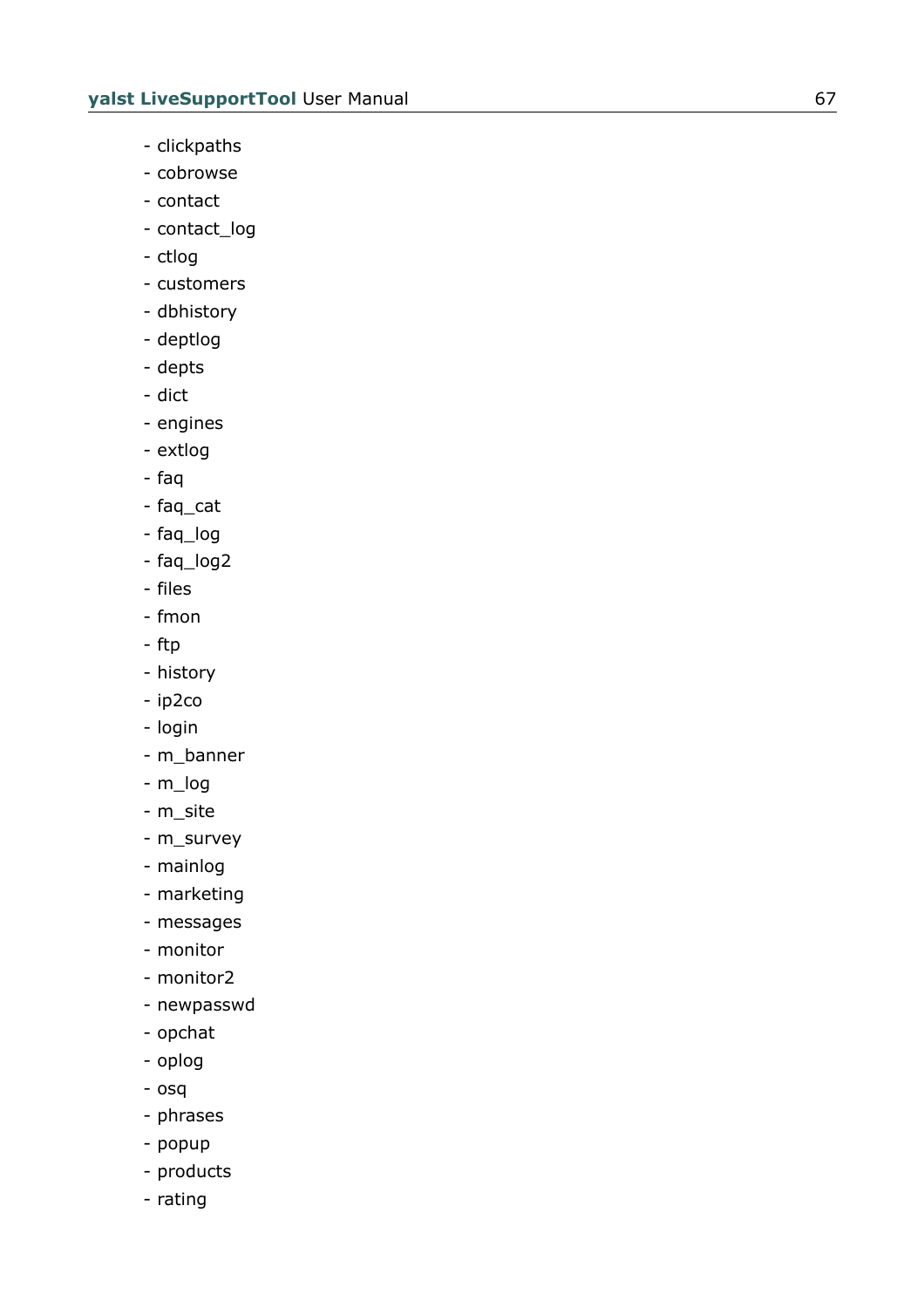- referer
- remote
- settings
- status
- syslog
- tellafriend
- tracking
- user
- watch

# What is the meaning of the release number?

From time to time (especially short after the release of a new version) small changes will be made to the yalst LiveSupportTool without changing the version's number. Such changes typically can be:

- 1. Correction of spelling mistakes in the software or documentation.
- 2. Small corrections of the design in the yalst LiveSupportTool windows.
- 3. Small bugfixes and detail improvements.

Such "mini updates" will increase the release number. Your current release number can be retrieved e.g. at the main page of the yalst LiveSupportTool setup tool. To update to a newer release of the same version please substitute the files in this folders on your server:

- /yalst
- /yalst/admin
- /yalst/admin/images
- /yalst/admin/include
- /yalst/data
- /yalst/include
- /yalst/setup

for newer files inside the software archive (on the basis of the date). Furthermore copy all the files which do not exist on your server. Changes in the database structure and to the license key are not required.

Such an update can be applied automatically starting from yalst LiveSupportTool 6.11 (online update). A corresponding button can be found in the yalst LiveSupportTool Setup ("3. Install an Update").

When fixing severe bugs in the yalst LiveSupportTool kernel the version number gets changed. Thus bug fix and major updates are documented in detail on the yalst LiveSupportTool homepage.

It is advised to always work with the latest release of the yalst LiveSupportTool software.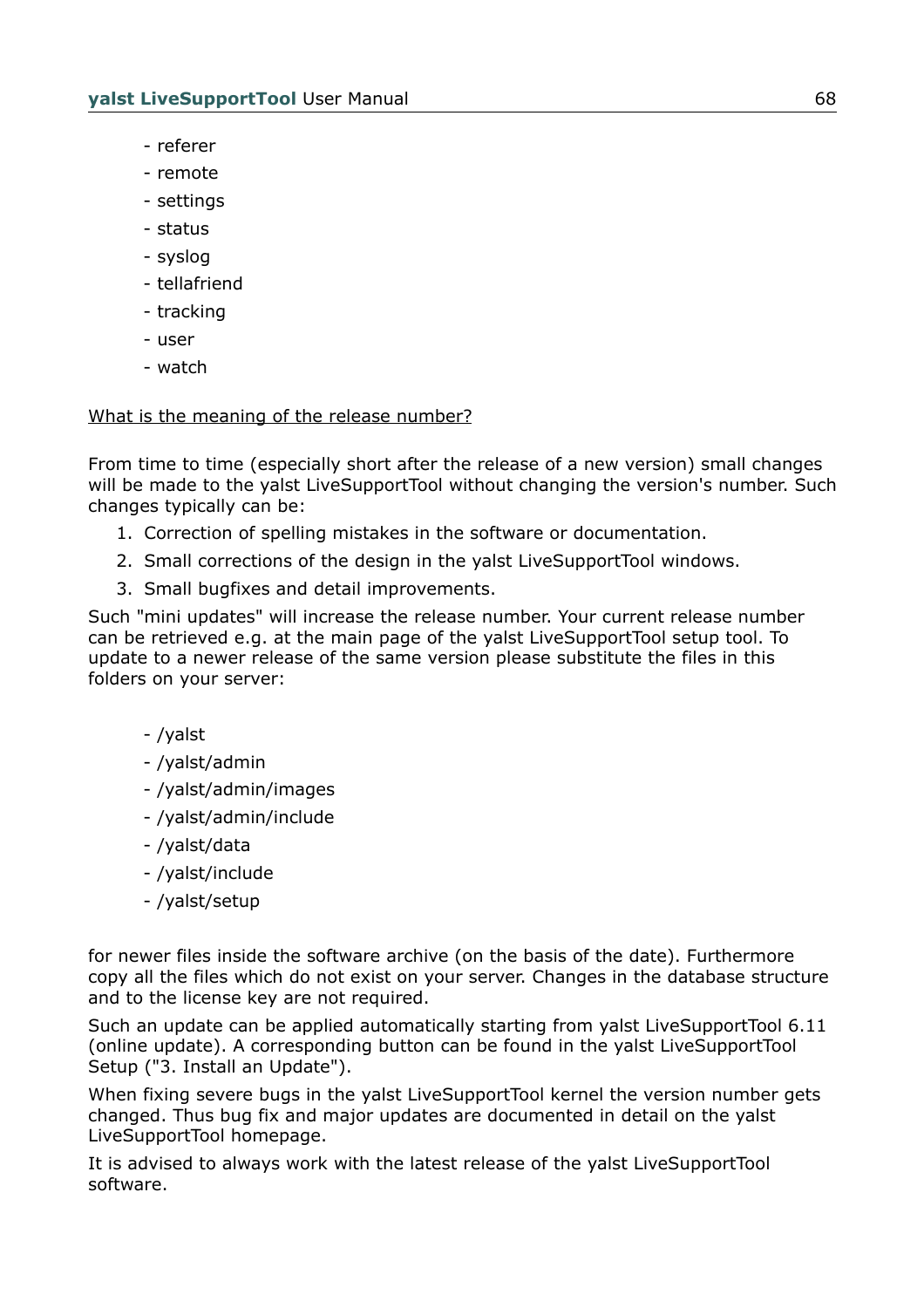# What do I need to pay attention to if I want to offer services in a second language?

If you decide to offer a second language for your services and set the respective option in the "settings" section (subsection "miscellaneous") a lot of system components will take effect. Here's an overview:

- It is possible to define text outputs for the secondary language in the "settings" and "departments" (the latter is available from the Business Edition upwards) sections (the visitor will arrive at the respective windows either through a toggle function or embedded code).
- Using active chat sessions (available from the Professional Edition upwards) it is possible to set the chat language from within the Operator Console using the flag symbols next to the multi-purpose input field. Chat sessions held in a secondary language will automatically be serviced in the respective language, including all descriptions. On active chats the invitation window appears in the secondary language, as well. Use the suspected home country displayed in the visitor monitor as an indicator what language to choose.
- Contact forms automatically appear with labels in the second language. In case you defined custom fields in the English version, it is possible to define separate custom fields for the secondary language.
- You also have the option to offer the FAQ's (available from the Profession Edition upwards) in the secondary language, as well. The amount of contents in the secondary language are not necessarily the same, but can even be of an entire different nature.
- The page rating system and the "tell-a-friend" function (available from the Professional Edition upwards) can also be integrated into the system in the secondary language. The HTML code necessary can be generated with the HTML Code Generator.

# An input field for text output is too short. Are there any solutions?

Yes, namely in all fields that support HTML usage. With the help of JavaScript it is possible to output text with practically infinite length. When dealing with lengthy text output or output that is heavily made up of HTML data you should double check whether or not the design of the respective output windows is still the way they should be. We recommend testing the display with all the common browsers. Please take steps as following:

- Create a JavaScript file (example below) with the entire output that should appear at the desired location.
- Give the file a name such as "output1.js" and save the file on your webspace, so that it can be accessed using a browser (e.g. "http://www.example.com/output1.js").
- Now, instead of adding the original text to the input field add the following line of code: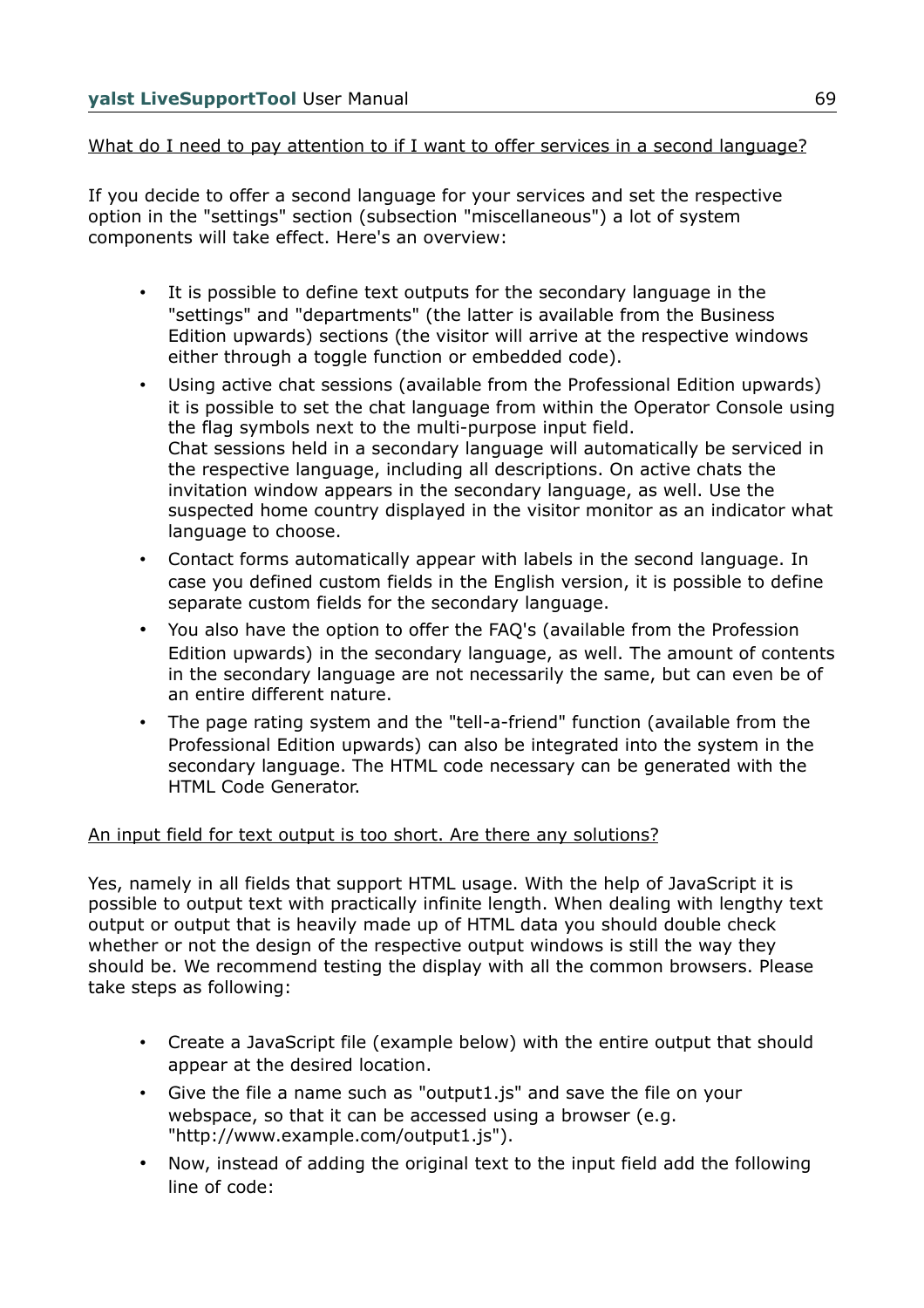```
<script language="JavaScript" src="http://www.example.com/output1.js" 
type="text/javascript"></script>
```
An example of "output1.js" - in the case of a chat invitation window - could be the following:

 $/*$  outputl.js  $*/$ document.write('Do you need assistance?'); document.write('<font color="red">We like to help you!</font>');

### Why don't the changes made in the configuration take effect in the Operator Console?

Due to performance issues a couple configuration settings (e.g. "departments" and "alarms") are only read if a support member logs into the system, instead of at each refresh of the Operator Console. As an operator, if you want to profit from all changes made to the settings, logging back on the Operator Console will help.

Why do I have to deactivate the Popup Blocker for the domain where the yalst LiveSupportTool is installed?

Occasionally, working with the Operator Console new windows (popups) will appear automatically, e.g. to alert the operator.

A so called popup blocker would prevent that from happening. As popup blockers are a useful utility surfing the Internet, it will be sufficient to disable the popup blocker for the domain with the yalst LiveSupportTool installation, instead of disabling the blocker altogether.

Most of the popup blockers offer features that allow you to define such an exception list.

Attention: Popup blockers can be resident in web browsers, toolbars, desktop firewalls and other security related software products!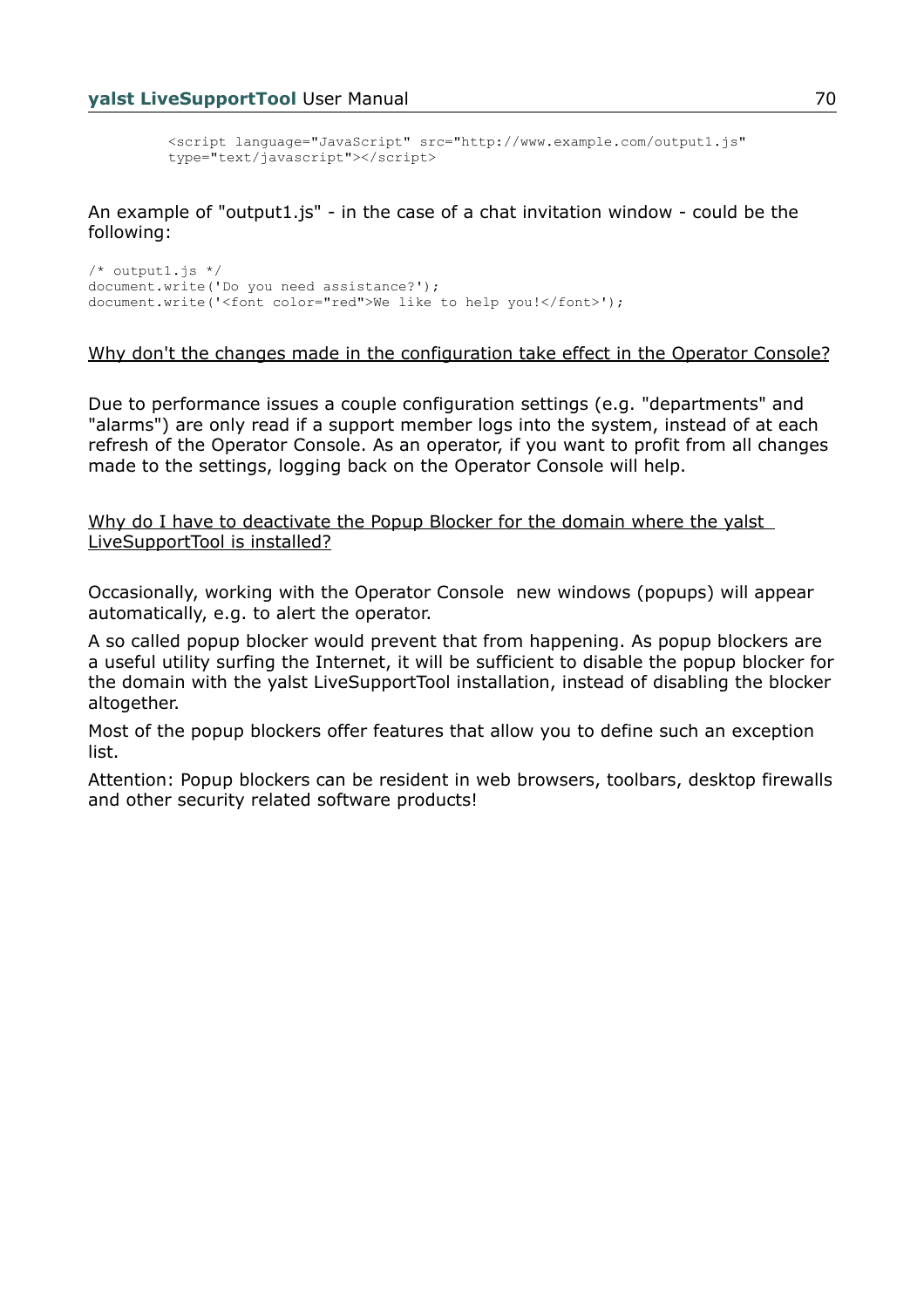# **6.2 Operator Console and Visitor Monitor**

### What is an operator?

Operators are part of the support staff that supervise your Live Support system. In order for the software to authenticate them, login details are required. That way you can be sure only authorized people will offer support on your web site. Here is where the login details are assigned to the respective members.

Can operators have different permissions?

Members of the support staff can have different permission levels assigned to. For example, you have the option to prohibit chosen operators access to previous support chat sessions.

The possible permissions for any operator in detail are:

| none      |                                                                                              |
|-----------|----------------------------------------------------------------------------------------------|
| AC        |                                                                                              |
| <b>CR</b> | is allowed to read along running chats from within the Operator Console                      |
| <b>ED</b> |                                                                                              |
| HD        |                                                                                              |
| HI        |                                                                                              |
| IL        |                                                                                              |
| <b>IS</b> | is allowed to view his infos and change his settings                                         |
| <b>OC</b> |                                                                                              |
| <b>OL</b> | is allowed to view operator login statistics and details                                     |
| <b>RU</b> | is allowed to edit time credits and affiliate program accounting data of<br>registered users |
| <b>ST</b> |                                                                                              |
| VO        |                                                                                              |
| all       |                                                                                              |

### What is an internal operator?

You may define some operators as internal, e.g. for second level support. That means that the operator will not be notified when a visitor requests a chat. But chats can be transferred to internal operators and a "normal" operator can add internal operators to any chat when he may need help serving the visitor.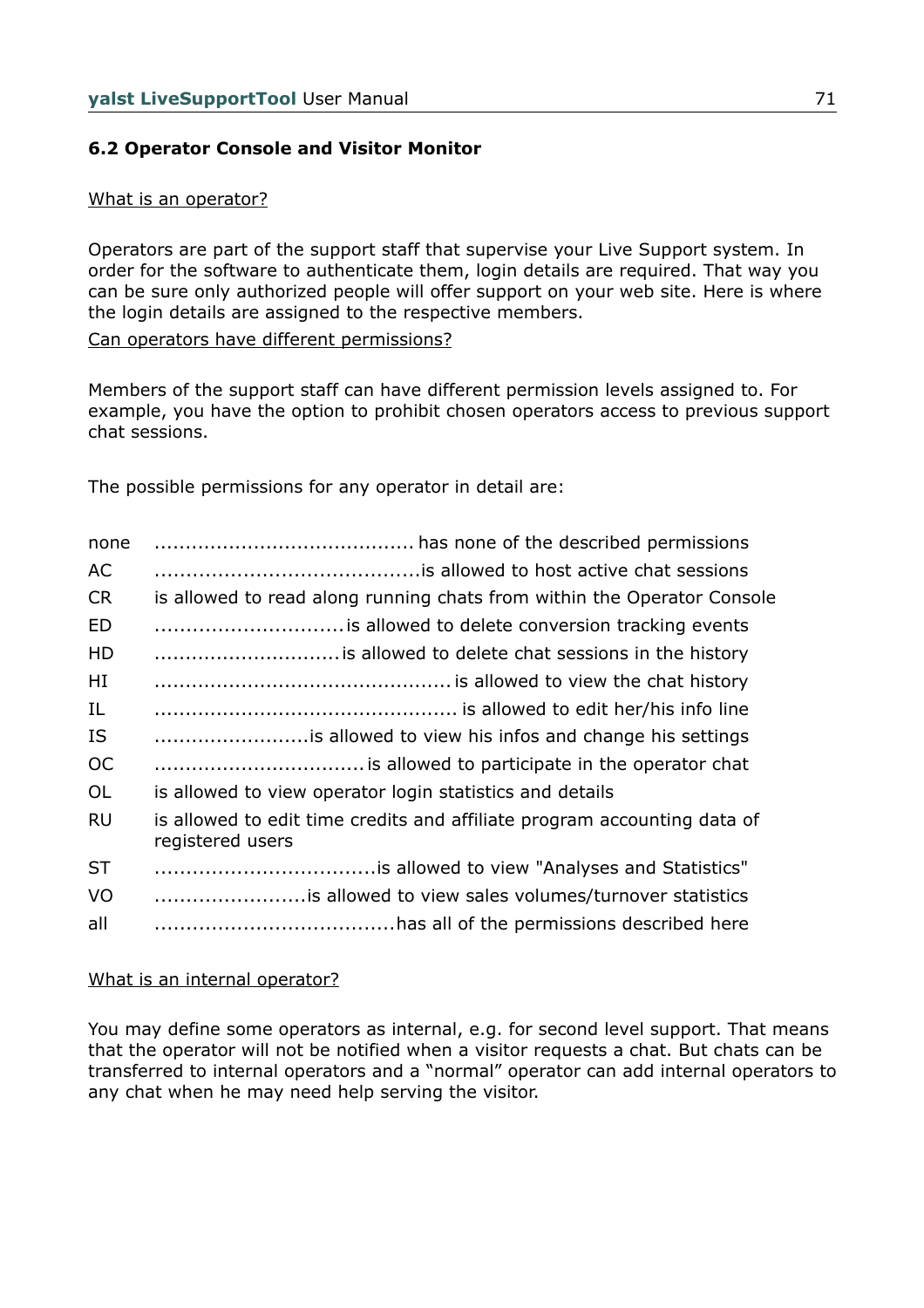# What is special about an operator with B Priority?

Operators with B priority are notified about chat requests only if no operators with A priority are available. There is also a possibility to configure that operators with B priority will be alerted if chat request are not taken over after half of the acceptance timeout is elapsed.

## What is the green availability button in the Operator Console used for?

As long as at least one operator (support member) is logged in the configured support button ("online") on your web page will be displayed (given that you successfully installed the software).

In order for this button to be displayed on your web page only if an operator is available it is necessary for operators to confirm their availability. If the operator fails to confirm his availability he is logged out automatically by the system after an inactivity period of 60 minutes (default value).

It is possible to re-configure the time period in the "settings" section. Ten minutes before the time expires a warning appears in the form of a popup window and possibly an audio warning, which can be configured. The availability can be confirmed using the green button (flashes green/red short before the time expires).

## Is it possible to display additional self-defined data in the visitor monitor?

Yes, this is possible and we actually offer two different possible solutions.

The first solution we describe as "advanced monitoring". In order for you to take advantage of this solution you need to define a JavaScript variable named "y\_extra" on your web page. The variable's value can be set using JavaScript or a server-side script language such as PHP or Perl. The variable's value is then added to the visitor monitor's display. Example:

```
<script language="JavaScript">
< 1 - -var y_extra = document.title;
//-->
</script>
```
In this case the document title (the output between  $\lt$ title $\gt$  and  $\lt$ /title $\gt$ ) of the web page currently viewed would be displayed additionally. Please take note that these JavaScript code lines need to be added before the Live Support related monitoring code on your web page.

The special advantage of this solution is the possibility to output web page parameters that were transmitted with the HTTP post method (such parameters do not appear in the URL parameter list). The value of the "y\_extra variables" are also displayed in the visitor's clickstream display!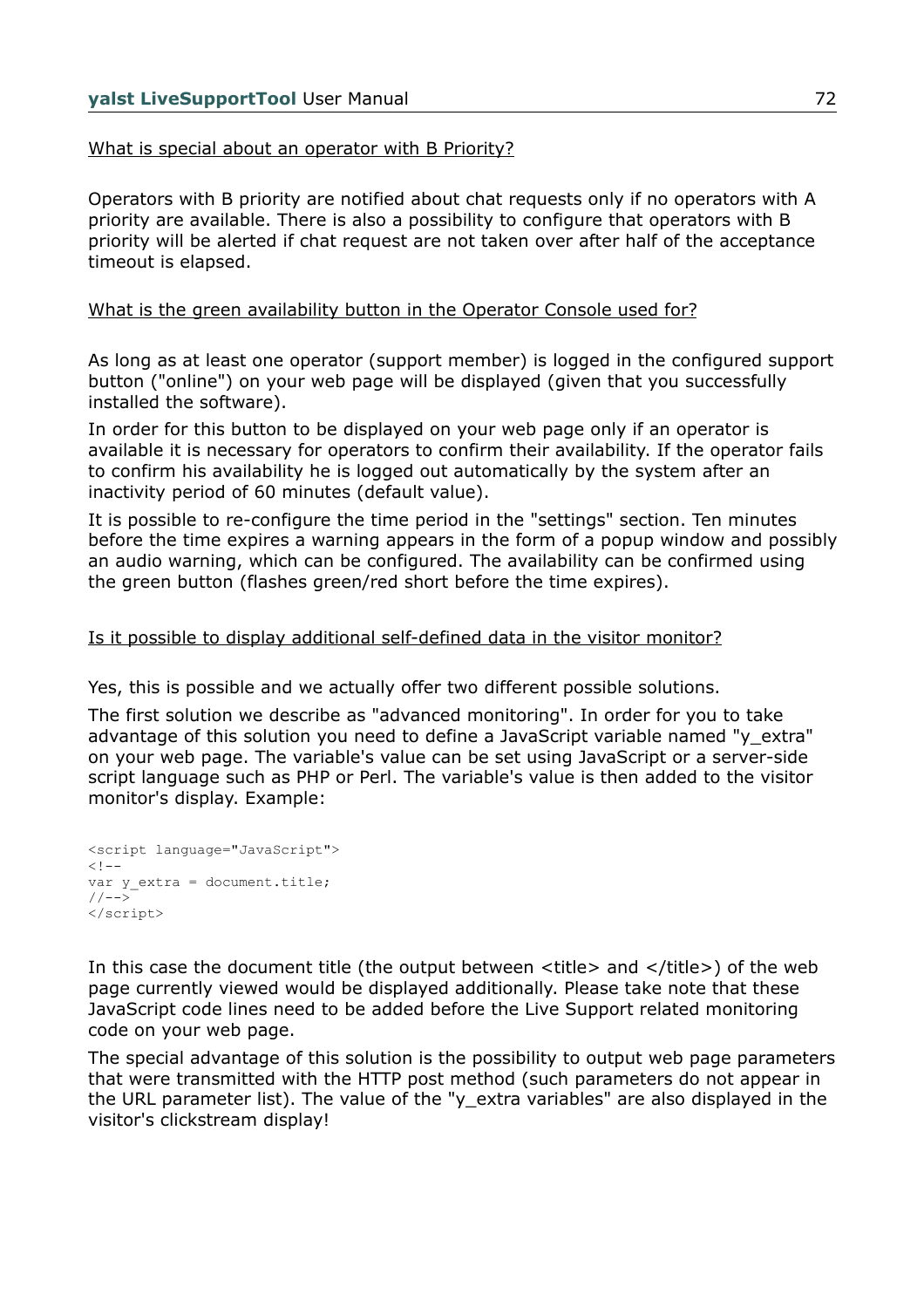The second solution is gathering so called "tracking data". Tracking data are pairs of field and value that can be associated with visitors using appropriate embedded code (see HTML Code Generator). Typical examples for tracking data are forum login names, shopping-cart contents or customer data. Tracking data is not displayed directly in the visitor monitor though, but in the "Analyses and Statistics" section instead (visitor and monitor data).

## Is it possible to generate visitor specific remarks automatically?

These functions are available only for the Professional Edition and above.

### Yes, that is possible.

In order to do that you will need to define the JavaScript variable "y\_remark". This has to happen before the integration code of the visitor monitor, as the value of "y remark" is examined in the visitor monitoring code. Example (of course the code can be generated, for example, with PHP or Perl):

```
<script language="JavaScript">
\lt!! -var y_remark = 'Customer John Smith';
//--</script>
```
If an already existing remark about a visitor should not be overwritten, please use an exclamation mark as the first letter of the remark. The new remark will then only be set, if another remark has not been set already for the respective visitor. Example:

```
<script language="JavaScript">
<! --var y_remark = '!Customer John Smith';
// --</script>
```
As an alternative, visitor remarks can also be set using the application programming interface (API) (only available from the Business Edition upwards).

### Why isn't it possible to initiate a chat session with every visitor in the monitor?

These functions are available only for the Professional Edition and above.

The [Chat] button does not appear next to every visitor in the visitor monitor. This can have four possible reasons:

- The browser of the visitor does not accept so called "cookies" (most frequent cause). To initiate an active chat it is necessary that a visitor accepts cookies in order to make a necessary unique association.
- The visitor has already left your web page. The status of a visitor is displayed in the visitor monitor by hovering your mouse above a visitor's computer address (a yellow information field appears).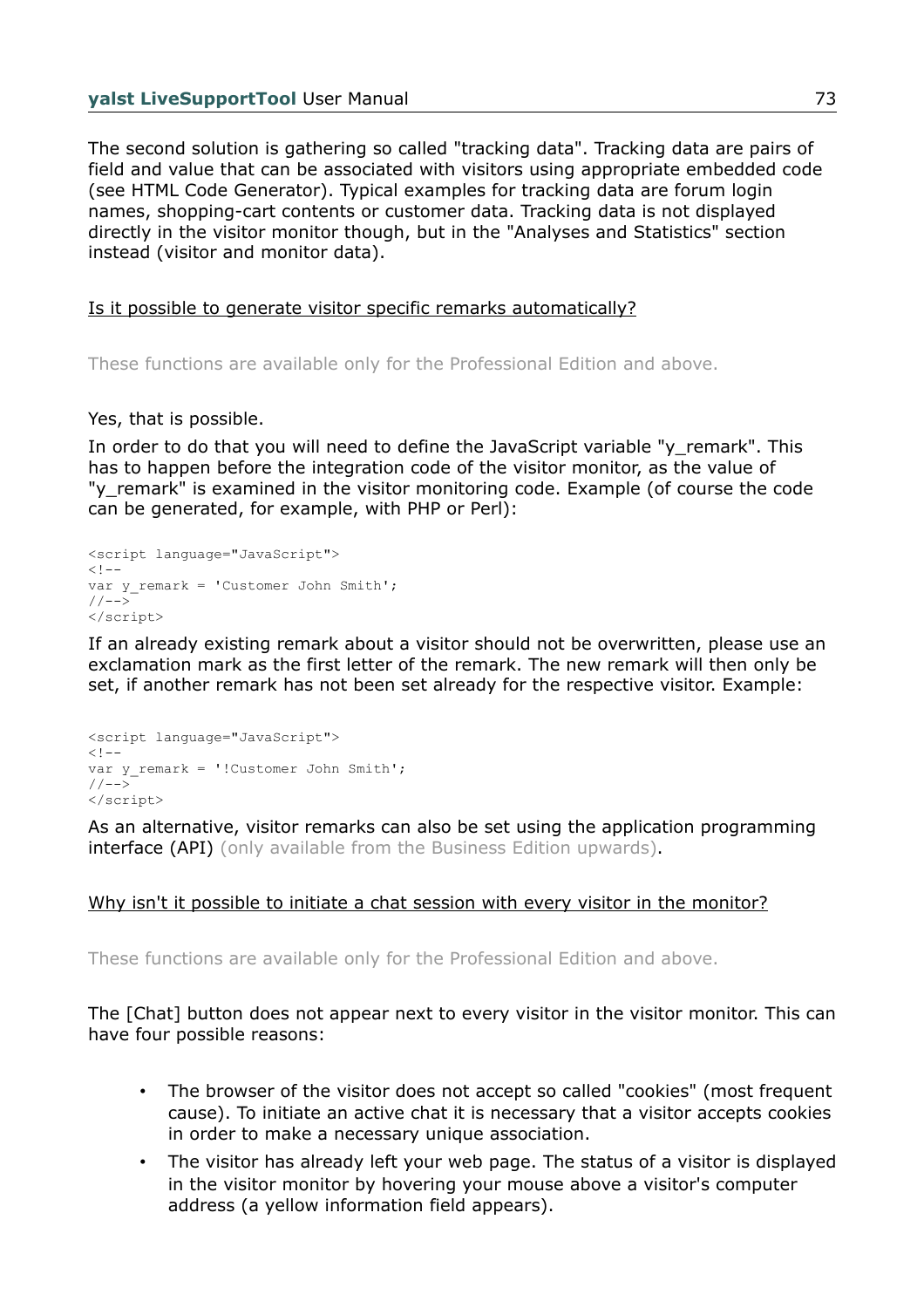- Another operator (support member) is already chatting with the visitor.
- You have set your own status to "inactive" (solution: set your status back to "active").

If an active chat request is initiated, but still does not take place, the visitor probably has left your site. The chat request is automatically aborted after a certain amount of time.

## Why don't I appear in the visitor monitor?

If you are logged in as a support member (operator) on the Operator Console, visitors from operator IP addresses will only appear in the Operator Console if the "operator monitoring" option is enabled in the "settings" section (subsection is "monitoring, invitations and active chats" or "monitoring" in the Basic Edition).

If such visitors do not appear the option is disabled. Depending on your LAN structure other users of your network might also be affected by this option. If monitored, visitors from operator addresses will appear in italics. There is also a toggle switch ("eye icon") and an operator specific setting for this option in the Operator Console.

## How does the "URL push" work?

A so called URL push can happen during a chat session or through the visitor monitor. As an operator, if you want to open a specific web page during a chat at the visitor's site you need to enter the full URL of the destination as the chat message text. Example:

[http://www.google.de](http://www.google.de/)

The software will then detect that it is dealing with an URL push. Of course it is also possible to define a web page address as a phrase.

The new web page then will be opened in a popup window. If you want to open the new web page in the browser window used to initiate the chat, make sure the URL is prefixed with an exclamation mark (note: this behaviour is only possible with browsers that are based on Mozilla, which would be Netscape 6+, Mozilla Seamonkey or Mozilla Firefox; if these browser types are not available the URL push can be initiated from the Operator Console as described below).

Example:

!http://www.google.de

This feature is only available for the Professional Edition and above:

Using the Operator Console it is possible to redirect visitors to another web page, if a [Chat] or [Push] button is appended to their entry in the visitor monitor. To achieve this the URL of the new web page needs to be entered into the multi-purpose input field.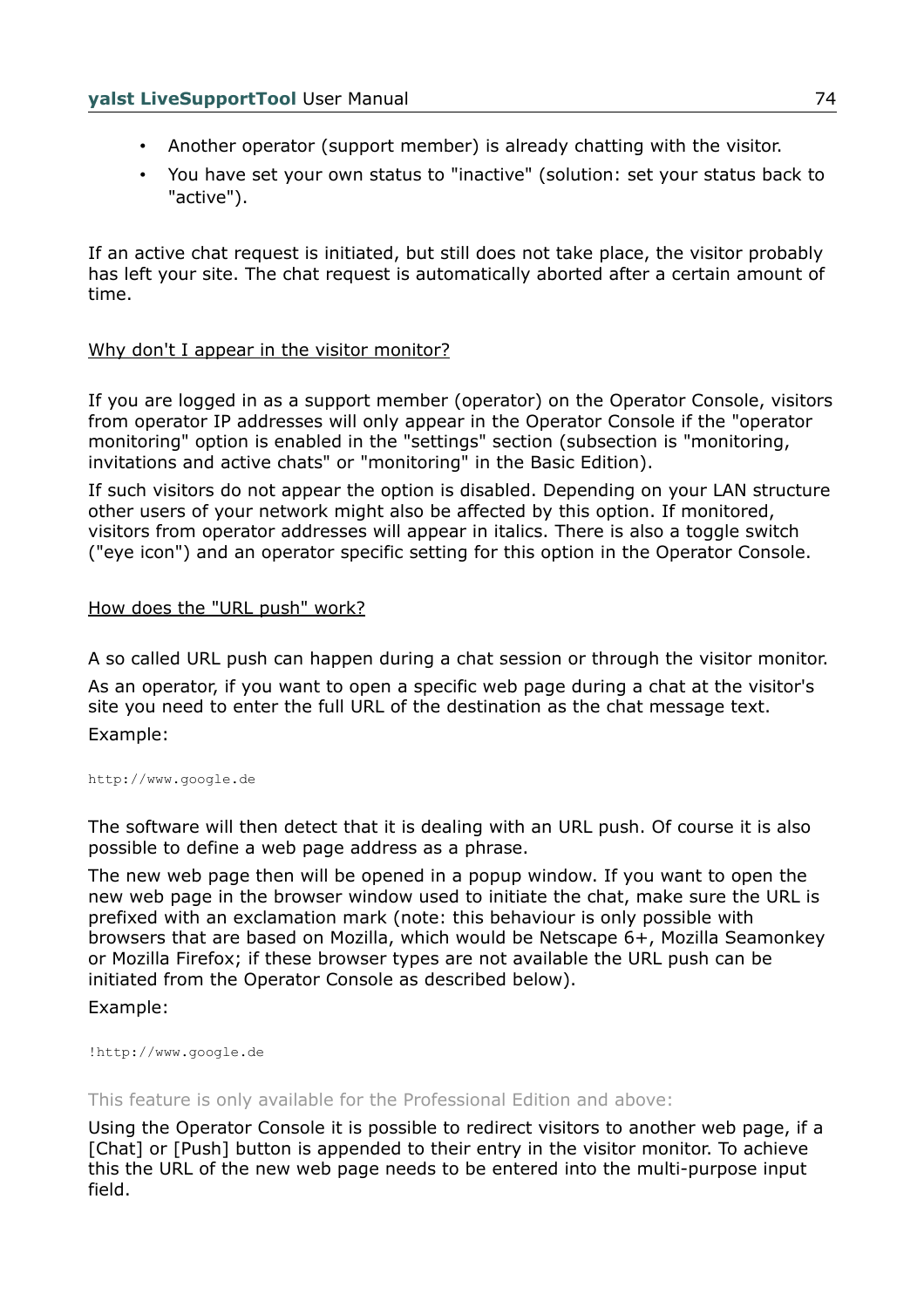The selection field next to the input field needs to be set to "URL push" unless you are chatting with the visitor. Now click the [Chat] or [Push] button next to the visitor you want to redirect. Attention: If the new web page is not part of the Live Support system the visitor will be "lost" from the monitor!

## Why is the suspected home country for an IP address using the AOL Internet service provider always USA?

In order to assign a home country to an IP address the software uses a database to calculate what home country the respective IP address (= machine readable computer address) has been registered at. Every web access through the AOL network ("America OnLine") is routed through a central node in the USA. That is why AOL customers from other countries will appear as if they were "American".

## What does the "probably identical to xxxxx" display in the visitor monitor mean?

If the browsing visitor does not accept so called "cookies", which are used to save data locally on the visitor's computer, it is not possible to reliably track a visitor browsing from one page to another - and impossible to identify a visitor on a second visit.

Most of the visitors accept cookies though. For the case that cookies are disabled this software takes other data into consideration, such as the browser version, the IP address etc., in order to uniquely identify a visitor. As this method of unique visitor identification is not 100% reliable (it could be possible that, for example, multiple computers in a company network pool with similar hardware/software are browsing your web pages), some separate entries in the visitor monitor are marked with the "probably identical to xxxxx" label. Due to this unreliability it is not possible to interact/work (initiate active chats, save remarks, form monitor, ...) properly with such visitors.

## Why isn't the referrer displayed for visitors that have JavaScript disabled?

In order to detect visitors in the visitor monitor that have JavaScript disabled in their browser settings, an additional "image" needs to be integrated into the Live Support system (between the <noscript></noscript> statement, refer to the HTML Code Generator).

This image file, either an invisible 1x1 pixel or a "no JavaScript notification button" (configurable in the "settings" section), takes note of the page impressions. It is not possible for the image file to determine the referrer of the browsed page (for the file the currently browsed web page itself is the referrer).

If your web pages are generated dynamically, i.e. an underlying server script language such as PHP or Perl, you can help the visitor monitor determine the referrer by passing the following parameters to the special "image file" discussed earlier: "from" and "ref".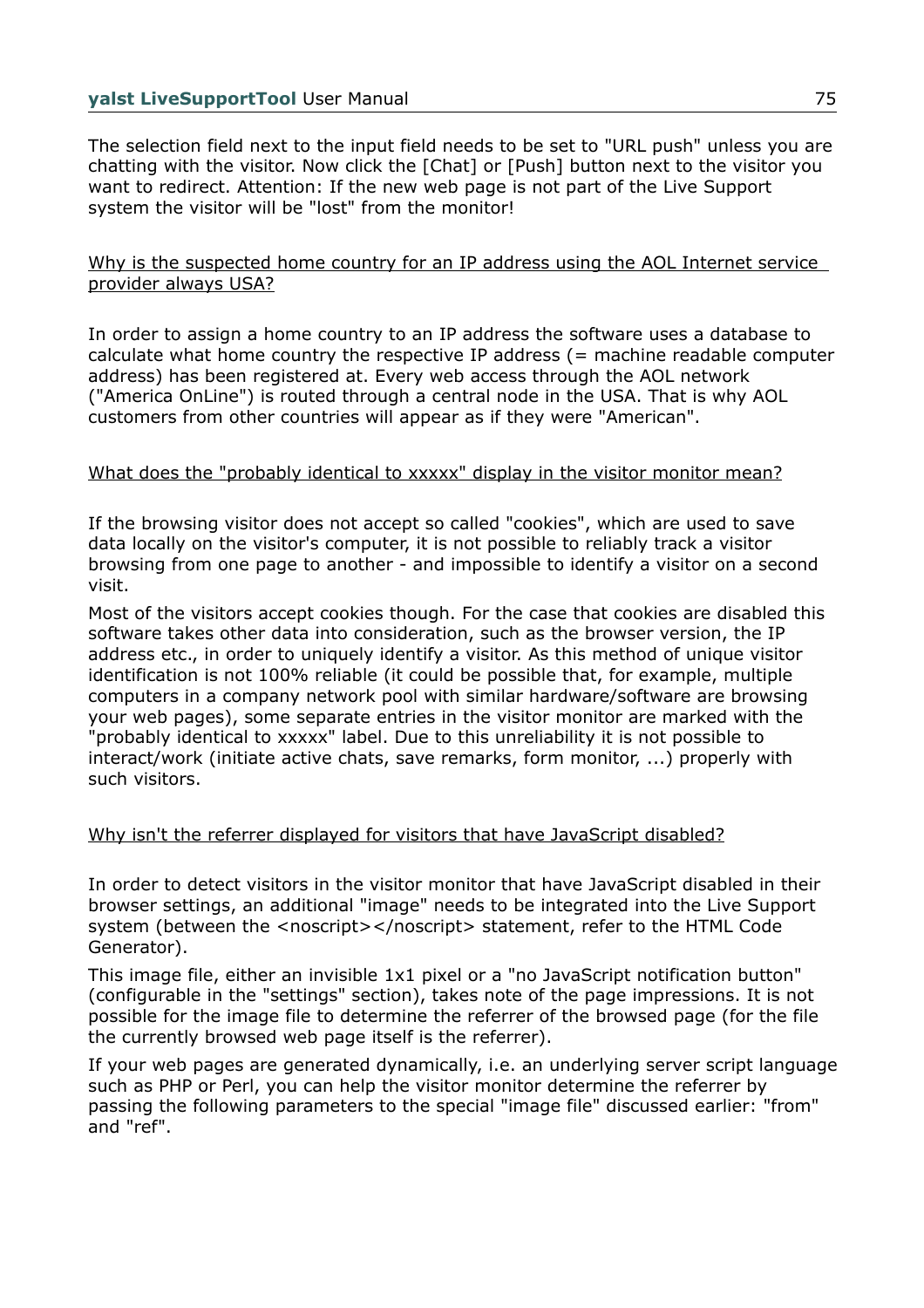# Example:

<noscript> <img src=".../noscript.php?site=24000-1&from=http://www.example.com/sitemap.php &ref=http://www.example.com/index.php"></noscript>

&from= URL of the calling page

 $\kappa_{\text{ref}}$  URL of the referred page

## Why don't the changes made in the configuration take effect in the Operator Console?

Due to performance issues a couple configuration settings (e.g. "departments" and "alarms") are only read if a support member logs into the system, instead of at each refresh of the Operator Console. As an operator, if you want to profit from all changes made to the settings, logging back on the Operator Console will help.

#### What does the relevance value in the visitor monitor mean?

This software calculates a so called relevance value for every active visitor on your web page. The value ranges between 0 and 10. The higher the value, the more a visitor is interested in your web site.

The relevance value is calculated considering the number of web pages a visitor browsed, the number of total visits and chat sessions, the browse session duration (the time a visitor spent on your web site), the number of conversion tracking events and a couple of other parameters (e.g. whether or not a visitor browsed to your site due to a campaign).

### What is a Web Page Based Alarm?

You can let an alert sound be played in the Operator Console, if a visitor enters your web site (the main page or any specific special page, e.g. the online shop).

That way the visitor monitor does not always have to be active in the foreground and you can focus on other applications without having to worry.

Furthermore, such a visitor is marked (two-character sequence that is configurable) in the visitor monitor, so that you can easily "detect" the visitor, even on a different page. Naturally, you can only utilize the marker and do without playing a sound.

### What is a Relevance Based Alarm?

You can let an alert sound be played (in the Operator Console), if a visitor exceeds a configurable relevance value.

The Operator Console calculates a relevance value for every present visitor of your web site, which lies between 0 and 10. The higher the relevance value is, the more the visitor is interested in your Internet services. The relevance value is calculated using the number of visited pages, the number of visits and chat sessions, the surf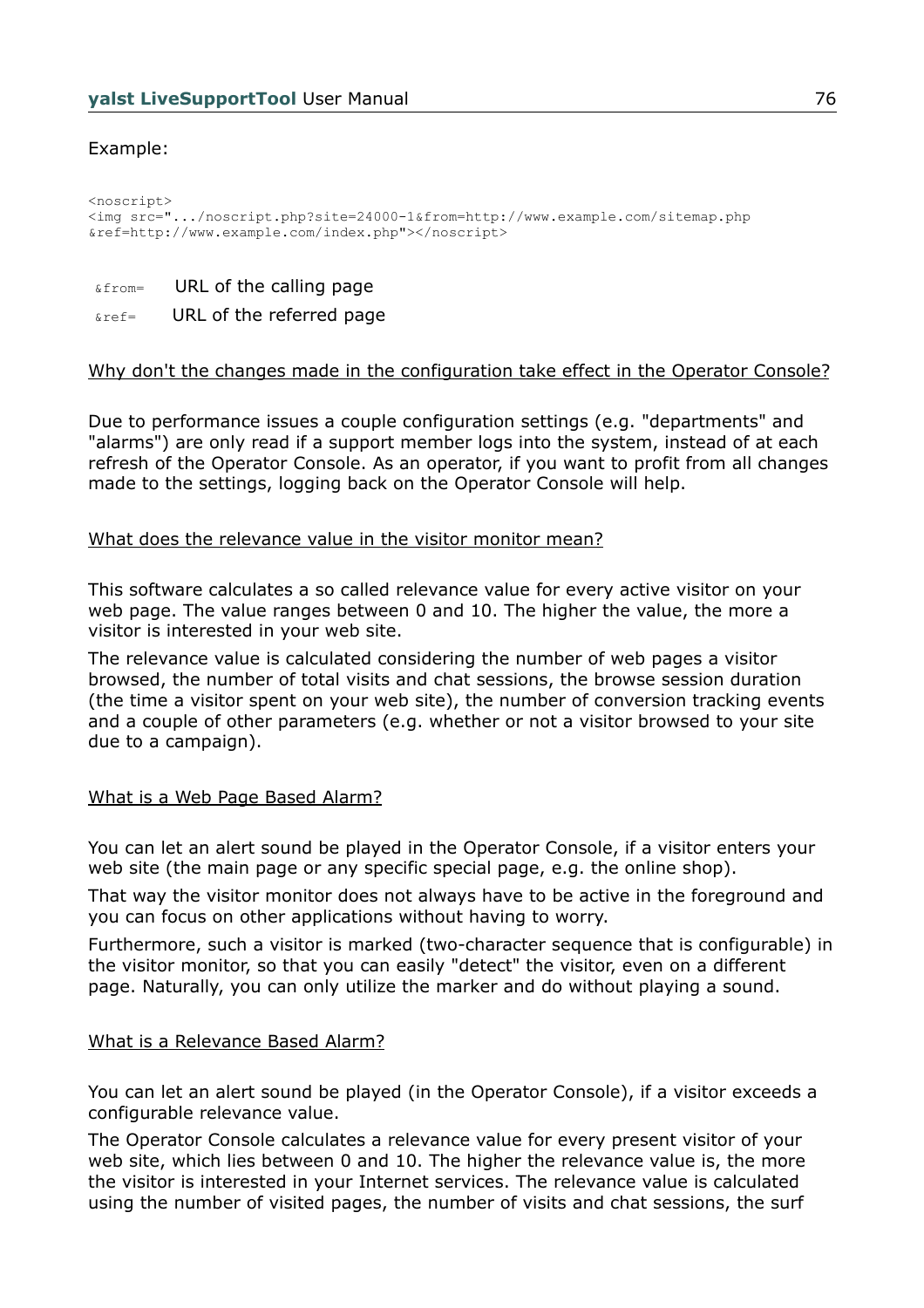duration, the number of conversion tracking events and some other data, for example, if the visit occurred due to a campaign.

That way you can be alerted if "important" visitors show up.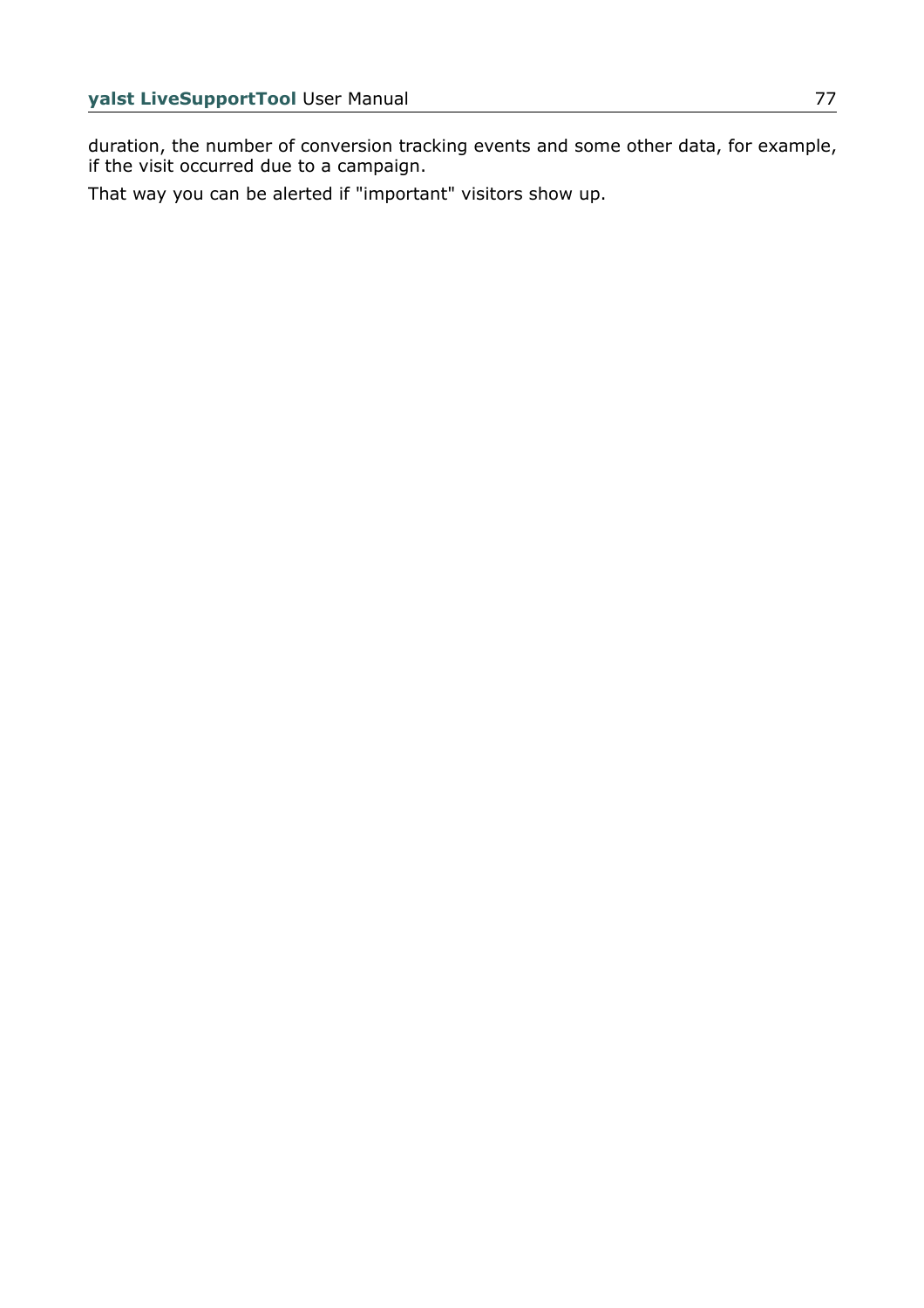# **6.3 Chats**

### How does the "URL push" work?

A so called URL push can happen during a chat session or through the visitor monitor.

As an operator, if you want to open a specific web page during a chat at the visitor's site you need to enter the full URL of the destination as the chat message text. Example:

[http://www.google.de](http://www.google.de/)

The software will then detect that it is dealing with an URL push. Of course it is also possible to define a web page address as a phrase.

The new web page then will be opened in a popup window. If you want to open the new web page in the browser window used to initiate the chat, make sure the URL is prefixed with an exclamation mark (note: this behaviour is only possible with browsers that are based on Mozilla, which would be Netscape 6+, Mozilla Seamonkey or Mozilla Firefox; if these browser types are not available the URL push can be initiated from the Operator Console as described below).

Example:

!http://www.google.de

This feature is only available for the Professional Edition and above:

Using the Operator Console it is possible to redirect visitors to another web page, if a [Chat] or [Push] button is appended to their entry in the visitor monitor. To achieve this the URL of the new web page needs to be entered into the multi-purpose input field.

The selection field next to the input field needs to be set to "URL push" unless you are chatting with the visitor. Now click the [Chat] or [Push] button next to the visitor you want to redirect. Attention: If the new web page is not part of the Live Support system the visitor will be "lost" from the monitor!

### Why isn't it possible to initiate a chat session with every visitor in the monitor?

These functions are available only for the Professional Edition and above.

The [Chat] button does not appear next to every visitor in the visitor monitor. This can have four possible reasons:

- The browser of the visitor does not accept so called "cookies" (most frequent cause). To initiate an active chat it is necessary that a visitor accepts cookies in order to make a necessary unique association.
- The visitor has already left your web page. The status of a visitor is displayed in the visitor monitor by hovering your mouse above a visitor's computer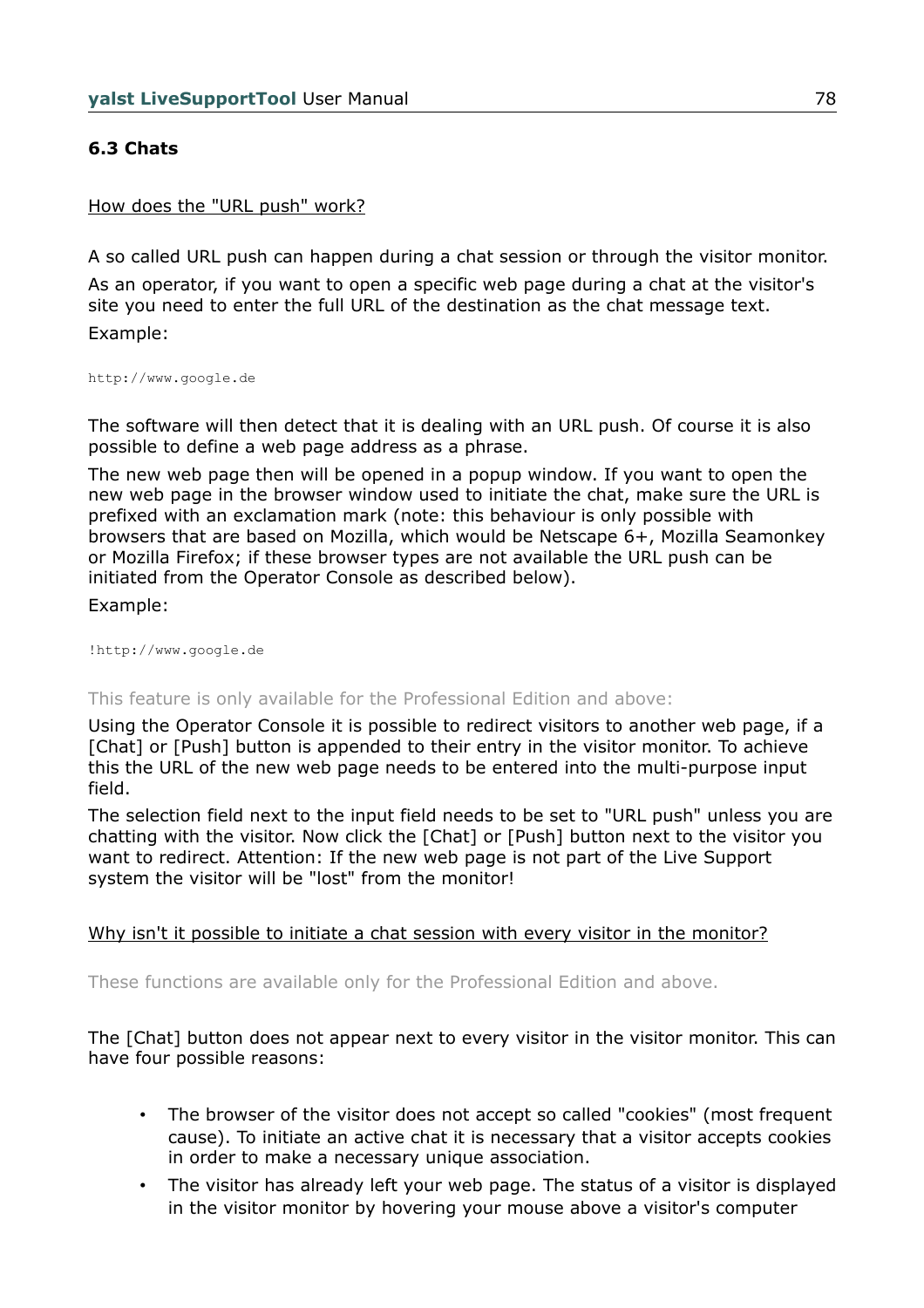address (a yellow information field appears).

- Another operator (support member) is already chatting with the visitor.
- You have set your own status to "inactive" (solution: set your status back to "active").

If an active chat request is initiated, but still does not take place, the visitor probably has left your site. The chat request is automatically aborted after a certain amount of time.

What happens if a visitor simply closes the chat window instead of terminating the chat session properly?

The software detects automatically if a chat window was closed incorrectly and terminates the chat session on its own. In order to prevent this scenario from happening with minor connection instability issues on the client's side, a certain amount of time has to pass until a chat session is terminated automatically. The timeout value is usually about a minute.

What is the icon "typing display on"/"typing display off" in the chat window of the operator used for?

As an operator it is possible to see what the chat partner (visitor) is typing (given the output is enabled in the "settings" section). This feature allows the operator to reduce response times, as it is possible to anticipate the upcoming question/direction of the visitor's upcoming message.

In this case (if the operator would already start pre-typing up a response) the visitor might get confused by the notification "party is typing", possibly making the visitor wait for the operators response. To avoid such a situation it is possible for the operator to temporarily toggle off the typing display with the "typing display off" icon.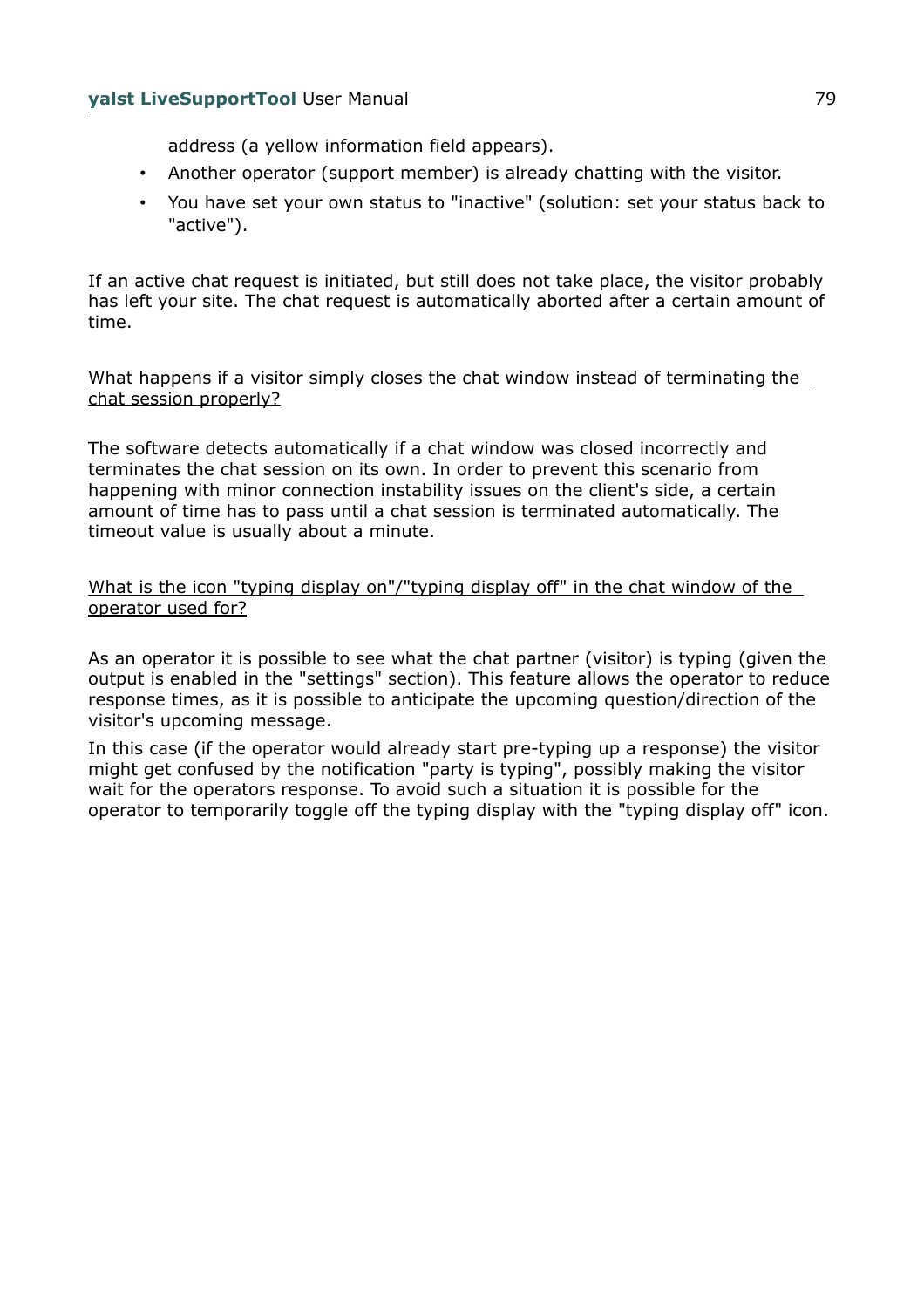# **6.4 Miscellaneous**

## What is a campaign?

These functions are available only for the Professional Edition and above.

Using the visitor monitor of this software it is possible to track the success of the marketing campaigns of your web page.

A marketing campaign could be, for example, a banner or a text ad at a search engine or a web portal. To make a visitor coming from such a banner visible (and thus trackable) the destination URL of your banner should not be your web page address, but a special Live Support address.

This special URL is displayed in the configuration page after defining a new campaign. Visitors entering your web page coming from such an URL are then highlighted in a custom color in the monitor. Optionally an additional acoustic sound notification can be configured.

In the statistical evaluation window an overview of all campaign related visitor's is offered ("campaigns" page), which is sorted by months.

The statistics for specific campaigns can be made visible to chosen registered users, in order to operate an affiliate program.

Tip: Campaigns can also be used in newsletters wisely!

### What is conversion tracking?

These functions are available only for the Professional Edition and above.

It is possible to integrate special conversion tracking code on web pages that finalized a transaction (e.g. a sale or a successful subscription).

The necessary code can be generated with the HTML Code Generator as usual. You will then be notified in the visitor monitor when a transaction occurred, what pages the visitor browsed to, how often a visitor bought a certain product, etc. If desired, you can automatically receive an e-mail if a transaction occurs.

It is possible to correlate transactions with campaigns, in order to make statements about the success of the respective campaign (even if the transaction didn't occur on the same day as the campaign related visit). Optionally it is also possible to detect and analyze sales volumes.

### Can I do marketing with the yalst LiveSupportTool?

This software is also a marketing tool. It is possible to open marketing related layers on the visitors client, completely independent of a chat session. For example, to make a special offer, because you determined in the visitor monitor that the visitor in question is interested in a certain matter.

The visitor will not be aware that such a layer was opened specifically for him. A marketing layer can contain a banner or a survey. They can be created/configured in this section.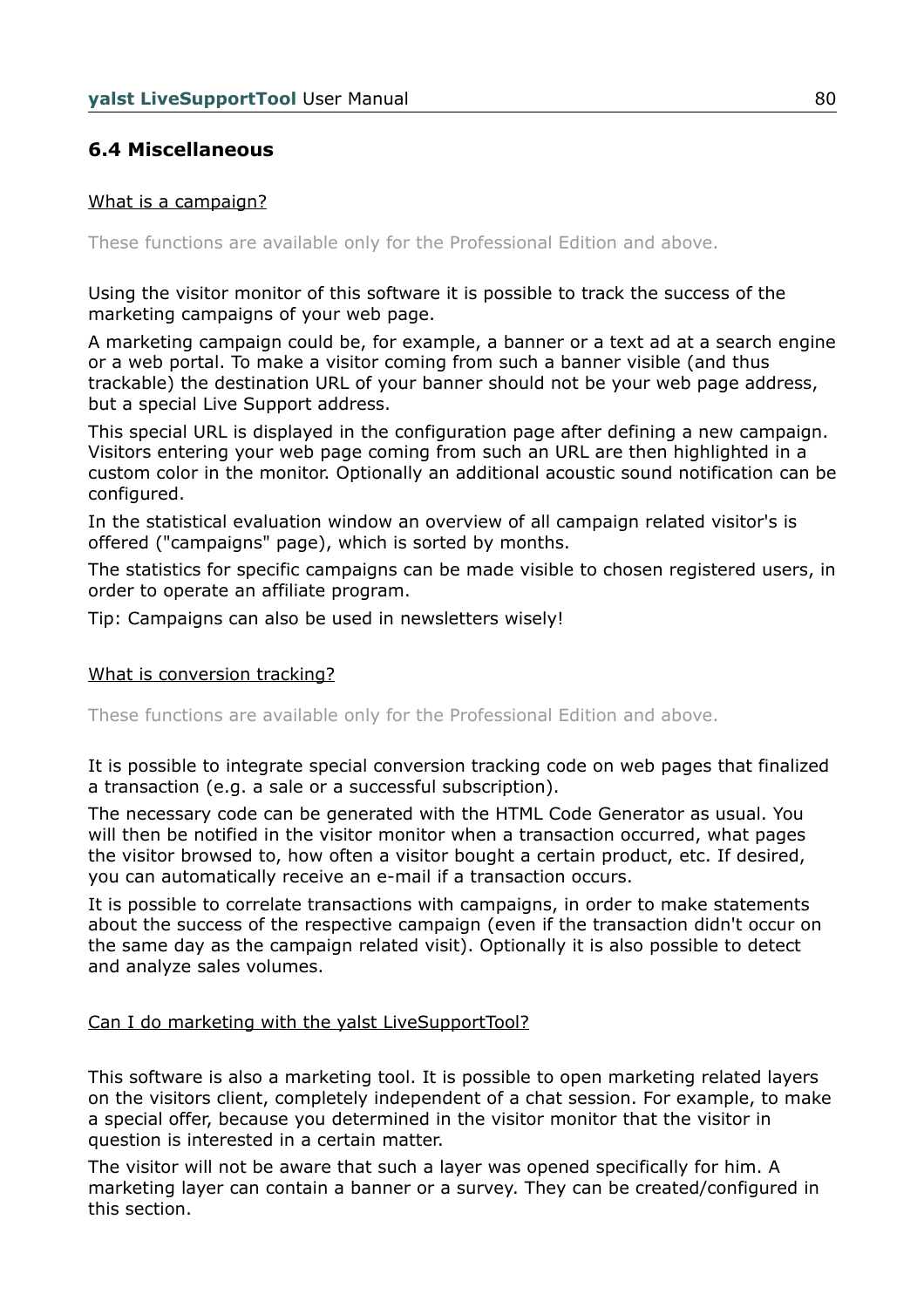Marketing events can also be triggered automatically, for example, if a visitor enters a random or a specific page with Live Support integration. Surveys can even be integrated directly into a web page. A detailed analysis of your marketing events is available in the Operator Console, "Analyses and Statistics" window.

# How can you disable the sound played on the Internet Explorer if a page is refreshed?

The Internet Explorer plays a possibly disturbing sound when refreshing web pages (for example the Operator Console or a chat window). This sound can be disabled using the Windows System Control (Windows XP used in this example):

- 1. Open the Control Panel: Start > Settings > Control Panel or Start > Control Panel.
- 2. Open the Sounds and Audio Devices Properties applet.
- 3. Go to the Sound tab.
- 4. Scroll down to the Windows Explorer heading in the Program events list.
- 5. Select Start Navigation, then change the Sounds file to (None).

This "effect" does not appear on the visitor pages, as long as the "use XMLHTTP to refresh visitor chat window" option in the "settings" section is enabled.

Why is the number of web page impressions in the "page impression statistics" section lower than those listed by my web server statistics page?

This is usually the case out of three reasons:

- The Live Support is not integrated into every web page. Web pages that are not integrated into the Live Support system are not visible to the system and thus will not be reflected within the statistics. Tip: You could integrate the software "non-visible", meaning that no button would be displayed. The HTML Code Generator (see "integration") will assist you to accomplish this task.
- Visitors that have JavaScript disabled in their browser settings are not detected by default, because they cannot chat. Nevertheless, it is possible to reflect such visitor visits (optionally detect such visitors in the visitor monitor, as well) through specifically set options in the integration code. Once again, the HTML Code Generator will help you generate the necessary code.
- Robots (e.g. indexing programs from search engines such as Google) are ignored, as the Live Support integration always happens through picture elements on a technical level (irregardless of their visibility), which are ignored by robots.

How can you disable the sound played on the Internet Explorer if a page is refreshed?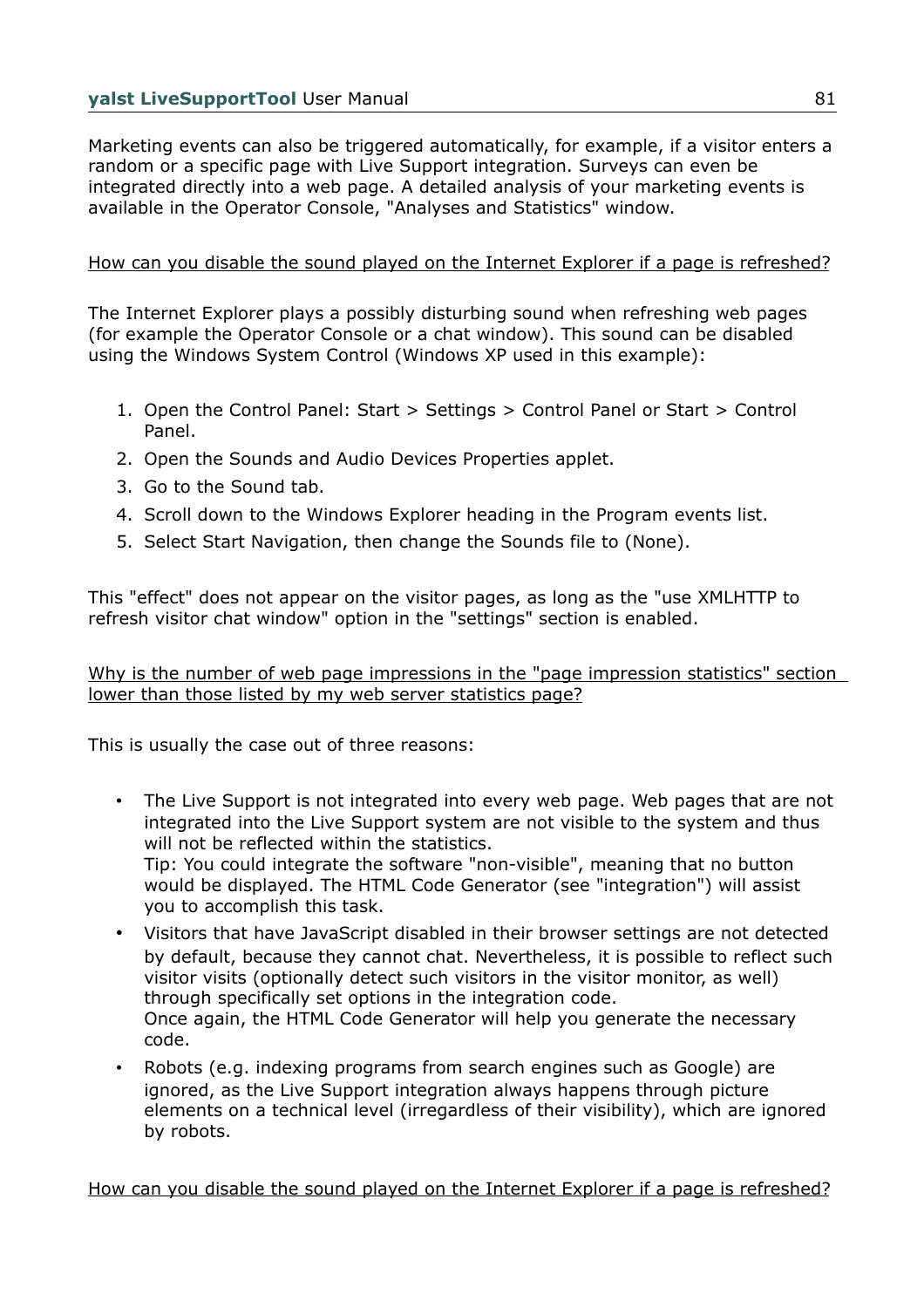These functions are available only for the Business Edition.

Using internal operators it is possible to offer a multilayered support. An internal operator cannot receive chat session requests directly from a visitor, but only indirectly through accepting a chat transfer from another operator, which is the reason why internal operators are not notified of chat session requests.

It is possible though to initiate active chat sessions as an internal operator. Note: If only internal operators are logged in, the Live Support system is "offline"!

That is why you could implement, for example, a second-level support populated only by internal operators. These internal operators could then, for example, only be queried if complex problems arise, instead of having their time "wasted" on "regular" customer support issues.

## What are page titles?

By default the visitor monitor and all statistic related pages will display the file name of the browsed web page. Defining a custom page title is reasonable, if the file names/URLs of your web pages are not very meaningful. This can be the case with a lot of content management systems or shop systems, for example.

The page titles are usually defined in the integration code, which can be influenced using special options in the HTML Code Generator. It is also possible to define page titles automatically using the HTML page title (the text displayed on the top bar of most browsers).

In order to do this add auto as the page title in the code generator. The benefit of this method is that you don't need to integrate special code for each web page.

On the other hand it is also possible to set a page title by defining a JavaScript variable "y\_pagetitle". The definition has to occur before the integration code of the visitor monitor, as the value of "y\_pagetitle" is examined in the monitoring code.

Example:

```
<script language="JavaScript">
< 1 - -var y_pagetitle = 'Contact';
1/--></script>
```
## Can I generate FAQs with the yalst LiveSupportTool software?

In order to serve customer questions even if the Live Support system is offline, it is possible to install a FAQ section for your web site using this software.

Furthermore in the "online" case the FAQs can ease the operator's workload by answering standard questions.

The FAQ section can be integrated through the Live Support window (greeting/login, contact form and offline status message) and/or separately (please use the HTML Code Generator in this case).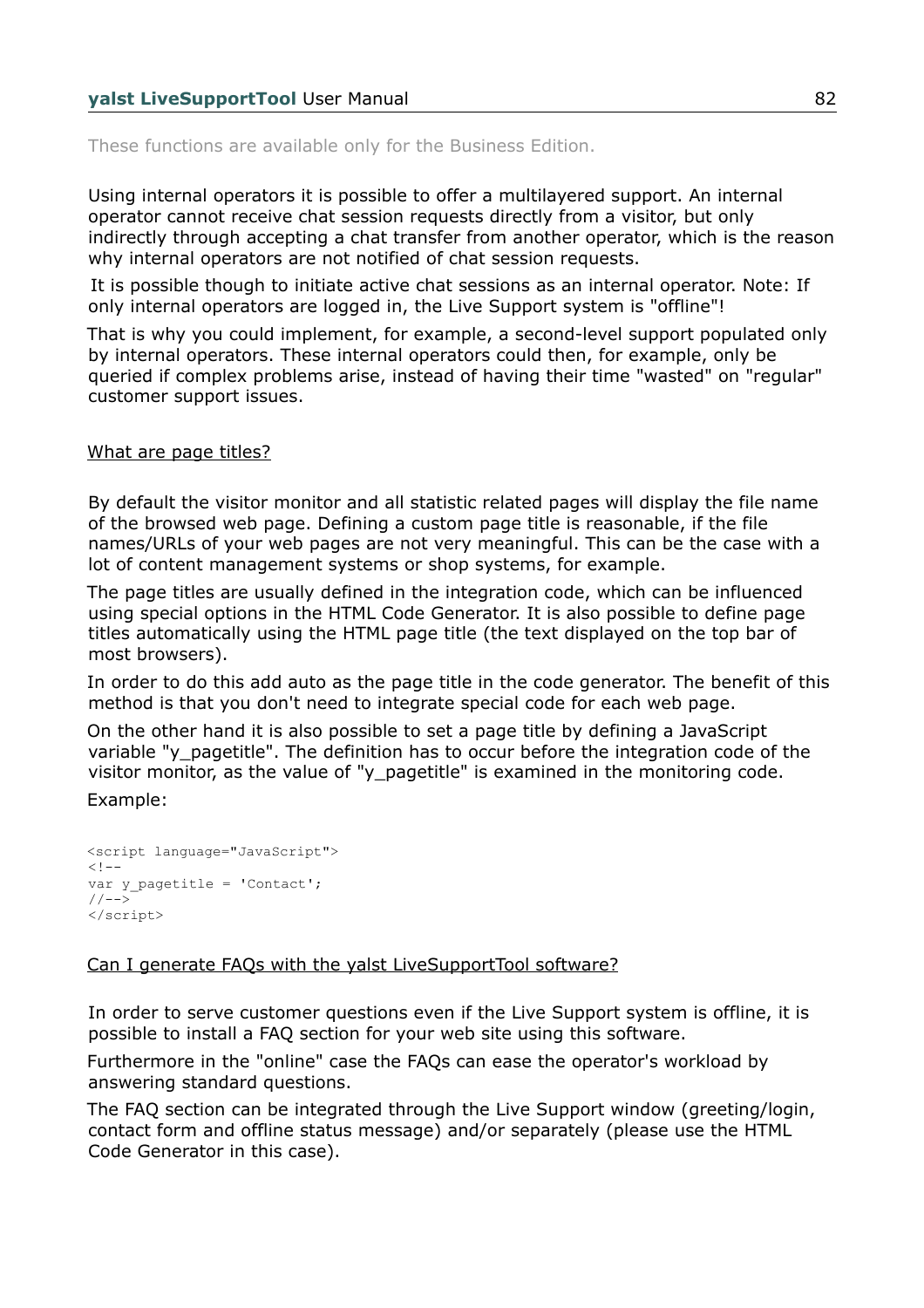The FAQs can be added separately and independently for the first and secondary language (if configured). Visitors can search the FAQs and request to receive specific articles by e-mail. Also, visitors are able to rate the articles. An evaluation regarding rated articles is available in the Operator Console at the "Analyses and Statistics" section.

The FAQ can be entered in web browser-based forms in the yalst LiveSupportTool Customer Area. No programing knowledge is necessary to doing so. Any structuring into sections and subsections can be made. Various formating possibilities are available. URL's e.g. http://www.yalst.com will be automatically shown as links. Links to the Live Support chat are also possible.

In the Operator Console you can learn how often a FAQ article has been seen and how your visitors rated the articles. An overall as well as a single visitor statistic is provided. Even the search terms in the FAQ search are logged.

Graphics can be inserted in FAQ articles!

# Can I configure the contact form?

Using the contact form, every web site visitor can let you know about any concerns or wishes in the case of the Live Support system being offline.

The form's content will be sent to the e-mail that you specified in the "settings" section (subsection "domains, e-mail and transcripts"). The user defined fields help make your contact form individual.

By default, only the fields "name" (required field for the name of the visitor), "e-mail address" (can be toggled off, see below) and "message" (multi-line input field) are displayed.

Other additional fields (displayed between e-mail address and message) can be defined.

You can adjust the ordering of the fields to your wishes. Text lines may be included. This lines are not fields, but rather used to structure the contact form, e.g. for explanations.

Optionally, you can integrate a registration for an already existing newsletter into the contact form.

## What are Registered Users?

Registered users are visitors of your web site, which received special login details (username and password) for the Live Support from you.

As soon as such a user has been created, a "registered user chat" icon appears in the startup window of the Live Support. The respective visitor will be directed to an appropriate login window, at which the login details need to entered.

Support requests (queries) coming from registered users are marked in a special way in the Operator Console. That way, you will know exactly what person you are chatting with, which is not the case on "normal" requests.

It is possible to provide a time credit for registered users. Once the defined time credit has been used up chatting, that visitor would not be able to initiate chat sessions anymore.